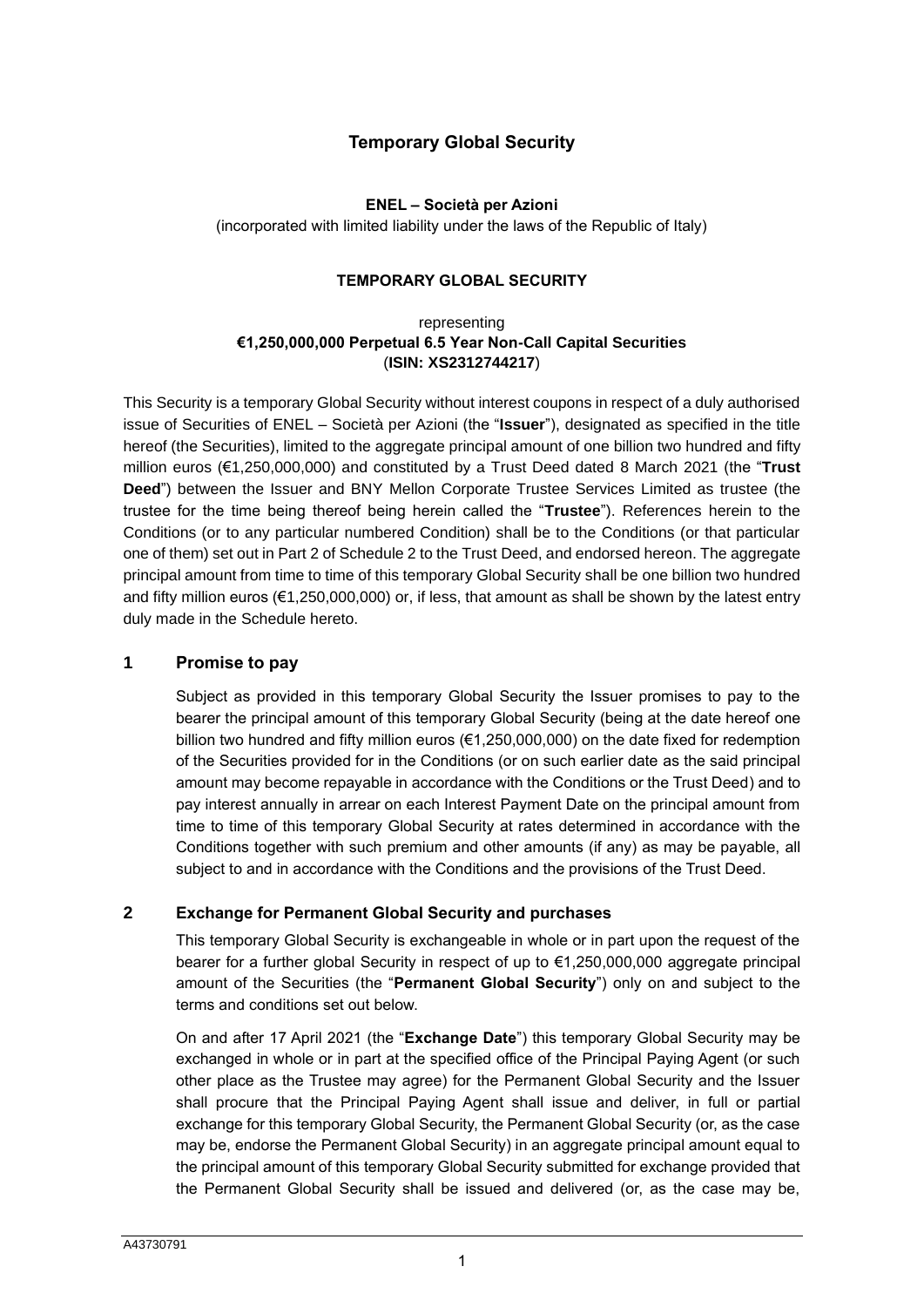endorsed) only if and to the extent that there shall have been presented to the Issuer a certificate from Euroclear Bank SA/NV ("**Euroclear**") or from Clearstream Banking, S.A. ("**Clearstream**") to the effect that it has received from or in respect of a person entitled to a particular principal amount of the Securities represented by this temporary Global Security (as shown by its records) a certificate of non-US beneficial ownership in the form required by it.

Any person who would, but for the provisions of this temporary Global Security, the Permanent Global Security and the Trust Deed, otherwise be entitled to receive a definitive Security or definitive Securities shall not be entitled to require the exchange of an appropriate part of this temporary Global Security for a like part of the Permanent Global Security unless and until he shall have delivered or caused to be delivered to Euroclear or Clearstream a certificate of non-US beneficial ownership in the form required by it.

Upon (a) any exchange of a part of this temporary Global Security for a like part of the Permanent Global Security or (b) the purchase by or on behalf of the Issuer or any Subsidiary of the Issuer and cancellation of a part of this temporary Global Security in accordance with the Conditions, the portion of the principal amount hereof so exchanged or so purchased and cancelled shall be endorsed by or on behalf of the Principal Paying Agent on behalf of the Issuer on [Part II](#page-7-0) of the Schedule hereto, whereupon the principal amount hereof shall be reduced for all purposes by the amount so exchanged or so purchased and cancelled and, in each case, endorsed.

# **3 Payments**

Until the entire principal amount of this temporary Global Security has been extinguished, this temporary Global Security shall in all respects be entitled to the same benefits as the definitive Securities for the time being represented hereby and shall be entitled to the benefit of and be bound by the Trust Deed, except that the holder of this temporary Global Security shall not (unless upon due presentation of this temporary Global Security for exchange, issue and delivery (or, as the case may be, endorsement) of the Permanent Global Security is improperly withheld or refused and such withholding or refusal is continuing at the relevant payment date) be entitled (a) to receive any payment of interest on this temporary Global Security except (subject to (b) below) upon certification as hereinafter provided or (b) on and after the Exchange Date, to receive any payment on this temporary Global Security. Upon any payment of principal, premium or interest on this temporary Global Security the amount so paid shall be endorsed by or on behalf of the Principal Paying Agent on behalf of the Issuer on [Part I](#page-6-0) of the Schedule hereto.

Payments of interest in respect of Securities for the time being represented by this temporary Global Security shall be made to the bearer only upon presentation to the Issuer of a certificate from Euroclear or from Clearstream to the effect that it has received from or in respect of a person entitled to a particular principal amount of the Securities represented by this temporary Global Security (as shown by its records) a certificate of non-US beneficial ownership in the form required by it. Any person who would, but for the provisions of this temporary Global Security and of the Trust Deed, otherwise be beneficially entitled to a payment of interest on this temporary Global Security shall not be entitled to require such payment unless and until he shall have delivered or caused to be delivered to Euroclear or Clearstream a certificate of non-US beneficial ownership in the form required by it.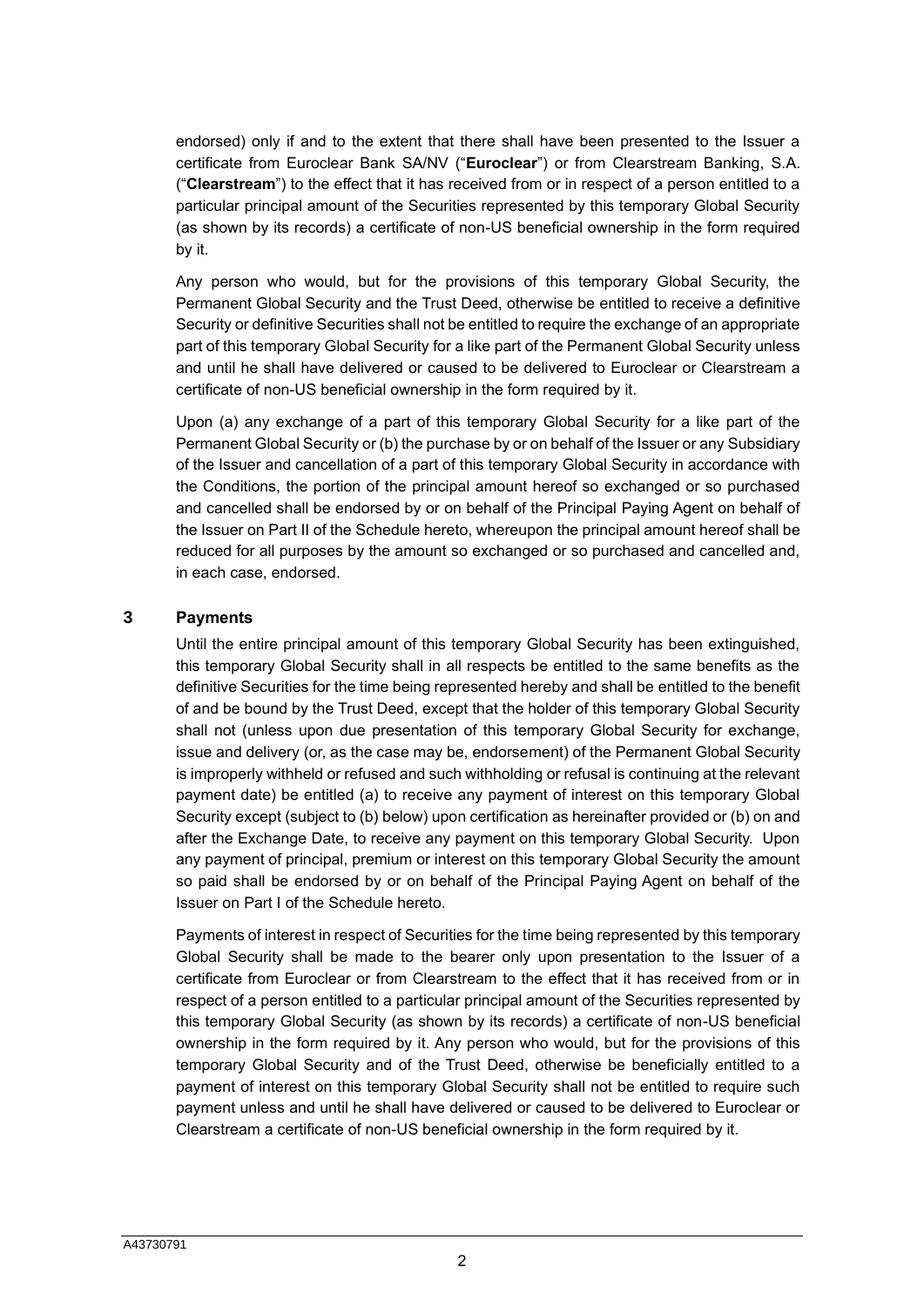Upon any payment of principal and endorsement of such payment on [Part I](#page-6-0) of the Schedule hereto, the principal amount of this temporary Global Security shall be reduced for all purposes by the principal amount so paid and endorsed.

All payments of any amounts payable and paid to the bearer of this temporary Global Security shall be valid and, to the extent of the sums so paid, effectual to satisfy and discharge the liability for the moneys payable hereon, on the Permanent Global Security and on the relevant definitive Securities and Coupons.

## **4 Accountholders**

For so long as all of the Securities are represented by one or both of the Permanent Global Security and this temporary Global Security and such Global Security(s) is/are held on behalf of Euroclear and/or Clearstream, each person who is for the time being shown in the records of Euroclear or Clearstream as the holder of a particular principal amount of such Securities (each an "**Accountholder**") (in which regard any certificate or other document issued by Euroclear or Clearstream as to the principal amount of such Securities standing to the account of any person shall be conclusive and binding for all purposes) shall be treated as the holder of such principal amount of such Securities for all purposes (including for the purposes of any quorum requirements of, or the right to demand a poll at, meetings of the Securityholders) other than with respect to the payment of principal, premium and interest on such Securities, the right to which shall be vested, as against the Issuer and the Trustee, solely in the bearer of the relevant Global Security in accordance with and subject to its terms and the terms of the Trust Deed. Each Accountholder must look solely to Euroclear or Clearstream, as the case may be, for its share of each payment made to the bearer of the relevant Global Security.

## **5 Notices**

For so long as all of the Securities are represented by one or both of the Permanent Global Security and this temporary Global Security and such Global Security(s) is/are held on behalf of Euroclear and/or Clearstream, notices to Securityholders may be given by delivery of the relevant notice to Euroclear and/or Clearstream (as the case may be) for communication to the relative Accountholders rather than by publication as required by Condition 12 (*Notices*) provided that, so long as the Securities are listed on Euronext Ireland, all requirements of Euronext Dublin have been complied with. Any such notice shall be deemed to have been given to the Securityholders on the day after the day on which such notice is delivered to Euroclear and/or Clearstream (as the case may be) as aforesaid.

Whilst any Securities held by a Securityholder are represented by a Global Security, notices to be given by such Securityholder may be given by such Securityholder to the Principal Paying Agent through Euroclear and/or Clearstream, as the case may be, in such a manner as the Principal Paying Agent and Euroclear and/or Clearstream, as the case may be, may approve for this purpose.

## **6 Prescription**

Claims against the Issuer in respect of principal or premium and interest on the Securities represented by the Permanent Global Security or this temporary Global Security will be prescribed after 10 years (in the case of principal and premium) and five years (in the case of interest) from the Relevant Date (as defined in Condition 2 (*Definitions and Interpretation*)).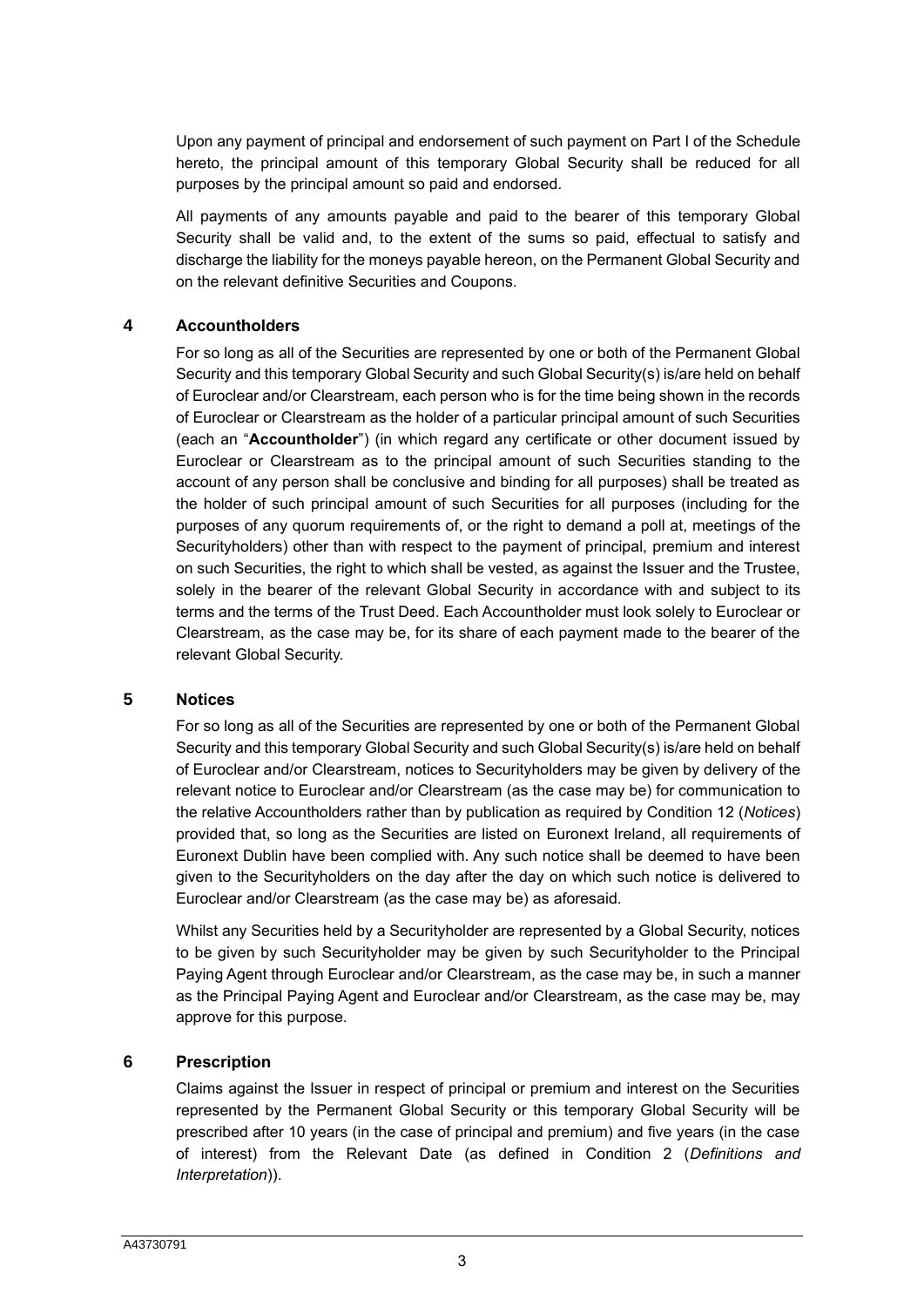# **7 Euroclear and Clearstream**

References herein to Euroclear and/or Clearstream shall be deemed to include references to any other clearing system approved by the Trustee.

# **8 Authentication**

This temporary Global Security shall not be or become valid or obligatory for any purpose unless and until authenticated by or on behalf of the Principal Paying Agent.

# **9 Governing law and Jurisdiction**

This temporary Global Security and any non-contractual obligations arising out of or in connection with it are governed by, and shall be construed in accordance with, the laws of England and the Issuer has in the Trust Deed submitted to the jurisdiction of the courts of England for all purposes in connection with this temporary Global Security.

# **10 Contracts (Rights of Third Parties) Act 1999**

No rights are conferred on any person under the Contracts (Rights of Third Parties) Act 1999 to enforce any term of this temporary Global Security, but this does not affect any right or remedy of any person which exists or is available apart from that Act.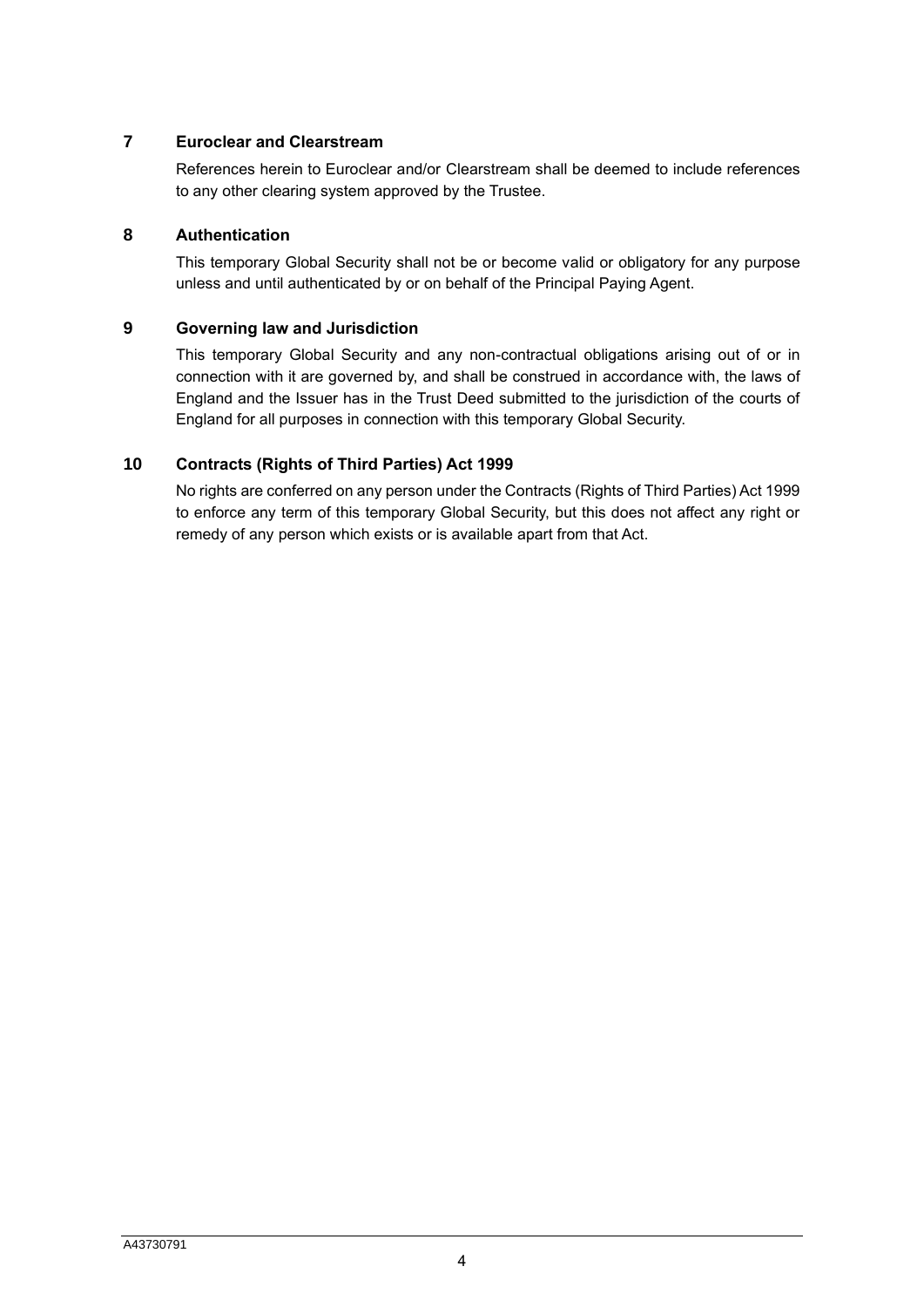**In witness** whereof the Issuer has caused this temporary Global Security to be signed manually or in facsimile by a person duly authorised on its behalf.

ENEL – Società per Azioni

By: (Duly authorised)

Issued in London on 8 March 2021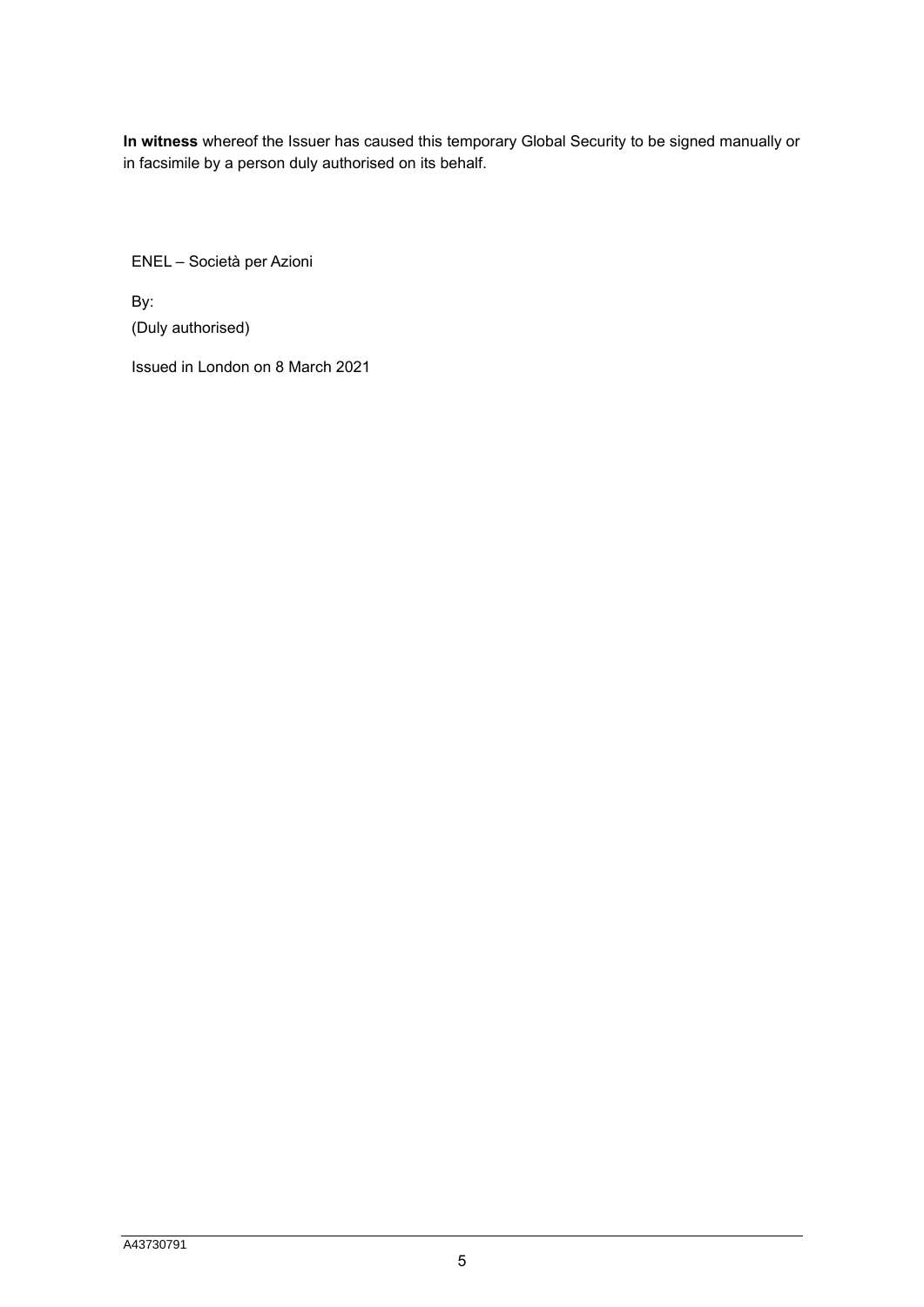# **Certificate of authentication**

This temporary Global Security is duly authenticated without recourse, warranty or liability.

Duly authorised for and on behalf of

The Bank of New York Mellon, London Branch

as Principal Paying Agent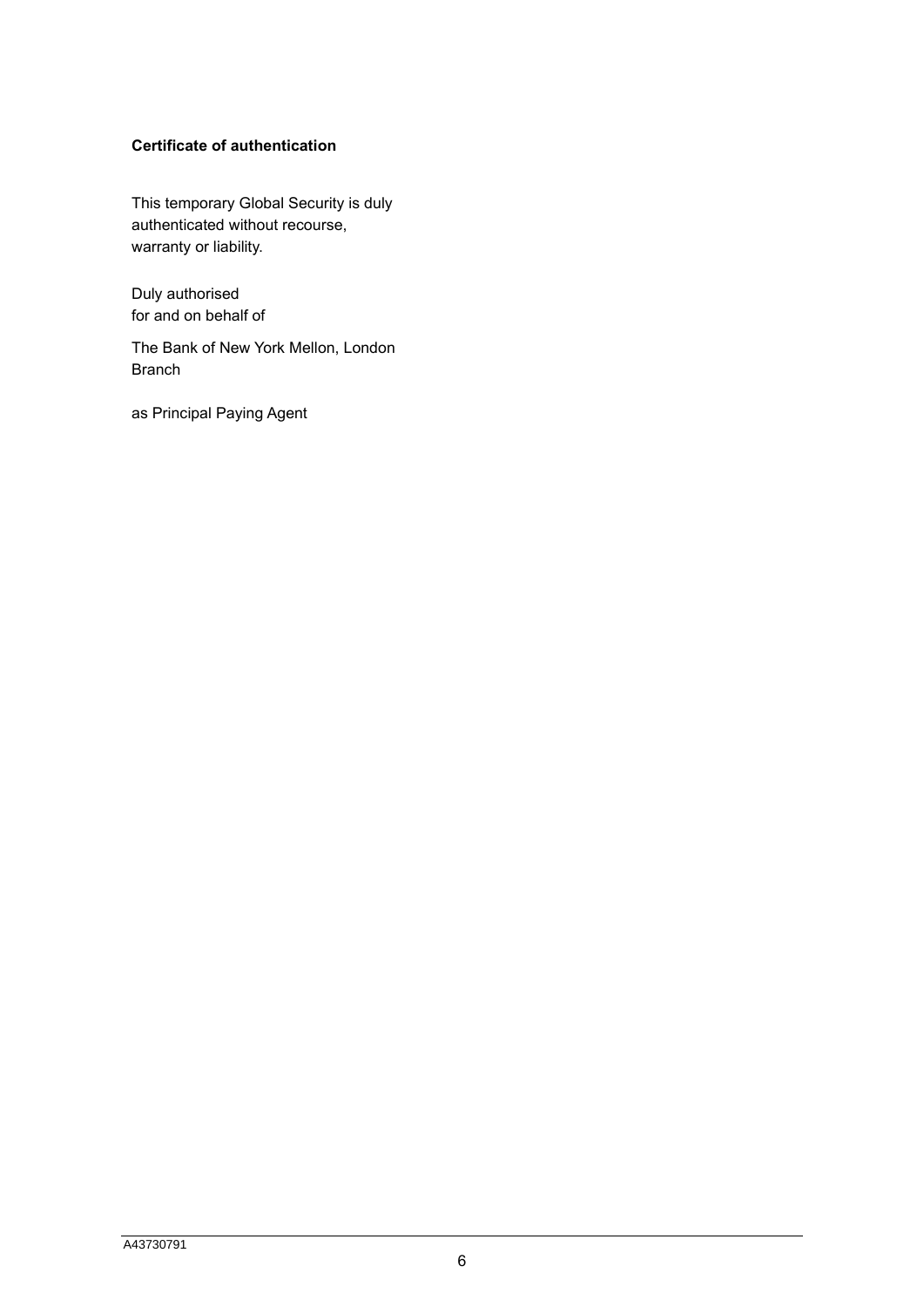# **The Schedule**

# **Part I**

# **Payments of Principal, Premium and Interest**

<span id="page-6-0"></span>The following payments on this temporary Global Security have been made:

| Date made | Interest paid | Premium<br>paid | <b>Principal</b><br>paid | Remaining<br>principal<br>amount of<br>this<br>temporary<br>Global<br><b>Security</b><br>following<br>such payment | <b>Notation made</b><br>on behalf of the<br><b>Issuer</b> |
|-----------|---------------|-----------------|--------------------------|--------------------------------------------------------------------------------------------------------------------|-----------------------------------------------------------|
|           | €             | €               | €                        | €                                                                                                                  |                                                           |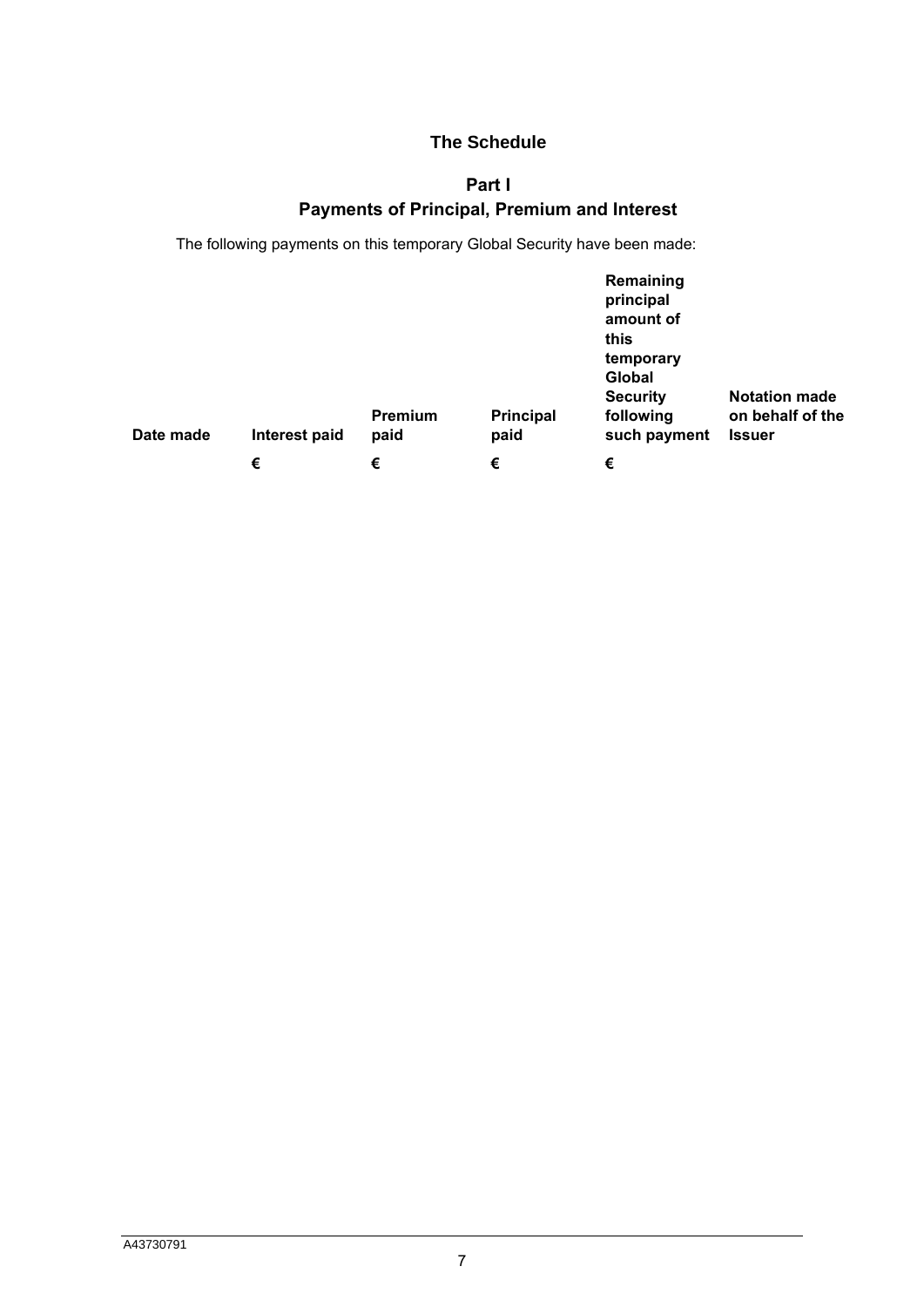# **Part II**

# <span id="page-7-0"></span>**Exchanges for Permanent Global Security and Purchases and Cancellations**

The following exchanges of a part of this temporary Global Security for a like part of the Permanent Global Security and/or purchases and cancellations of a part of this temporary Global Security have been made:

| Date made | Part of principal<br>amount of this<br>temporary Global<br><b>Security</b><br>exchanged for a<br>like part of the<br><b>Permanent Global</b><br><b>Security</b> | Part of principal<br>amount of this<br>temporary<br><b>Global Security</b><br>purchased and<br>cancelled | Aggregate<br>principal amount<br>of this temporary<br><b>Global Security</b><br>following such<br>exchange or<br>purchase and<br>cancellation | <b>Notation made on</b><br>behalf of the<br><b>Issuer</b> |
|-----------|-----------------------------------------------------------------------------------------------------------------------------------------------------------------|----------------------------------------------------------------------------------------------------------|-----------------------------------------------------------------------------------------------------------------------------------------------|-----------------------------------------------------------|
|           | €                                                                                                                                                               | €                                                                                                        | €                                                                                                                                             |                                                           |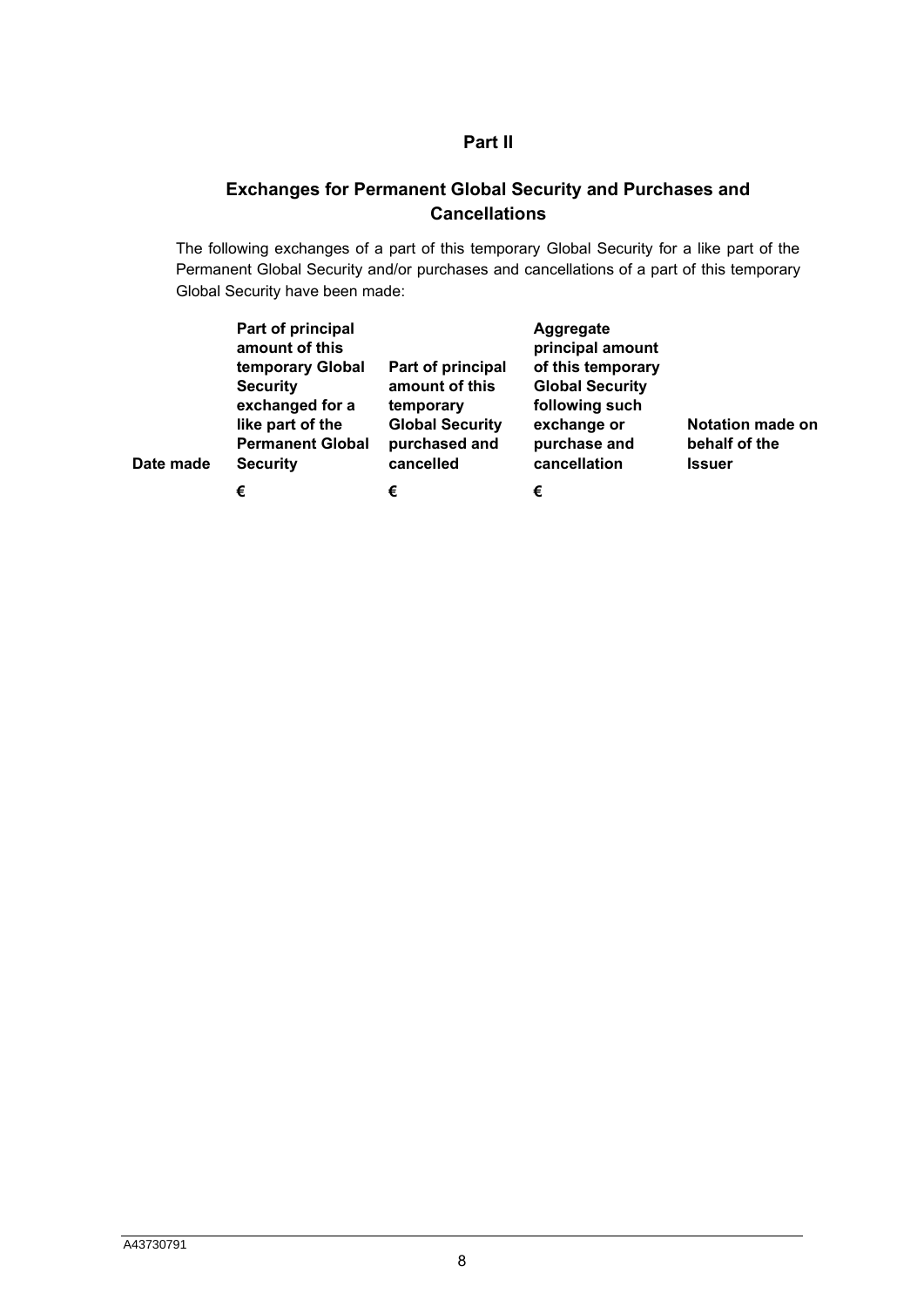| Date made | Part of principal<br>amount of this<br>temporary Global<br><b>Security</b><br>exchanged for a<br>like part of the<br><b>Permanent Global</b><br><b>Security</b> | Part of principal<br>amount of this<br>temporary<br><b>Global Security</b><br>purchased and<br>cancelled | Aggregate<br>principal amount<br>of this temporary<br><b>Global Security</b><br>following such<br>exchange or<br>purchase and<br>cancellation | Notation made on<br>behalf of the<br><b>Issuer</b> |
|-----------|-----------------------------------------------------------------------------------------------------------------------------------------------------------------|----------------------------------------------------------------------------------------------------------|-----------------------------------------------------------------------------------------------------------------------------------------------|----------------------------------------------------|
|           | €                                                                                                                                                               | €                                                                                                        | €                                                                                                                                             |                                                    |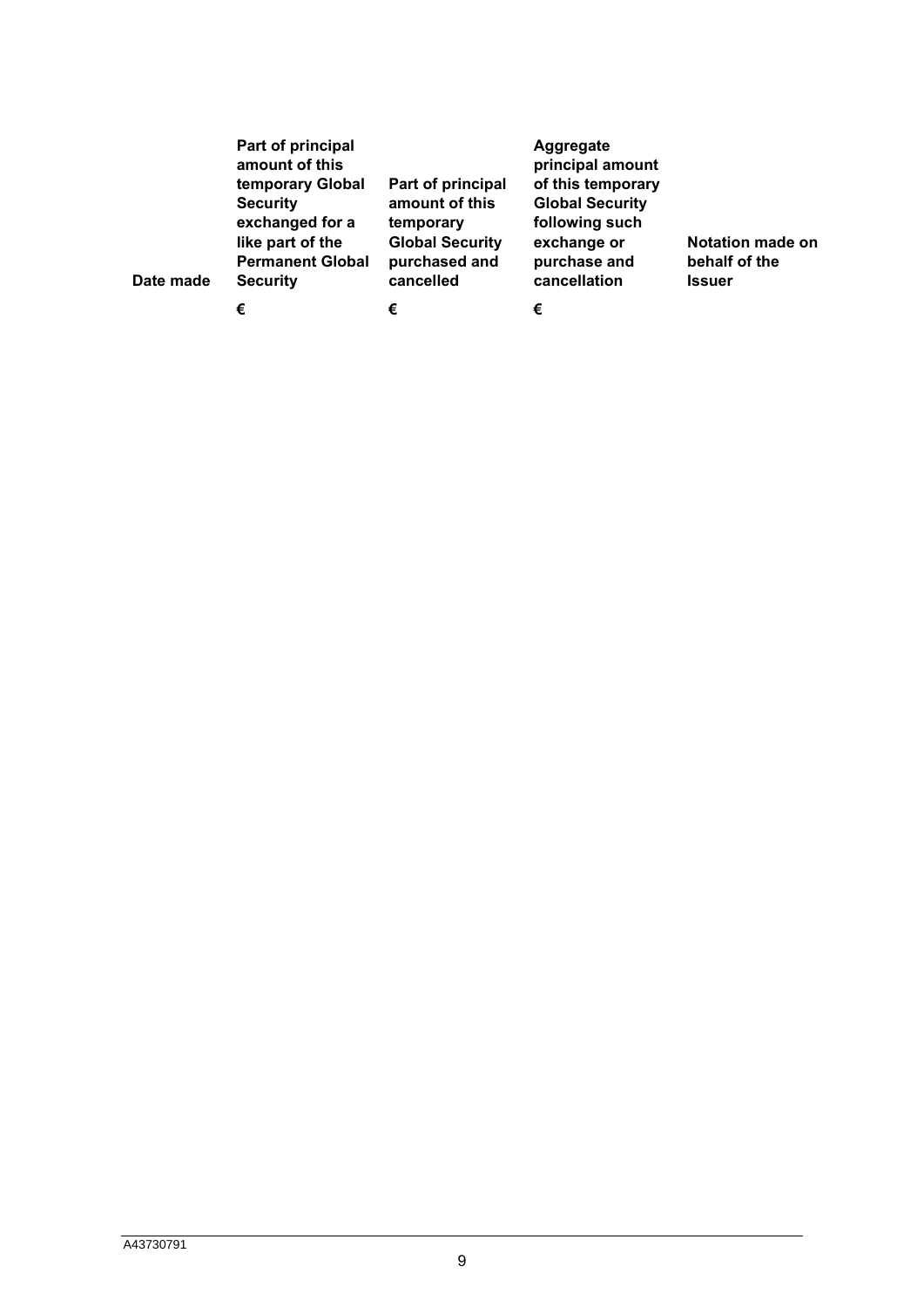# **PART III**

# **FURTHER INFORMATION RELATING TO THE ISSUER**

*The information set out in this Schedule 1 Part III is mandatory pursuant to Article 2414 of the Italian Civil Code.*

The purpose of the Issuer shall be to acquire and manage equity holdings in Italian or foreign companies and firms, as well as to provide such subsidiary companies and firms with strategic guidelines and coordination with regard to both their industrial organisation and the business activities in which they engage.

Through affiliates or subsidiaries the Issuer shall operate especially:

- (a) in the electricity industry, including the activities of production, importation and exportation, distribution and sale, as well as transmission within the limits of existing legislation;
- (b) in the energy industry in general, including fuels, and in the field of environmental protection, as well as in the water sector;
- (c) in the communications, telematics and information-technology industries and those of multimedia and interactive services;
- (d) in network-based sectors (electricity, water, gas, district heating, telecommunications) or those which, in any case, provide urban services locally;
- (e) in other sectors:
	- in any way related to or connected with the activities carried out in the sectors mentioned above;
	- allowing the facilities, resources and expertise employed in the sectors mentioned above (such as, by way of example and without limitation: publishing, real estate and services to firms) to be enhanced and better utilised;
	- allowing the profitable use of the goods produced and the services provided in the sectors mentioned above;
- (f) in the carrying out of activities involving systems and installations design, construction, maintenance and management; the production and sale of equipment; research, consulting and assistance; as well as the acquisition, sale, marketing and trading of goods and services, all activities connected with the sectors mentioned above under  $(a)$ ,  $(b)$ ,  $(c)$  and  $(d)$ .

In the interest of its affiliates or subsidiaries, the Issuer may also carry out directly any activity connected with or instrumental to its own business or that of its affiliates or subsidiaries themselves.

To this end, the Issuer shall in particular see to:

- the coordination of the managerial resources of its affiliates or subsidiaries, including the carrying out of appropriate training initiatives;
- the administrative and financial coordination of its affiliates or subsidiaries, effecting in their favour all appropriate transactions, including granting loans and, more in general, the framework and management of their financial activities;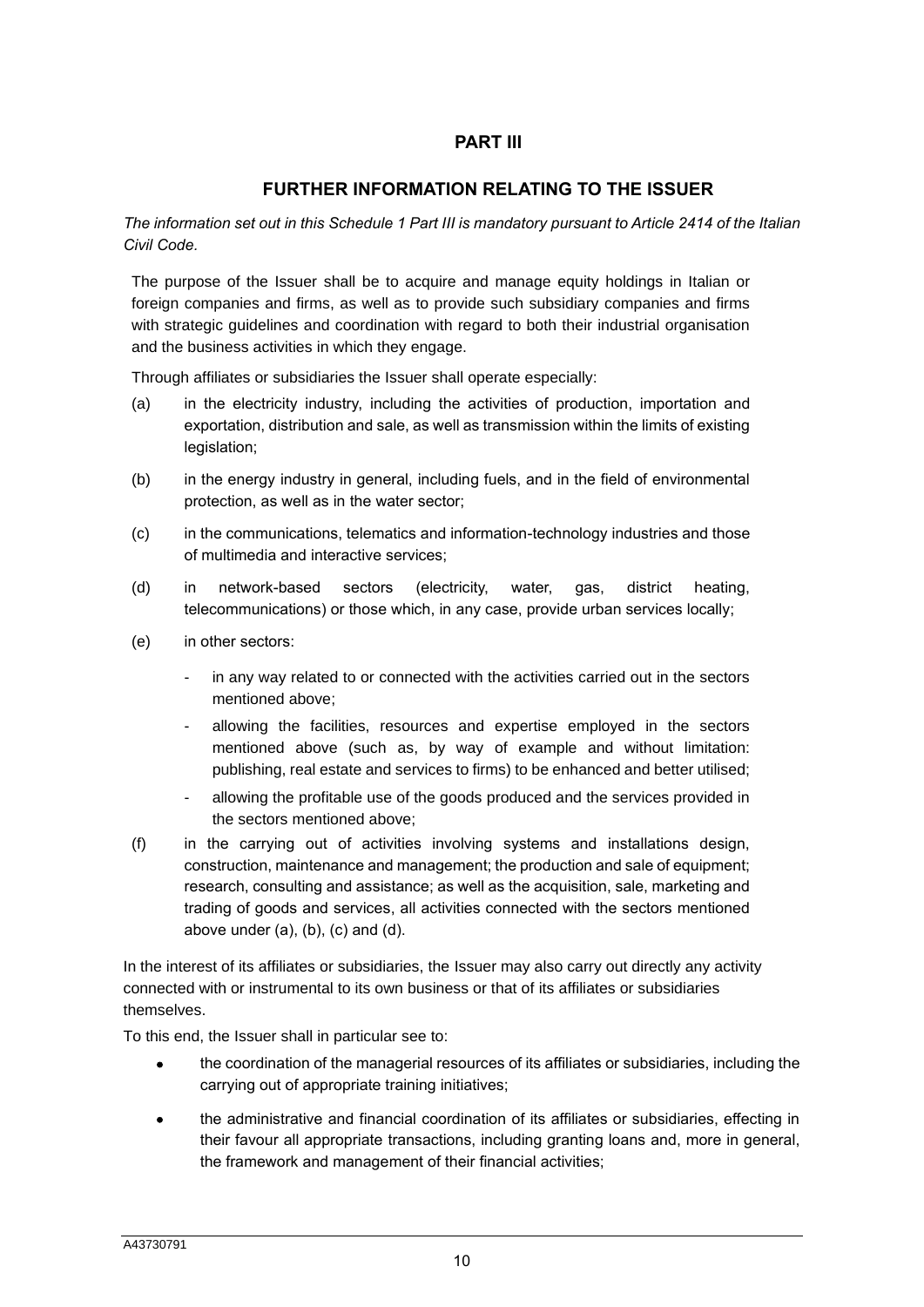• the supply of other services in favour of its affiliates or subsidiaries in areas of specific business interest.

In order to attain its corporate purpose, the Issuer may also carry out all transactions that are instrumentally necessary or useful or at any rate related, such as, by way of example: the provision of collateral and/or personal guarantees for both its own and third-party commitments; transactions involving movables and real-estate and commercial operations; and anything else that is connected with its corporate purpose or that allows better use of its own facilities and/or resources or those of its affiliates or subsidiaries, with the exception of accepting monetary deposits from the public and providing investment services as defined by legislative decree No. 58 of 24 February 1998, as well as the activities referred to in section 106 of legislative decree No. 385 of 1 September 1993 insofar as they are also exercised vis-à-vis the public.

| <b>Registered Office:</b>                                       | Viale Regina Margherita 137, Rome, Italy.                                                                                                                                                                                |  |  |
|-----------------------------------------------------------------|--------------------------------------------------------------------------------------------------------------------------------------------------------------------------------------------------------------------------|--|--|
| <b>Issuer's Registered Number:</b>                              | Companies' Registry of Rome No.<br>00811720580, Chamber of Commerce of Rome,<br>Italy.                                                                                                                                   |  |  |
| Amount of share capital and reserves:                           | Share capital: euro 10,166,679,946, consisting of<br>10,166,679,946 ordinary shares with a nominal<br>value of euro 1 each (of which 10.164.069.494<br>ordinary shares in circulation and 2.610.452<br>treasury shares). |  |  |
|                                                                 | 18.251.883.999<br>(divided<br>Reserves: euro<br>between legal reserves of euro 2,033,335,989<br>and other reserves of euro 16.218.548.010).                                                                              |  |  |
| Date of resolutions authorising the issue of the<br>Securities: | Resolution passed on 25 February 2021 and<br>registered at the Companies' Registry of Rome<br>on 26 February 2021.                                                                                                       |  |  |
|                                                                 | Decision ( <i>determina</i> ) passed on 2 March 2021<br>and registered at the Companies' Registry of<br>Rome on 3 March 2021.                                                                                            |  |  |
| Prospectus:                                                     | The Offering Circular of ENEL - Società per<br>Azioni dated 5 March 2021.                                                                                                                                                |  |  |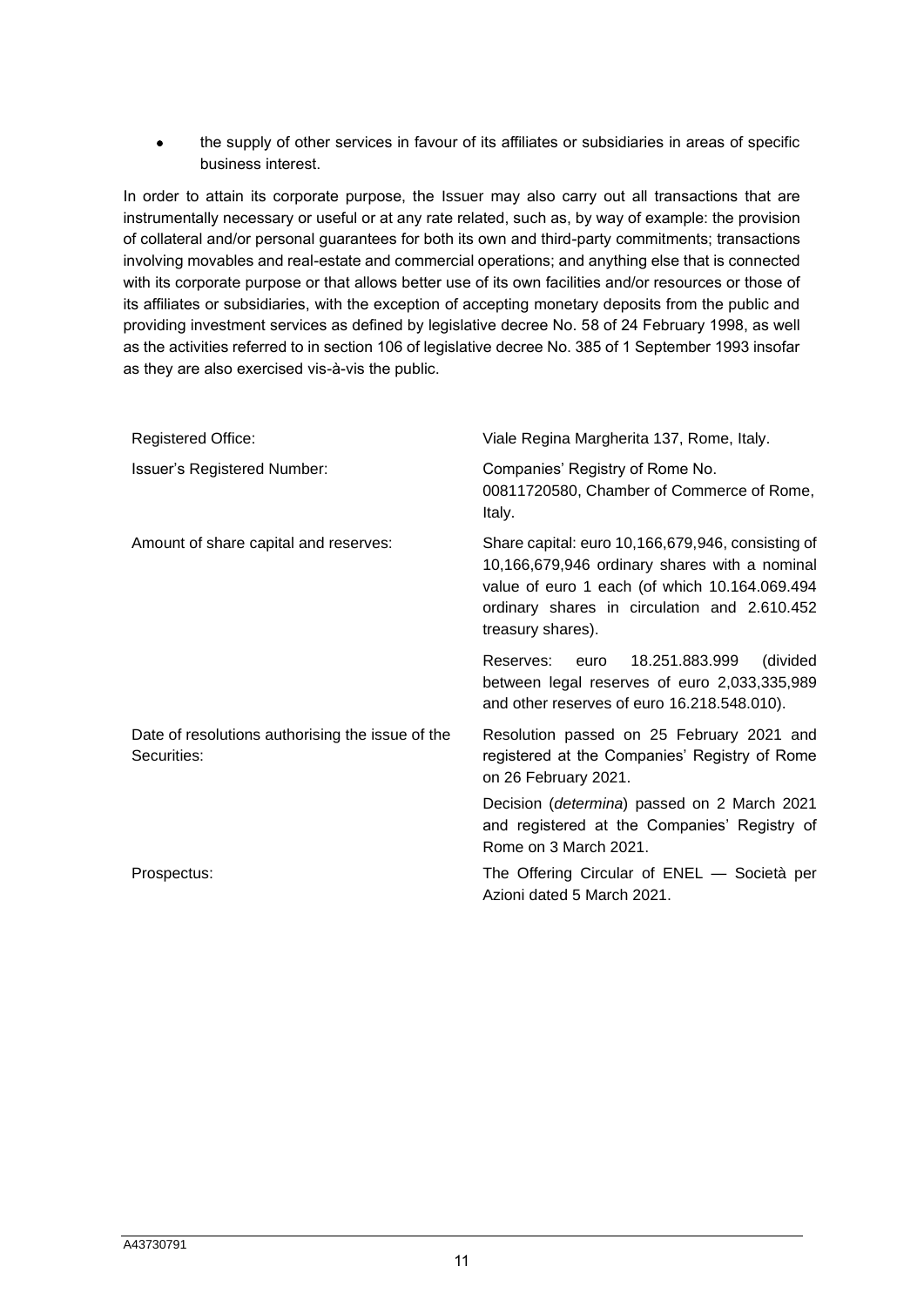# **PART IV**

# **TERMS AND CONDITIONS OF THE €1,250,000,000 PERPETUAL 6.5 YEAR NON-CALL CAPITAL SECURITIES**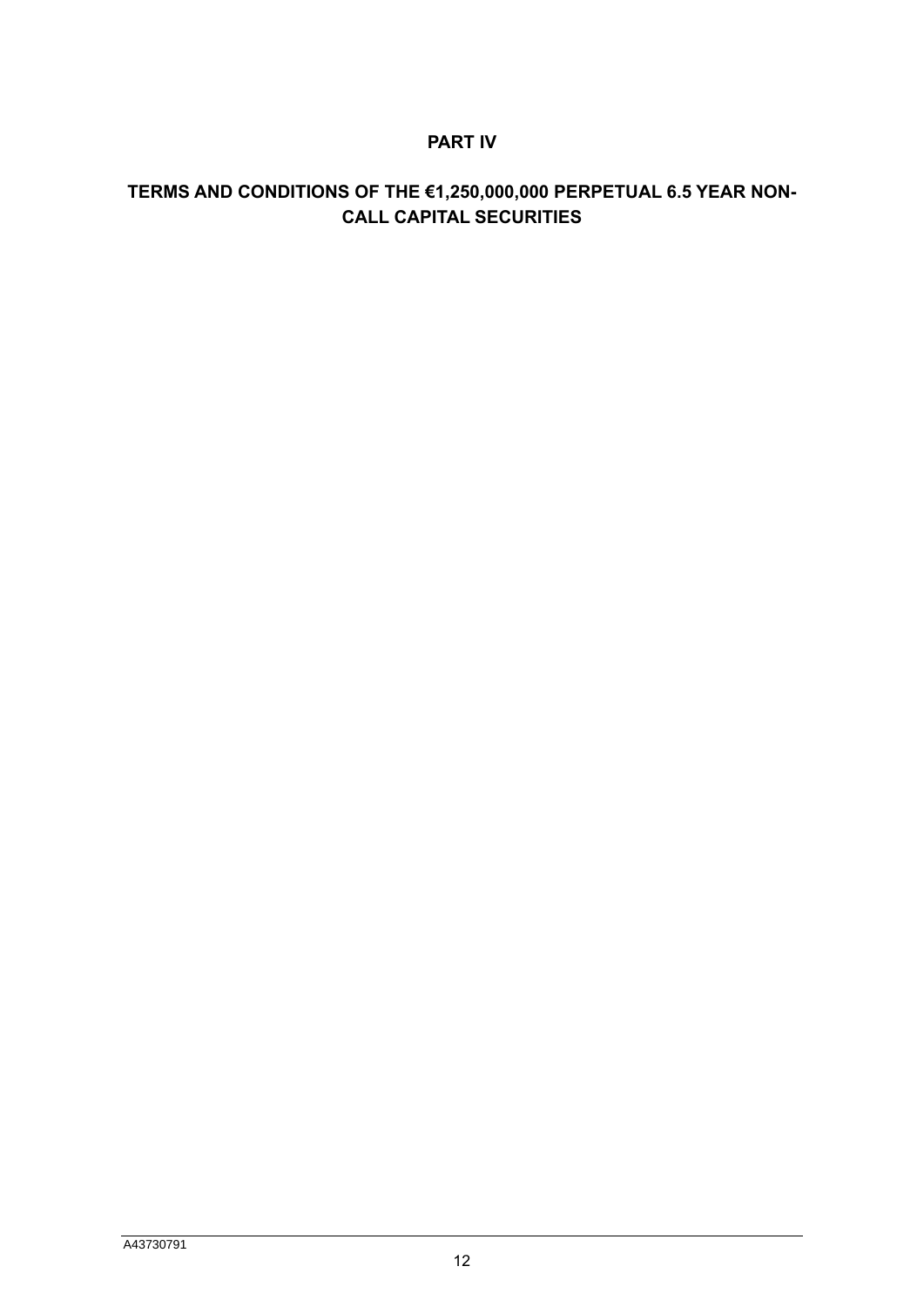## **TERMS AND CONDITIONS OF THE SECURITIES**

*The following is the text of the Terms and Conditions of the Securities which (subject to modification) will be endorsed on each Security in definitive form (if issued).* 

*Text set out within the Terms and Conditions of the Securities in italics is provided for information only and does not form part of the Terms and Conditions of the Securities.*

The €1,250,000,000 Perpetual 6.5 Years Non-Call Capital Securities (the "**Securities**", which expression shall in these Conditions, unless the context otherwise requires, include any further securities issued pursuant to Condition 15 and forming a single series with the Securities) of Enel S.p.A. (the "**Issuer**") are constituted by a Trust Deed dated 8 March 2021 (the "**Trust Deed**") made between the Issuer and BNY Mellon Corporate Trustee Services Limited (the "**Trustee**", which expression shall include its successor(s)) as trustee for the holders of the Securities (the "**Securityholders**") and the holders of the interest coupons appertaining to the Securities (the "**Couponholders**" and the "**Coupons**" respectively, which expressions shall, unless the context otherwise requires, include the talons for further interest coupons (the "**Talons**") and the holders of the Talons).

The statements in these Conditions include summaries of, and are subject to, the detailed provisions of and definitions in the Trust Deed. Copies of the Trust Deed and the Agency Agreement dated 8 March 2021 (the "**Agency Agreement**") made between the Issuer, The Bank of New York Mellon, London Branch, as principal paying agent (the "**Principal Paying Agent**") and agent bank (the "**Agent Bank**") (which shall be responsible for making certain determinations, as described in these Terms and Conditions) and the Trustee are available for inspection by appointment during normal business hours by the Securityholders and the Couponholders at the registered office for the time being of the Trustee, being at the date of issue of the Securities at One Canada Square, London E14 5AL, and at the specified office of each of the Paying Agents or at the Trustee's or Paying Agent's (as the case may be) option may be provided by email to such holder requesting copies of such documents, subject to the Paying Agent or the Trustee (as applicable) being supplied by the Issuer with copies of such documents. The Securityholders and the Couponholders are entitled to the benefit of, are bound by, and are deemed to have notice of, all the provisions of the Trust Deed and the provisions of the Agency Agreement applicable to them.

#### **1 Form, Denomination and Title**

#### **1.1 Form and Denomination**

The Securities are in bearer form, serially numbered, in the denominations of  $\epsilon$ 100,000 and integral multiples of  $\epsilon$ 1,000 in excess thereof, up to and including  $\epsilon$ 199,000, with Coupons and one Talon attached on issue.

## **1.2 Title**

Title to the Securities and to the Coupons will pass by delivery.

#### **1.3 Holder Absolute Owner**

The Issuer, any Paying Agent and the Trustee may (to the fullest extent permitted by applicable laws) deem and treat the bearer of any Security or Coupon as the absolute owner for all purposes (whether or not the Security or Coupon shall be overdue and notwithstanding any notice of ownership or writing on the Security or Coupon or any notice of previous loss or theft of the Security or Coupon or of any trust or interest therein) and shall not be required to obtain any proof thereof or as to the identity of such bearer.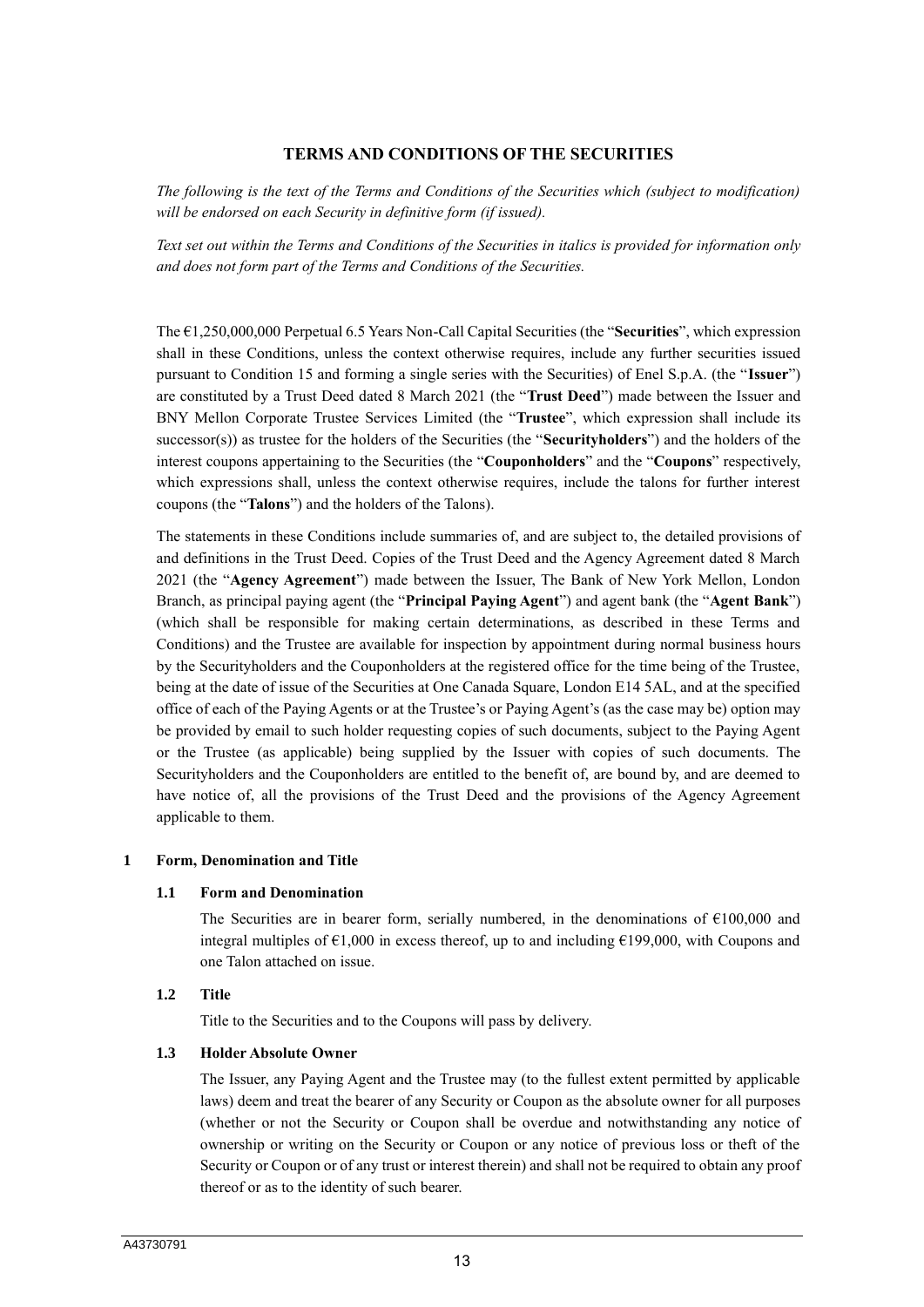#### **2 Definitions and Interpretation**

As used in these Conditions:

An ''**Accounting Event**" shall occur if as a result of a change in the accounting practices or principles applicable to the Issuer, which currently are the international accounting standards (International Accounting Standards — IAS and International Financial Reporting Standards — IFRS) issued by the International Accounting Standards Board (IASB), the interpretations of the International Financial Reporting Interpretations Committee (IFRIC) and the Standing Interpretations Committee (SIC), adopted by the European Union pursuant to Regulation (EC) 1606/2002 ("**IFRS**"), or any other accounting standards that may replace IFRS which becomes effective after the Issue Date (the "**Change**"), the obligations of the Issuer in respect of the Securities, following the official adoption of such Change, which may fall before the date on which the Change will come into effect, can no longer be recorded as "equity" (*strumento di capitale*), in accordance with accounting practices or principles applicable to the Issuer at the time of the next Financial Statements, and a recognised accountancy firm of international standing, acting upon instructions of the Issuer, has delivered an opinion, letter or report addressed to the Issuer to that effect, and the Issuer cannot avoid the foregoing by taking reasonable measures available to it.

"**Accrual Period**" has the meaning given to it in Condition 4.1(c).

"**Additional Amounts**" has the meaning given to it in Condition 8.1.

"**Adjustment Spread**" means either (a) a spread (which may be positive, negative or zero) or (b) a formula or methodology for calculating a spread, in each case to be applied to the Successor Rate or the Alternative Rate (as the case may be) and is the spread, formula or methodology which:

- (A) in the case of a Successor Rate, is formally recommended in relation to the replacement of the EUR 5-year Swap Rate with the Successor Rate by any Relevant Nominating Body; or (if no such recommendation has been made, or in the case of an Alternative Rate);
- (B) the Independent Adviser determines, is customarily applied to the relevant Successor Rate or the Alternative Rate (as the case may be) in international debt capital markets transactions to produce an industry-accepted replacement rate for the EUR 5-year Swap Rate; or (if the Independent Adviser determines that no such spread is customarily applied);
- (C) the Independent Adviser determines, is recognised or acknowledged as being the industry standard for over-the-counter derivative transactions which reference the EUR 5-year Swap Rate, where such rate has been replaced by the Successor Rate or the Alternative Rate (as the case may be).

"**Alternative Rate**" means an alternative benchmark or screen rate which the Independent Adviser determines in accordance with Condition 4.4(b) is customary in market usage in the international debt capital markets for the purposes of determining rates of interest (or the relevant component part thereof) in Euro and with an interest period of a comparable duration to the relevant Reset Period.

"**Arrears of Interest**" has the meaning given to it in Condition 4.2(a).

"**Benchmark Amendments**" has the meaning given to it in Condition 4.4(d).

#### "**Benchmark Event**" means:

(A) the EUR 5-year Swap Rate ceasing to be published for a period of at least 5 Business Days or ceasing to exist or to be administered; or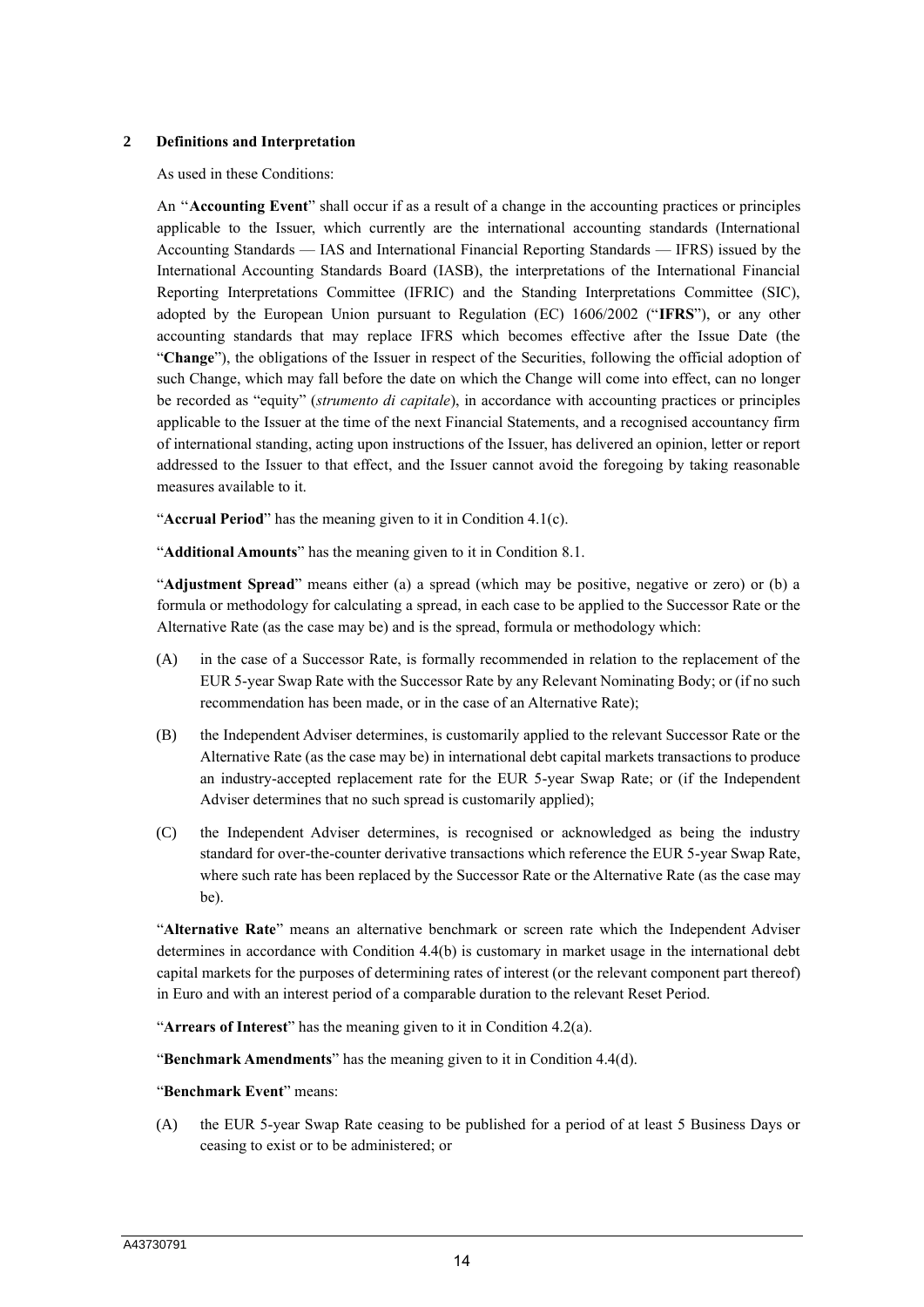- (B) a public statement by the administrator of the EUR 5-year Swap Rate that it has ceased or that it will cease publishing the EUR 5-year Swap Rate permanently or indefinitely (in circumstances where no successor administrator has been appointed that will continue publication of the EUR 5-year Swap Rate); or
- (C) a public statement by the supervisor of the administrator of the EUR 5-year Swap Rate, that the EUR 5-year Swap Rate has been or will, by a specified date on or prior to the next Reset Interest Determination Date, be permanently or indefinitely discontinued; or
- (D) a public statement by the supervisor of the administrator of the EUR 5-year Swap Rate as a consequence of which the EUR 5-year Swap Rate will be prohibited from being used or that its use will be subject to restrictions or adverse consequences either generally, or in respect of the Securities, in each case on or prior to the next Reset Interest Determination Date; or
- (E) it has become unlawful for the Principal Paying Agent, the Agent Bank, the Issuer or other party to calculate any payments due to be made to any Securityholder using the EUR 5-year Swap Rate; or
- (F) the making of a public statement by the supervisor of the administrator of the EUR 5-year Swap Rate announcing that such EUR 5-year Swap Rate is no longer representative or may no longer be used, in each case in circumstances where the same shall be applicable to the Securities,

provided that in the case of sub-paragraphs (B), (C) and (D), the Benchmark Event shall occur on the later of (i) the date which is six months prior to the date of the cessation of publication of the EUR 5 year Swap Rate, the discontinuation of the EUR 5-year Swap Rate, or the prohibition of use of the EUR 5-year Swap Rate, as the case may be and (ii) the date of the relevant public statement.

"**Business Day**" means a day which is both a day on which commercial banks and foreign exchange markets settle payments and are open for general business (including dealing in foreign exchange and foreign currency deposits) in London and Milan and a TARGET2 Settlement Day.

"**Calculation Amount**" has the meaning given to it in Condition 4.1(c).

"**Calculation Date**" means the third Business Day preceding the Make-whole Redemption Date.

"**Call Date**" has the meaning given to it in Condition 6.2.

"**Code**" has the meaning given to it in Condition 8.1.

"**Decree No. 239**" means Italian Legislative Decree No. 239 of 1 April 1996, as amended.

"**Decree No. 917**" means Italian Presidential Decree No. 917 of 22 December 1986, as amended.

"**Deferral Notice**" has the meaning given to it in Condition 4.2(a).

"**Deferred Interest Payment**" has the meaning given to it in Condition 4.2(a).

"**Determination Period**" has the meaning given to it in Condition 4.1(c).

"**Early Redemption Date**" means the date of redemption of the Securities pursuant to Conditions 6.3 to 6.8.

"**Early Redemption Price**" will be the amount determined by the Agent Bank on the Redemption Calculation Date as follows:

(A) in the case of a Withholding Tax Event or a Substantial Repurchase Event at any time, 100 per cent. of the principal amount of the Securities then outstanding; or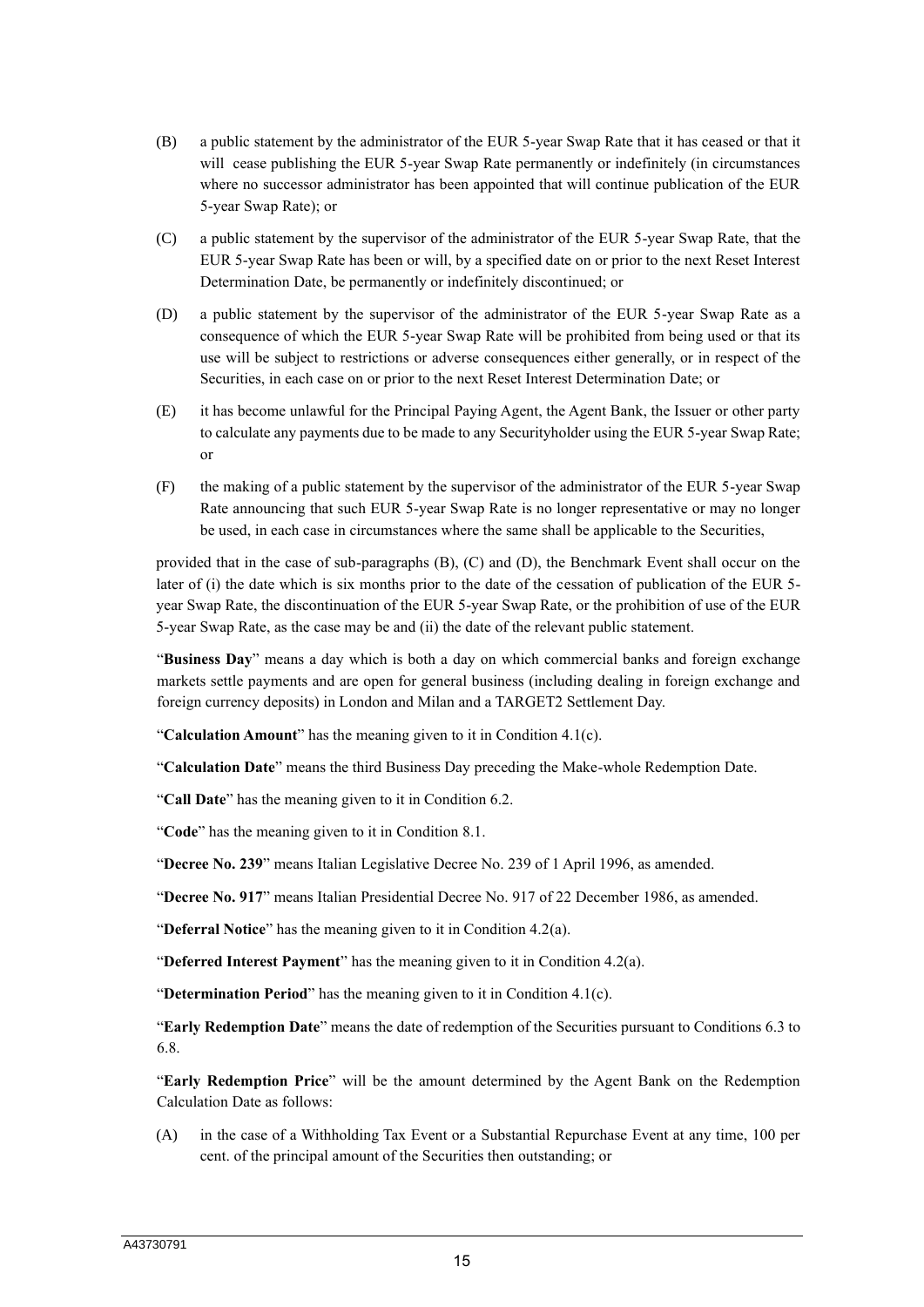- (B) in the case of an Accounting Event, a Rating Methodology Event or a Tax Deductibility Event, either:
	- (i) 101 per cent. of the principal amount of the Securities then outstanding if the Early Redemption Date falls prior to 8 June 2027 (being the date falling three months prior to the First Reset Date); or
	- (ii) 100 per cent. of the principal amount of the Securities then outstanding if the Early Redemption Date falls on or after 8 June 2027 (being the date falling three months prior to the First Reset Date),

and in each case together with any accrued interest to, but excluding, the relevant Early Redemption Date and any outstanding Arrears of Interest.

"**equity credit**" shall include such other nomenclature as any Rating Agency may use from time to time to describe the degree to which an instrument exhibits the characteristics of an ordinary share.

"**EUR 5 year Swap Rate**" has the meaning given to it in Condition 4.1(b).

"**EUR 5 year Swap Rate Quotation**" means, in relation to any Reset Period, the arithmetic mean of the bid and offered rates for the annual fixed leg (calculated on a 30/360 day count basis) of a fixed-forfloating euro interest rate swap which (i) has a term of 5 years commencing on the relevant Reset Interest Determination Date, (ii) is in an amount that is representative of a single transaction in the relevant market at the relevant time with an acknowledged dealer of good credit in the swap market, and (iii) has a floating leg based on the 6-month EURIBOR rate (calculated on an Actual/360 day count basis);

"**EUR Reset Reference Bank Rate**" means the percentage rate determined by the Agent Bank on the basis of the EUR 5 year Swap Rate Quotations provided by the EUR Reset Reference Banks to the Issuer and notified to the Agent Bank at approximately 11:00 a.m. (CET) on the relevant Reset Interest Determination Date.

"**EUR Reset Reference Banks**" means five major banks in the Euro-zone interbank market selected by the Issuer.

"**EUR Reset Screen Page**" means the Thomson Reuters screen "ICESWAP2 / EURSFIXA" (or such other page as may replace it on Thomson Reuters or, as the case may be, on such other information service that may replace Reuters providing or sponsoring the information appearing there for the purpose of displaying rates comparable to the EUR 5 Year Swap Rate).

"**EURIBOR**" means the Euro-zone interbank offered rate.

"**Euronext Dublin**" means the Irish Stock Exchange plc trading as Euronext Dublin.

"**Exchanged Securities**" has the meaning given to it in Condition 7.1.

"**FATCA Withholding**" has the meaning given to it in Condition 8.1.

"**Financial Statements**" means either of:

- (A) audited annual consolidated financial statements of the Issuer; or
- (B) unaudited condensed consolidated half-year financial statements of the Issuer which are subject to a formal ''review'' from an independent auditor,

in each case prepared in accordance with IFRS or any successor accounting standards applicable to the Issuer.

"**First Reset Date**" means 8 September 2027.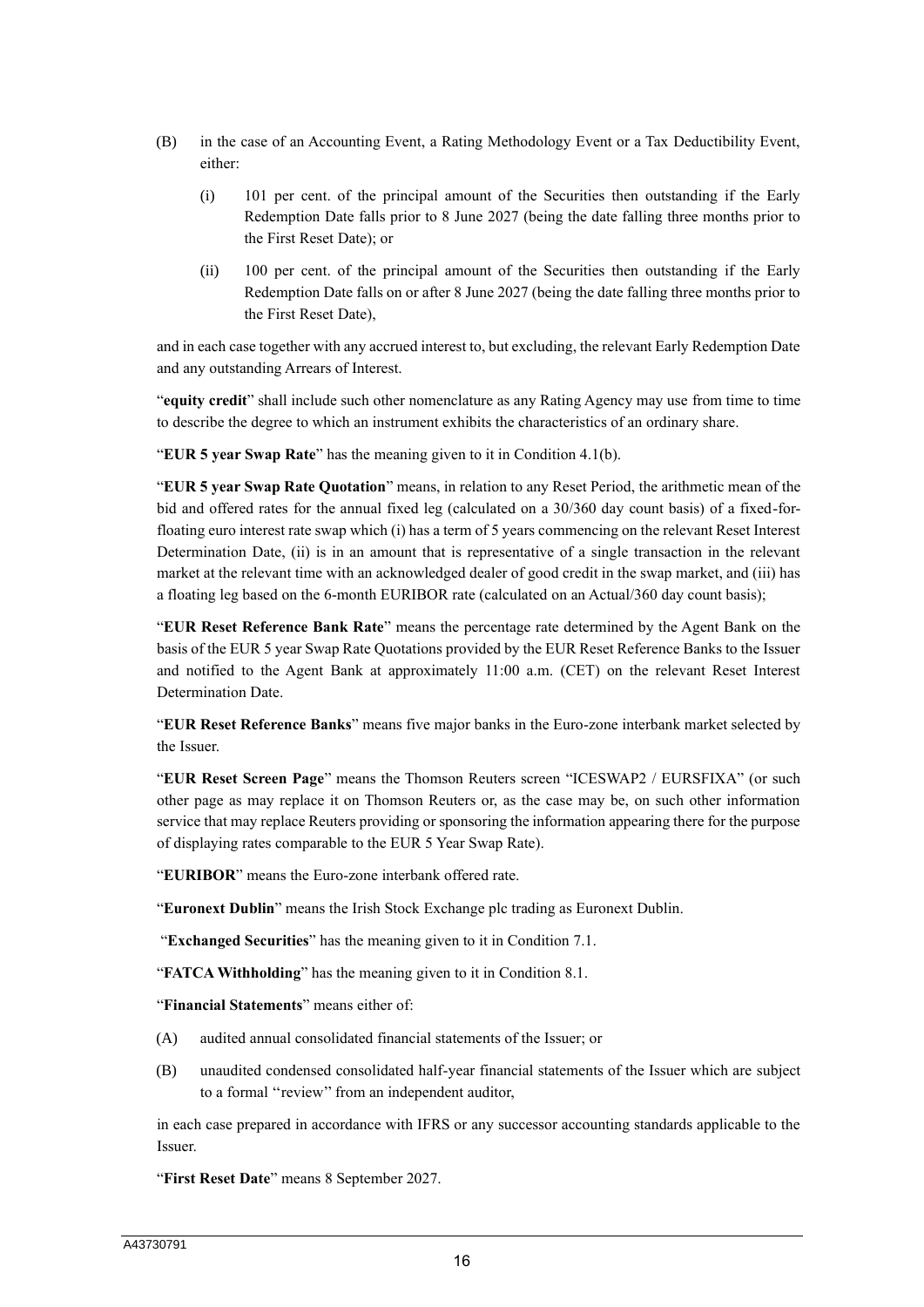"**Fitch**" means Fitch Italia S.p.A.

"**Group**" means the Issuer and its Subsidiaries from time to time.

"**Interest Payment Date**" means 8 September in each year.

"**Interest Period**" means the period from (and including) the Issue Date to (but excluding) the first Interest Payment Date and each successive period from (and including) an Interest Payment Date to (but excluding) the next succeeding Interest Payment Date ending on the date fixed for redemption.

"**Insolvency Proceedings**" means any insolvency proceedings (*procedura concorsuale*) or proceedings equivalent or analogous thereto under the laws of any applicable jurisdiction, including, but not limited to, bankruptcy (*fallimento*), composition with creditors (*concordato preventivo*) (including pre concordato pursuant to Article 161(6) of the Italian Bankruptcy Law), forced administrative liquidation (*liquidazione coatta amministrativa*), extraordinary administration (*amministrazione straordinaria*) and extraordinary administration of large companies in insolvency (*amministrazione straordinaria delle grandi imprese in stato di insolvenza*), debt restructuring agreements (*accordo di ristrutturazione*) pursuant to Article 182-bis of the Italian Bankruptcy Law (including the procedure described under Article 182-bis(6) of the Italian Bankruptcy Law) and Articles 57 ff. of the Italian Bankruptcy Law Reform, reorganisation plans pursuant to Article 67(3)(d) of the Italian Bankruptcy Law and Article 56 of the Italian Bankruptcy Law Reform, judicial liquidation pursuant to articles 121 ff. of the Italian Bankruptcy Law Reform, the undertaking of any court approved restructuring with creditors or the making of any application (or filing of documents with a court) for the appointment of an administrator or other receiver (*curatore*), manager administrator (*commissario straordinario o liquidatore*) or other similar official under any applicable law.

"**Issue Date**" means 8 March 2021.

"**Italian Bankruptcy Law**" means Royal Decree No. 267 of 1942, as amended from time to time, including pursuant to the Italian Bankruptcy Law Reform.

"**Italian Bankruptcy Law Reform**" means the crisis and insolvency code set out under the Legislative Decree No. 14 of 2019, as amended from time to time.

"**Junior Securities**" means:

- (A) the ordinary shares (*azioni ordinarie*) of the Issuer;
- (B) any other class of the Issuer's share capital (including savings shares (*azioni di risparmio*) and preferred shares (*azioni privilegiate*)); and

(C)

- (i) any securities of the Issuer (including *strumenti finanziari* issued under Article 2346 of the Italian Civil Code); and
- (ii) any securities issued by a company other than the Issuer which have the benefit of a guarantee or similar instrument from the Issuer,

which securities (in the case of  $(C)(i)$ ) or guarantee or similar instrument (in the case of  $(C)(ii)$ ) rank or are expressed to rank *pari passu* with the claims described under (A) and (B) above and/or junior to the Securities.

"**Liquidation Event Date**" has the meaning given to it in Condition 6.1.

#### A "**Mandatory Arrears of Interest Settlement Event**" shall have occurred if: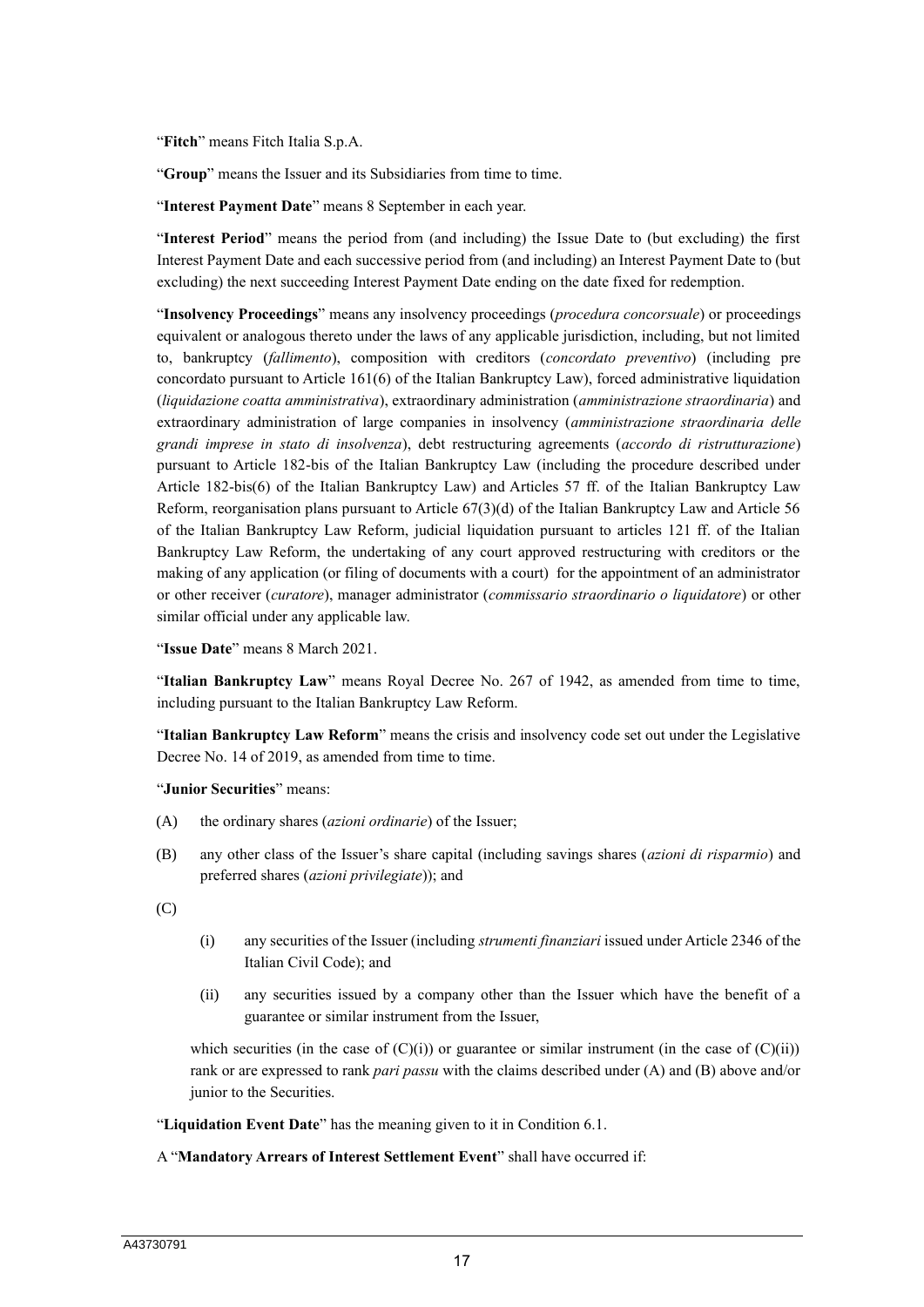- (A) a dividend (either interim or final) or any other distribution or payment was validly resolved on, declared, paid or made in respect of any Junior Securities, except where such dividend, distribution or payment was contractually required to be declared, paid or made under the terms of such Junior Securities; or
- (B) a dividend (either interim or final) or any other distribution or payment was validly resolved on, declared, paid or made in respect of any Parity Securities, except where such dividend, distribution or payment was contractually required to be declared, paid or made under the terms of such Parity Securities (including, without limitation, where any such payment occurs mandatorily at the maturity of such Parity Securities); or
- (C) the Issuer or any Subsidiary has repurchased, purchased, redeemed or otherwise acquired any Junior Securities, except where (x) such repurchase, purchase, redemption or acquisition was undertaken in connection with the satisfaction by the Issuer or any Subsidiary of its respective obligations under (i) any share buy-back programme existing at the Issue Date or (ii) any stock option plan or free share allocation plan reserved for directors, officers and/or employees of the Issuer or any associated hedging transaction or (y) such repurchase, purchase, redemption or acquisition is contractually required to be made under the terms of such Junior Securities; or
- (D) the Issuer or any Subsidiary has repurchased, purchased, redeemed or otherwise acquired any Parity Securities, except where (x) such repurchase, purchase, redemption or acquisition is contractually required to be made under the terms of such Parity Securities (including, without limitation, where any such payment occurs mandatorily at the maturity of such Parity Securities) or (y) such repurchase, purchase, redemption or acquisition is effected as a public tender offer or public exchange offer at a purchase price per security which is below its par value.

"**Make-whole Redemption Amount**" means the amount which is equal to (i) the greater of (a) the principal amount of the Securities and (b) the sum of the then present values of the remaining scheduled payments of principal and interest on the Securities (determined on the basis of redemption of the Securities at their principal amount on 8 June 2027 (the date falling 3 months before the First Reset Date), and excluding any interest accrued up to (but excluding) the Make-whole Redemption Date and any outstanding Deferred Interest Payment) discounted to the Make-whole Redemption Date on an annual basis at a discount rate equal to the Make-whole Redemption Rate plus 0.35 per cent., plus (ii) any interest accrued up to (but excluding) the Make-whole Redemption Date and any outstanding Arrears of Interest, all as determined by the Reference Dealers and as notified on the Calculation Date by the Reference Dealers to the Issuer.

"**Make-whole Redemption Date**" has the meaning given to it in Condition 6.7.

"**Make-whole Redemption Rate**" means (a) the mid-market yield to maturity of the Reference Security which appears on the Relevant Make-whole Screen Page at 11:00 a.m. (Central European Time) on the Calculation Date or (b) to the extent that the mid-market yield to maturity does not appear on the Relevant Make-whole Screen Page at such time, the arithmetic average of the number of quotations given by the Reference Dealers of the mid-market yield to maturity of the Reference Security at or around 11:00 a.m. (Central European Time) on the Calculation Date.

"**Mandatory Settlement Date**" means the earliest of:

- (A) the fifth Business Day following the date on which a Mandatory Arrears of Interest Settlement Event occurs;
- (B) following any Deferred Interest Payment, on the next scheduled Interest Payment Date on which the Issuer does not elect to defer all of the interest accrued in respect of the relevant Interest Period; and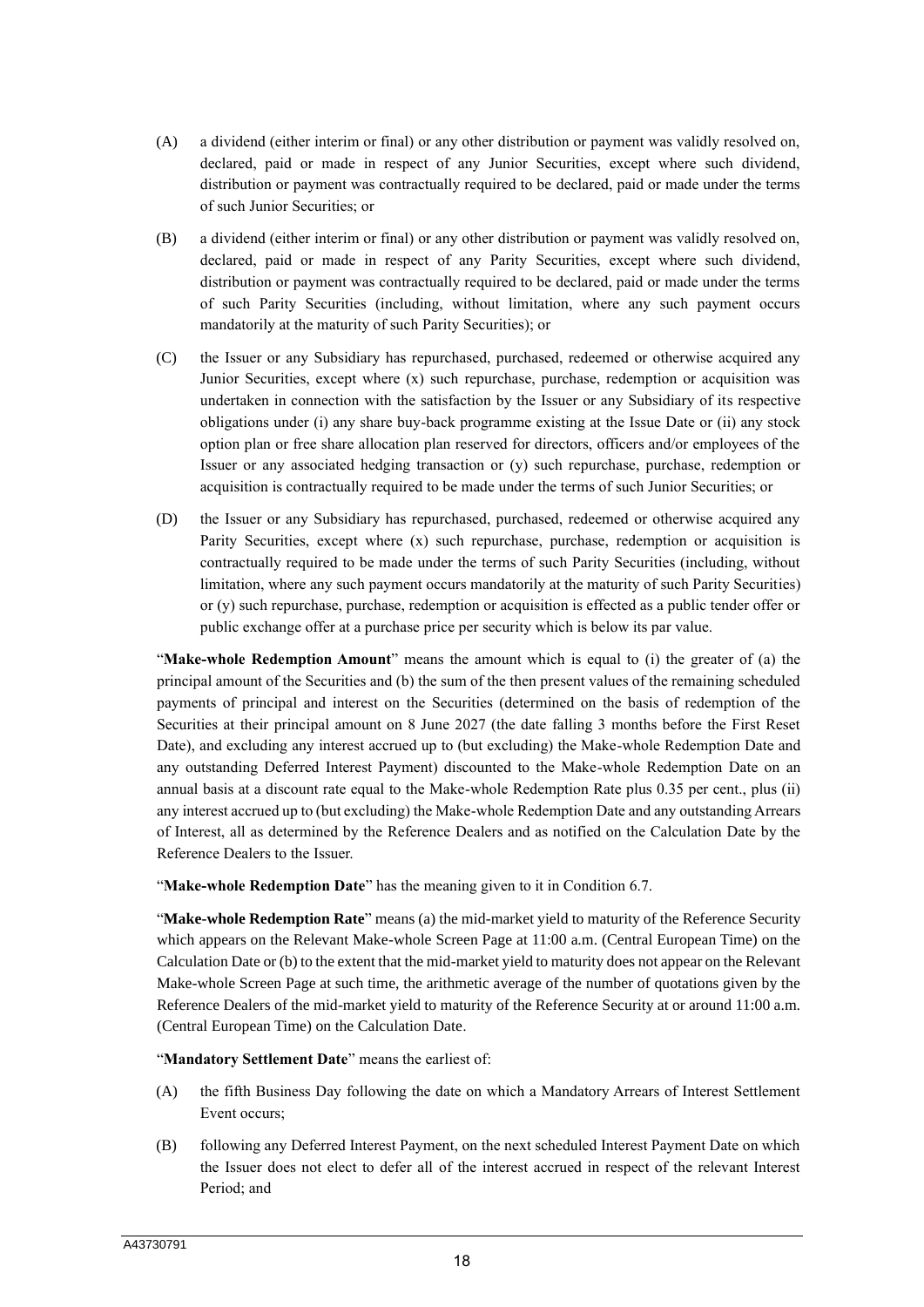(C) the date on which the Securities are redeemed or repaid in accordance with Condition 6, including at the Liquidation Event Date (unless otherwise required by mandatory provisions of applicable law).

"**Moody's**" means Moody's France S.A.S.

#### "**Parity Securities**" means:

- (A) any securities or other instruments issued by the Issuer which rank, or are expressed to rank, *pari passu* with the Issuer's obligations under the Securities and includes the Issuer's £500,000,000 Capital Securities due 2076 and having a principal amount outstanding equal to £250,000,000 (ISIN: XS1014987355); the Issuer's  $\epsilon$ 1,250,000,000 Perpetual Capital Securities and having a principal amount outstanding equal to €297,424,000 (ISIN: XS0954675129); the Issuer's £400,000,000 Capital Securities due 2075 (ISIN: XS0954674825); the Issuer's U.S.\$1,250,000,000 Capital Securities due 2073 (ISIN: X Securities IT0004961808 N Securities IT0004961816 — X Receipt US29265WAA62 N Receipt US29265WAB46); the Issuer's €750,000,000 Perpetual 8.5 Year Non-Call Capital Securities (ISIN: XS1713463559); the Issuer's €750,019,000 Perpetual 5.5 Year Non-Call Capital Securities (ISIN: XS1713463716) and the Issuer's €900,001,000 Capital Securities due 2080 (ISIN: XS2000719992) and the Issuer's €600,000,000 Perpetual 6.5 Years Non-Call Capital Securities (ISIN: XS2228373671); and
- (B) any securities or other instruments issued by a company other than the Issuer which have the benefit of a guarantee or similar instrument from the Issuer, which guarantee or similar instrument ranks or is expressed to rank *pari passu* with the Issuer's obligations under the Securities.

"**Prevailing Interest Rate**" means the rate of interest payable on the Securities applicable from time to time pursuant to Condition 4.

"**Rating Agency**" means any of Moody's, S&P, Fitch and any other rating agency substituted for any of them by the Issuer with the prior written approval of the Trustee and, in each case, any of their respective successors to the rating business thereof.

"**Rating Agency Confirmation**" means a written confirmation from a Rating Agency which has assigned ratings to the Issuer on a basis sponsored by the Issuer which is either received by the Issuer directly from the relevant Rating Agency or indirectly via publication by such Rating Agency.

A "**Rating Methodology Event**" shall be deemed to have occurred if the Issuer has received a Rating Agency Confirmation stating that:

- (A) due to an amendment, clarification or change in the "equity credit" (or such similar nomenclature then used by such Rating Agency) criteria of such Rating Agency, which amendment, clarification or change has occurred after the Relevant Rating Date, the Securities are eligible for a level of equity credit that is lower than the level or equivalent level of equity credit assigned to the Securities by such Rating Agency on the Relevant Rating Date; or
- (B) following a Refinancing Event, the Securities would have become eligible (had such Refinancing Event not occurred), due to an amendment, clarification or change in the "equity credit" (or such similar nomenclature then used by such Rating Agency) criteria, for a level of equity credit that is lower than the level or equivalent level of equity credit assigned to the Securities by such Rating Agency on the Relevant Rating Date;).

"**Redemption Calculation Date**" means the fourth Business Day prior to the relevant Early Redemption Date.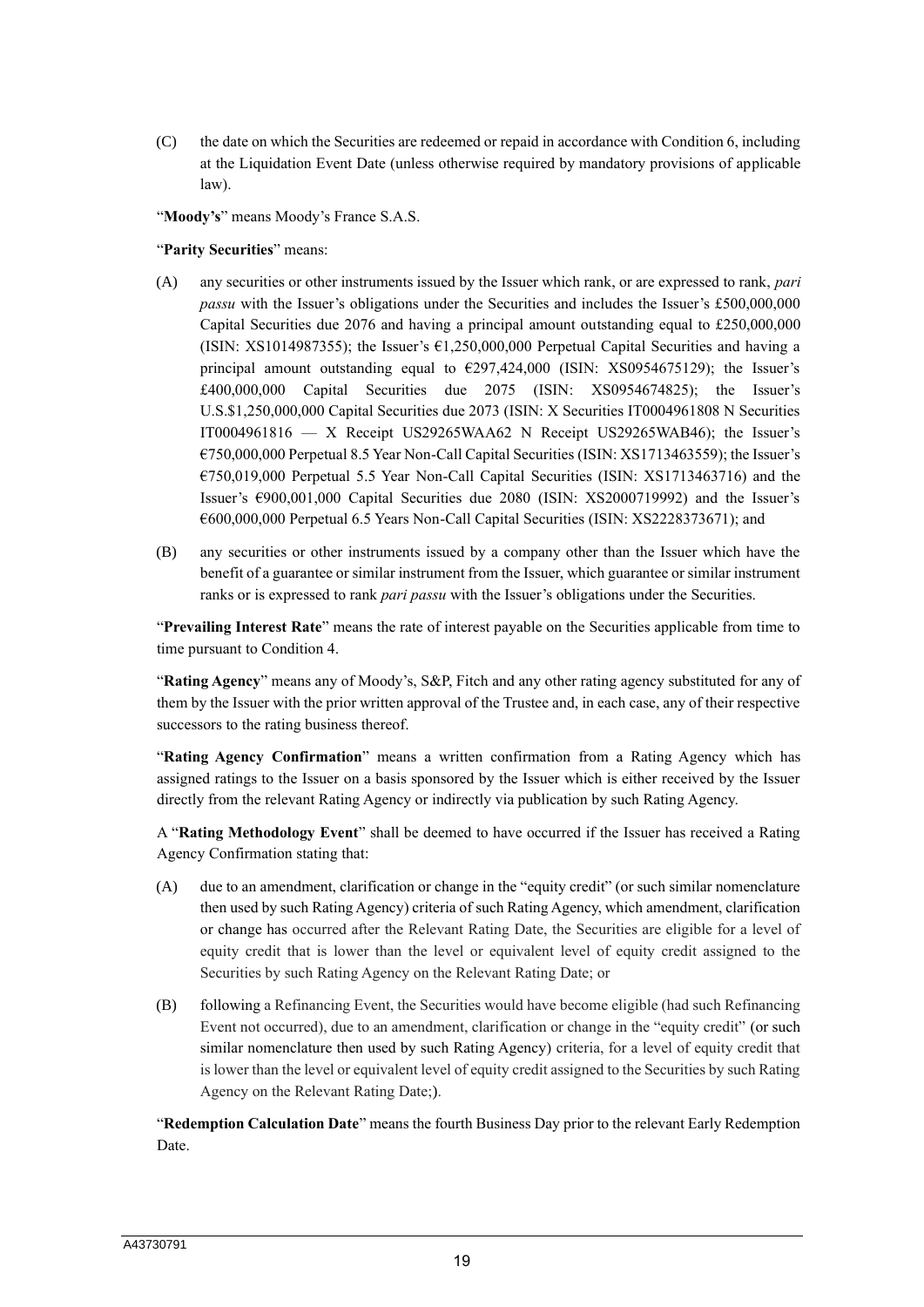"**Reference Dealers**" means 5 major investment banks in the swap, money or securities market as may be selected by the Issuer.

"**Reference Security**" means DBR 0 ½ 08/15/27 (ISIN: DE0001102424). If a Reference Security is no longer outstanding, a Similar Security will be chosen by the Reference Dealers at 11:00 a.m. (Central European Time) on the Calculation Date, quoted in writing by the Reference Dealers to the Issuer and published in accordance with Condition 12, and such Similar Security shall replace the previous Reference Security for the purposes of determination of the Make-whole Redemption Amount.

"**Refinancing Event**" means the refinancing, in whole or in part, of the Securities following the Relevant Rating Date and, as a result of such refinancing, the Securities having become eligible for a level of equity credit that is lower than the level or equivalent level of equity credit assigned to the Securities by such Rating Agency on the Relevant Rating Date.

"**Relevant Date**" means the date on which any payment first becomes due but, if the full amount payable has not been received by the Principal Paying Agent or the Trustee on or before the due date, it means the date on which, the full amount of the money having been so received, notice to that effect has been duly given to the Securityholders by the Issuer in accordance with Condition 12.

"**Relevant Make-whole Screen Page**" means the relevant Bloomberg screen page (or any successor or replacement page, section or other part of the information service), or such other page, section or other part as may replace it on the information service or such other information service, in each case, as may be nominated by the person providing or sponsoring the information appearing there for the purpose of displaying the mid-market yield to maturity for the Reference Security

"**Relevant Nominating Body**" means, in respect of a benchmark or screen rate (as applicable):

- (A) the European Central Bank, or any central bank or other supervisory authority which is responsible for supervising the administrator of the benchmark or screen rate (as applicable); or
- (B) any working group or committee sponsored by, chaired or co-chaired by or constituted at the request of (a) the European Central Bank, (b) any central bank or other supervisory authority which is responsible for supervising the administrator of the benchmark or screen rate (as applicable), (c) a group of the aforementioned central banks or other supervisory authorities or (d) the Financial Stability Board or any part thereof.

"**Relevant Rating Date**" means the Issue Date or, if later, the date on which the Securities are assigned equity credit by the relevant Rating Agency for the first time;

"**Reset Date**" means the First Reset Date and each date falling on the fifth anniversary thereafter.

"**Reset Interest Determination Date**" means, in respect of any Reset Period, the day falling two Business Days prior to the beginning of the relevant Reset Period.

"**Reset Period**" means each period from and including the First Reset Date to but excluding the next following Reset Date and thereafter from and including each Reset Date to but excluding the next following Reset Date.

"**S&P**" means S&P Global Ratings Europe Limited (France Branch).

"**Similar Security**" means a reference security or reference securities issued by the same issuer as the Reference Security having actual or interpolated maturity comparable with the remaining term of the Securities that would be utilised, at the time of selection and in accordance with customary financial practice, in pricing new issues of corporate debt securities of comparable maturity to the first Call Date of the Securities.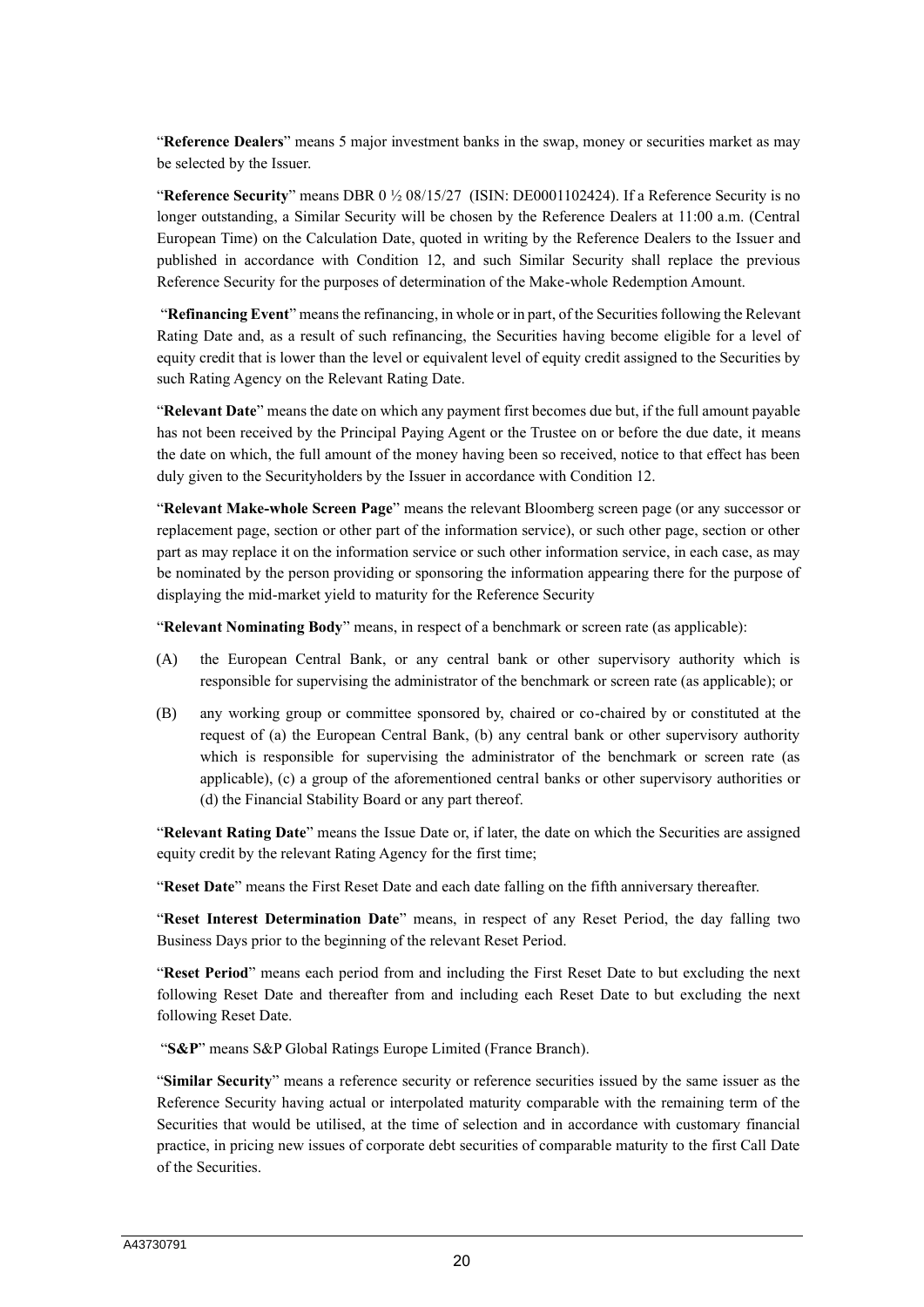"**Subsidiary**" means any entity which is a subsidiary (*società controllata*) of the Issuer within the meaning of Article 2359 of the Italian Civil Code and Article 93 of Legislative Decree No. 58 of 24 February 1998, as amended.

A "**Substantial Repurchase Event**" shall be deemed to have occurred if, prior to the giving of the relevant notice of redemption, at least 75 per cent. of the aggregate principal amount of the Securities issued on the Issue Date has been purchased by or on behalf of the Issuer or a Subsidiary and has been cancelled.

"**Successor Rate**" means the rate that the Independent Adviser determines is a successor to or replacement of the EUR 5 year Swap Rate and which is formally recommended by any Relevant Nominating Body.

"**TARGET2 Settlement Day**" means any day on which the Trans-European Automated Real-Time Gross Settlement Express Transfer (TARGET2) System is open.

A "**Tax Deductibility Event**" shall be deemed to have occurred if, as a result of a Tax Law Change, payments of interest by the Issuer in respect of the Securities are no longer, or within 90 calendar days of the date of any opinion provided pursuant to Condition 6.4(b)(ii) will no longer be, deductible in whole or in part for Italian corporate income tax purposes, and the Issuer cannot avoid the foregoing by taking reasonable measures available to it. For the avoidance of doubt, a Tax Deductibility Event shall not occur if payments of interest by the Issuer in respect of the Securities are not deductible in whole or in part for Italian corporate income tax purposes solely as a result of general tax deductibility limits set forth by Article 96 of Decree No. 917 as at (and on the basis of the general tax deductibility limits calculated in the manner applicable as at) the Issue Date.

"**Tax Jurisdiction**" means the Republic of Italy and/or such other taxing jurisdiction to which the Issuer becomes subject or any political subdivision or any authority thereof or therein having power to tax.

"**Tax Law Change**" means: (i) any amendment to, clarification of, or change in, the laws or treaties (or any regulations thereunder) of a Tax Jurisdiction affecting taxation; (ii) any governmental action or (iii) any amendment to, clarification of, or change in the official position or the interpretation of such governmental action (including an amendment, clarification or change resulting from a publicly available reply to a ruling or a circular letter issued by a governmental authority) that differs from the previously generally accepted official position or interpretation resulting from a publicly available reply to a ruling or a circular letter, in each case, by any legislative body, court, governmental authority or regulatory body, which amendment, clarification, change or governmental action is effective, on or after the Issue Date.

"**Taxes**" means any present or future taxes or duties, assessments or governmental charges of whatever nature.

"**Varied Securities**" has the meaning given to it in Condition 7.1.

A "**Withholding Tax Event**" shall be deemed to have occurred if, following the Issue Date:

- (A) as a result of a Tax Law Change, the Issuer has or will become obliged to pay Additional Amounts in respect of the Securities and such obligation cannot be avoided by the Issuer taking reasonable measures available to it; or
- (B) a person into which the Issuer is merged or to whom it has conveyed, transferred or leased all or substantially all of its assets and who has been substituted in place of the Issuer as principal debtor under the Securities is required to pay Additional Amounts in respect of the Securities and such obligation cannot be avoided by such person taking reasonable measures available to it, unless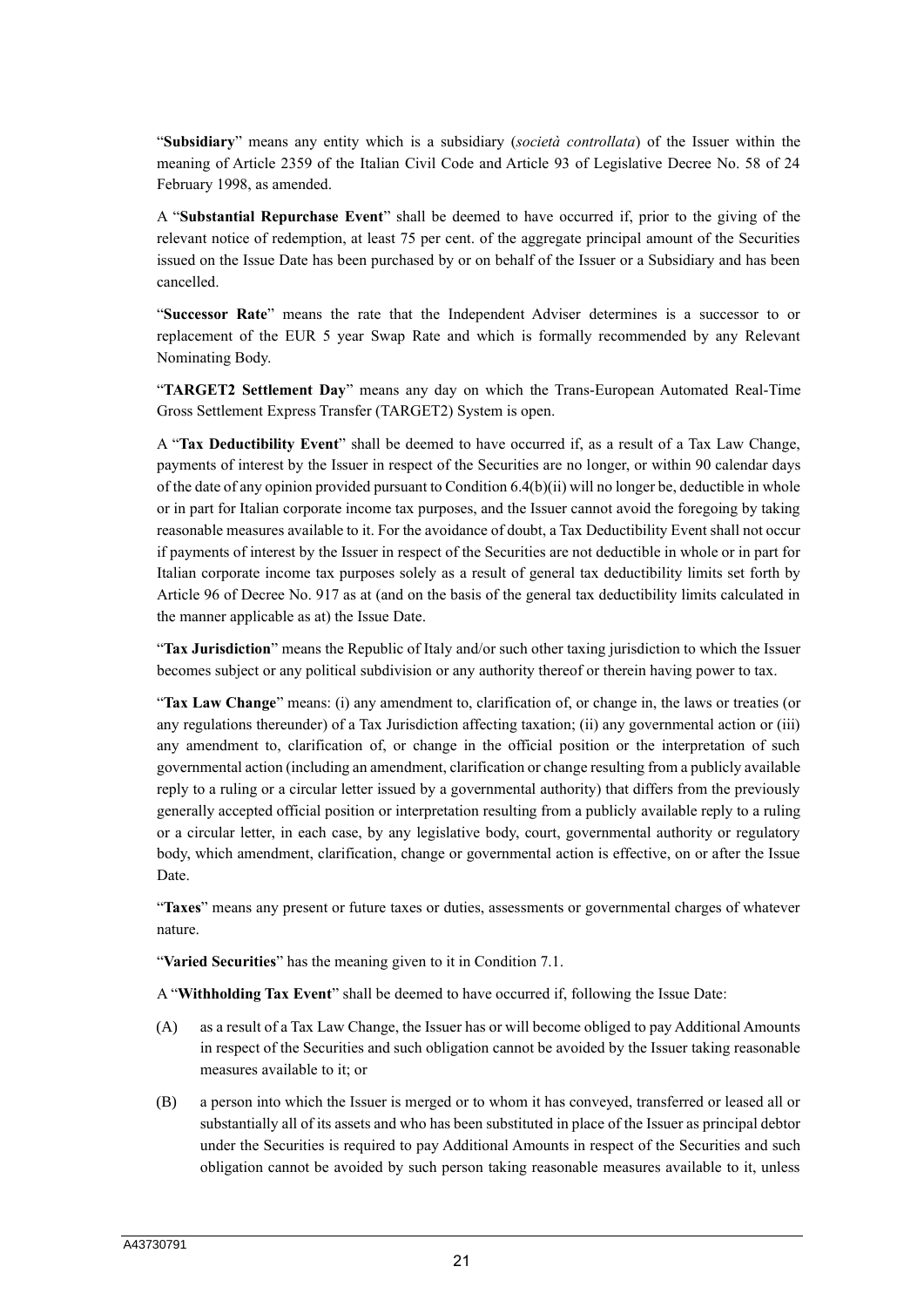the sole purpose of such a merger, conveyance, transfer or lease would be to permit the Issuer to redeem the Securities.

## **3 Status and Subordination**

## **3.1 Status**

The Securities and the Coupons constitute direct, unsecured and subordinated obligations of the Issuer and rank and will at all times rank *pari passu* without any preference among themselves and with Parity Securities. The Securities constitute *obbligazioni* pursuant to Articles 2410 *et seq*. of the Italian Civil Code. The obligations of the Issuer in respect of the Securities and the Coupons are subordinated as described in Condition 3.2.

## **3.2 Subordination**

The obligations of the Issuer to make payment in respect of principal and interest on the Securities and the Coupons, including its obligations in respect of any Arrears of Interest, will, in the event of the winding-up, insolvency, dissolution or liquidation of the Issuer, rank:

- (a) senior only to the Issuer's payment obligations in respect of any Junior Securities;
- (b) *pari passu* among themselves and with the Issuer's payment obligations in respect of any Parity Securities; and
- (c) junior to all other payment obligations of the Issuer, present and future, whether subordinated (including any claims pursuant to Article 2411, first paragraph, of the Italian Civil Code) or unsubordinated,

in each case except as otherwise required by mandatory provisions of applicable law.

Nothing in this Condition 3.2 shall affect or prejudice the payment of costs, charges, expenses, liabilities or remuneration of the Trustee or Agents or the rights and remedies of the Trustee or the Agents in respect thereof.

#### **3.3 No Set-off**

To the extent and in the manner permitted by applicable law, no Securityholder or Couponholder may exercise, claim or plead any right of set-off, counterclaim, compensation or retention in respect of any amount owed to it by the Issuer in respect of, or arising from, the Securities or the Coupons and each Securityholder and Couponholder will, by virtue of his holding of any Security or Coupon, be deemed to have waived all such rights of set-off, counterclaim, compensation or retention. The Issuer may not set off any claims it may have against the Securityholders against any of its obligations under the Securities or the Coupons.

#### **4 Interest and Interest Deferral**

#### **4.1 Interest**

#### *(a) Interest Rates and Interest Payment Dates*

Unless previously redeemed or repurchased and cancelled in accordance with these Conditions and subject to the further provisions of this Condition 4, the Securities will bear interest on their principal amount as follows:

- (i) from (and including) the Issue Date to (but excluding) the First Reset Date, at the rate of 1.375 per cent. per annum, payable annually in arrear on each Interest Payment Date; and
- (ii) from (and including) the First Reset Date to (but excluding) the date fixed for redemption, at, in respect of each Reset Period, the relevant EUR 5 year Swap Rate plus: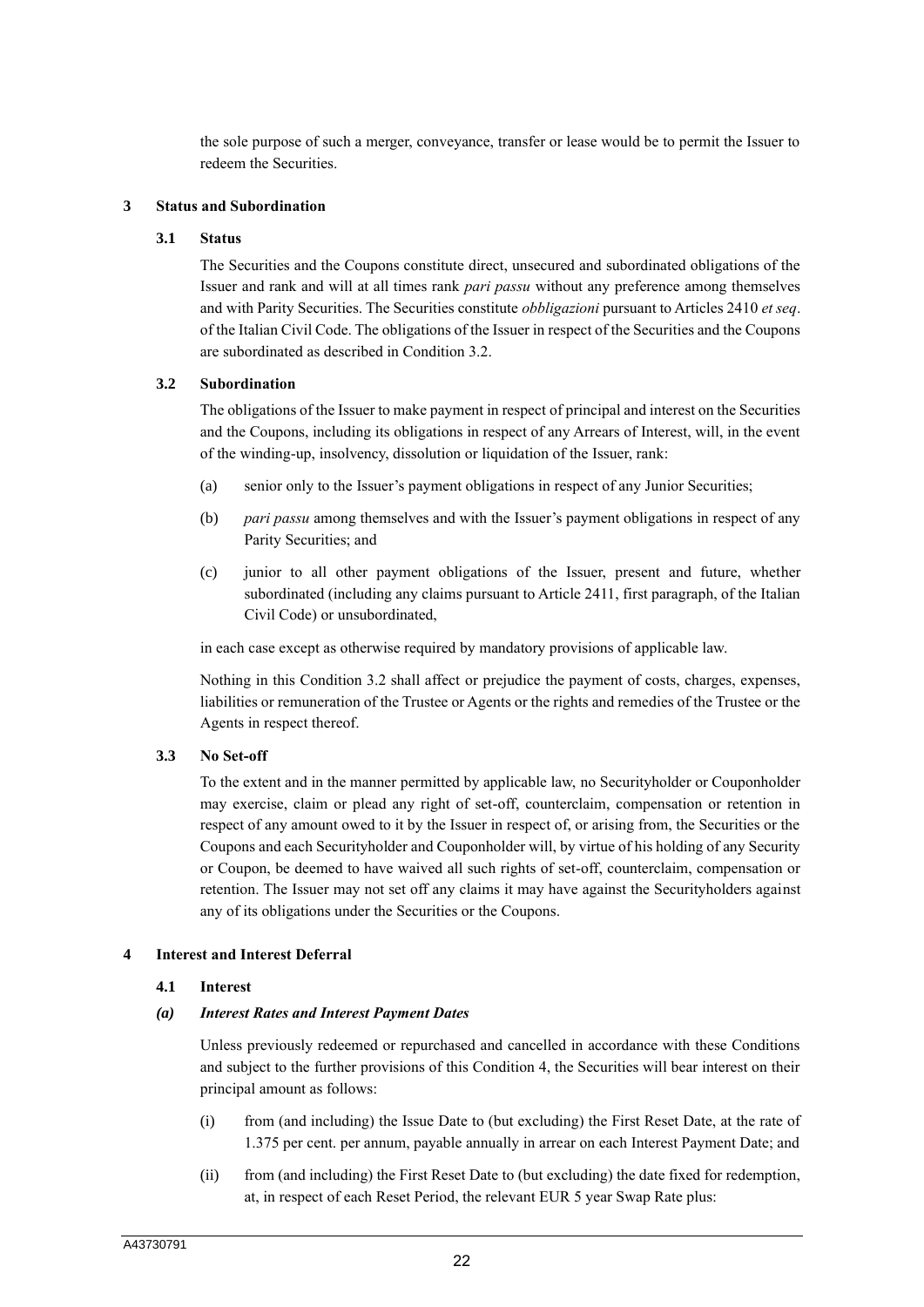- (A) in respect of the Reset Period commencing on the First Reset Date to but excluding 8 September 2032, 1.719 per cent. per annum;
- (B) in respect of the Reset Periods commencing on 8 September 2032, 8 September 2037 and 8 September 2042, 1.969 per cent. per annum; and
- (C) in respect of any other Reset Period after 8 September 2047, 2.719 per cent. per annum;

all as determined by the Agent Bank for annual payment in arrear on each Interest Payment Date, commencing on the First Interest Payment Date.

#### *(b) Determination of EUR 5 year Swap Rate*

- (i) For the purposes of these Conditions, the relevant "**EUR 5 year Swap Rate**", in respect of a Reset Period, shall be the annual mid-swap rate as displayed on the EUR Reset Screen Page as at 11:00 a.m. (CET) on the relevant Reset Interest Determination Date.
- (ii) If the relevant EUR 5 year Swap Rate does not appear on the EUR Reset Screen Page on the relevant Reset Interest Determination Date, the Issuer shall request each of the EUR Reset Reference Banks to provide it with its EUR 5 year Swap Rate Quotation (such EUR 5 year Swap Rate Quotation to be notified by the Issuer to the Agent Bank) and the Agent Bank will determine the EUR 5 year Swap Rate as the EUR Reset Reference Bank Rate on the relevant Reset Interest Determination Date.
- (iii) If at least three quotations are provided by the EUR Reset Reference Banks, the EUR 5 year Swap Rate will be determined by the Agent Bank on the basis of the arithmetic mean of the quotations provided, eliminating the highest quotation (or, in the event of equality, one of the highest) and the lowest quotation (or, in the event of equality, one of the lowest).
- (iv) If only two quotations are provided, the EUR 5 year Swap Rate will be the arithmetic mean of the quotations provided.
- (v) If only one quotation is provided, the EUR Reset Reference Banks Rate will be the quotation provided.
- (vi) If no quotations are provided, the EUR Reset Reference Bank Rate for the relevant period will be equal to the last available EUR 5 year mid swap rate for euro swap transactions, expressed as an annual rate, on the EUR Reset Screen Page.

## *(c) Calculation of Interest*

The interest payable on each Security on any Interest Payment Date shall be calculated per  $\epsilon$ 1,000 in principal amount of the Securities (the "**Calculation Amount**"). The amount of interest payable per Calculation Amount for any period shall be equal to the product of the Prevailing Interest Rate for the Interest Period ending immediately prior to such Interest Payment Date, the Calculation Amount and the day-count fraction for the relevant period, rounding the resulting figure to the nearest cent (half a cent being rounded upwards).

The day-count fraction will be calculated on the following basis:

(a) if the Accrual Period is equal to or shorter than the Determination Period during which it falls, the day-count fraction will be the number of days in the Accrual Period divided by the product of (1) the number of days in such Determination Period and (2) the number of Determination Periods normally ending in any year; and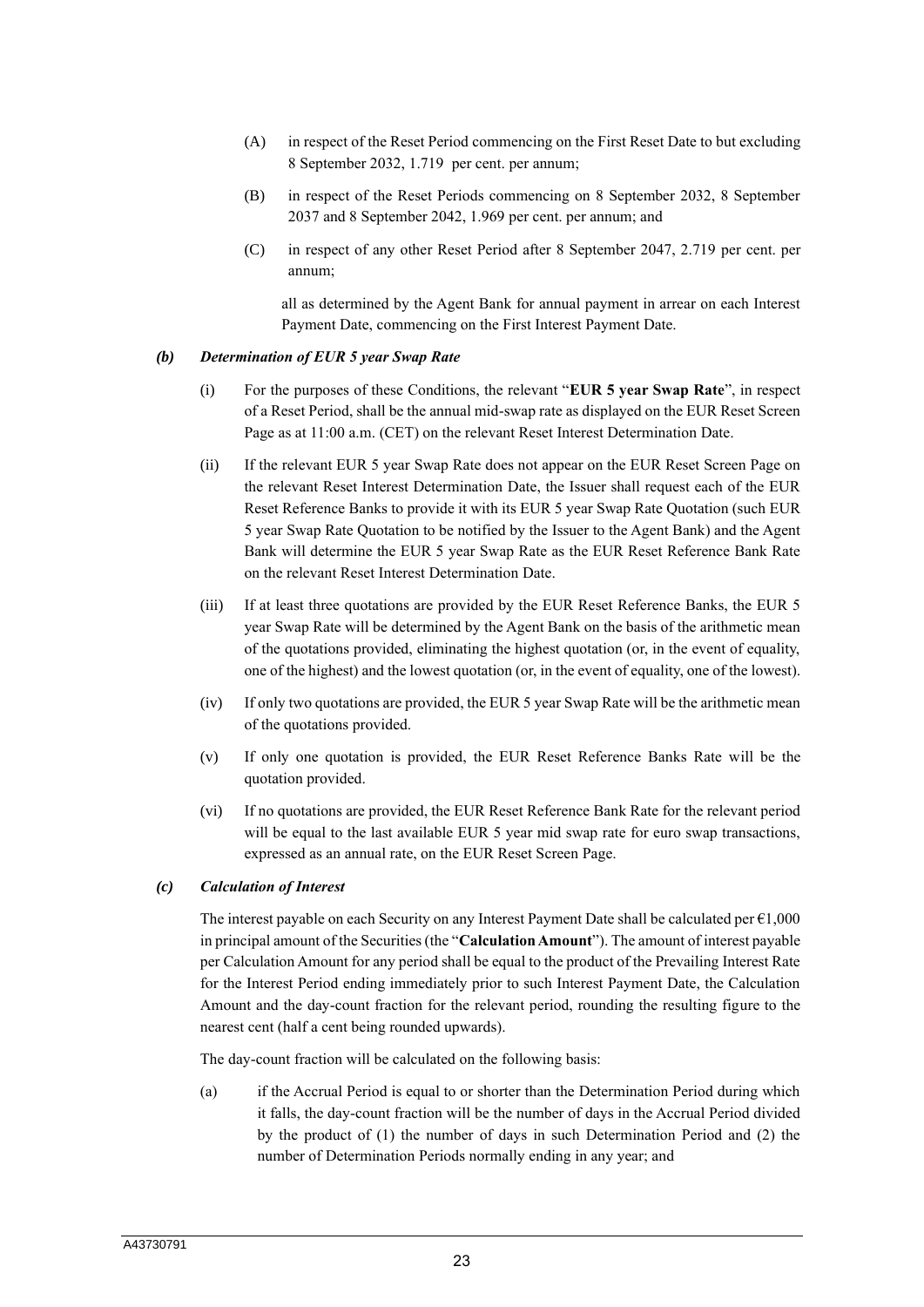- (b) if the Accrual Period is longer than one Determination Period, the day-count fraction will be the sum of:
	- (i) the number of days in such Accrual Period falling in the Determination Period in which it begins divided by the product of (1) the number of days in such Determination Period and (2) the number of Determination Periods normally ending in any year; and
	- (ii) the number of days in such Accrual Period falling in the next Determination Period divided by the product of (a) the number of days in such Determination Period and (2) the number of Determination Periods normally ending in any year

where:

"**Accrual Period**" means the relevant period for which interest is to be calculated (from and including the first such day to but excluding the last); and

"**Determination Period**" means the period from and including 8 September in any year to but excluding the next 8 September.

## **4.2 Interest Deferral**

Subject to the provisions of the following paragraphs, on each Interest Payment Date, the Issuer shall pay interest on the Securities accrued to (but excluding) that date in respect of the Interest Period ending immediately prior to such Interest Payment Date.

#### *(a) Optional Interest Deferral*

The Issuer may, at its sole discretion, elect to defer in whole, but not in part, any payment of interest accrued on the Securities in respect of any Interest Period (a "**Deferred Interest Payment**") by giving notice (a "**Deferral Notice**") of such election to the Securityholders in accordance with Condition 12 and to the Trustee and the Principal Paying Agent at least five, but not more than 30, Business Days prior to the relevant Interest Payment Date. If the Issuer makes such an election, the Issuer shall have no obligation to make such payment and any such nonpayment of interest shall not constitute a default of the Issuer or any other breach of obligations under the Securities or for any other purpose.

Any Deferred Interest Payment will be deferred and shall constitute "**Arrears of Interest**". Any Arrears of Interest will remain outstanding until paid in full by the Issuer, but Arrears of Interest shall not itself bear interest.

## *(b) Optional Settlement of Arrears of Interest*

The Issuer may pay outstanding Arrears of Interest (in whole but not in part) at any time upon giving not less than 10 and not more than 15 Business Days' notice to the Securityholders in accordance with Condition 12 (which notice shall be irrevocable and will oblige the Issuer to pay the relevant Arrears of Interest on the payment date specified in such notice) and to the Trustee and the Principal Paying Agent at least five, but not more than 30, Business Days prior to the relevant due date for payment.

#### *(c) Mandatory Settlement of Arrears of Interest*

All (but not some only) of any outstanding Arrears of Interest from time to time in respect of all Securities for the time being outstanding shall become due and payable in full and shall be paid by the Issuer on the first occurring Mandatory Settlement Date.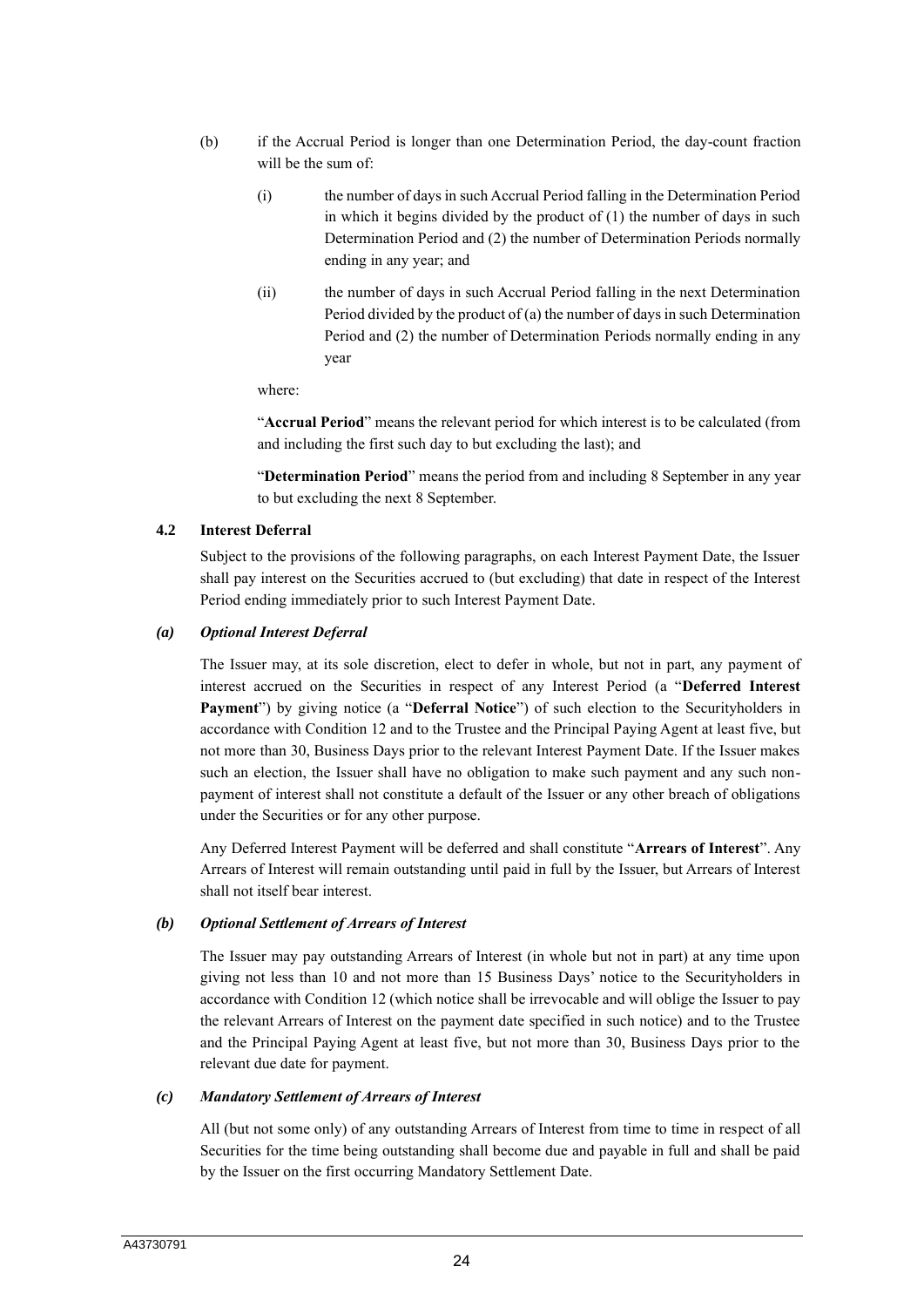Notice of the occurrence of any Mandatory Settlement Date shall be given to the Securityholders in accordance with Condition 12 and to the Trustee and the Principal Paying Agent at least five, but not more than 30, Business Days prior to the relevant due date for payment.

### *(d) Notification of Mandatory Settlement Date*

Upon the occurrence of a Mandatory Settlement Date, the Issuer shall promptly deliver to the Trustee a certificate signed by two duly authorised representatives of the Issuer confirming the occurrence thereof upon which the Trustee may rely absolutely without liability to any person for so doing.

## **4.3 Accrual of Interest**

The Securities will cease to bear interest from (and including) the calendar day on which they are due for redemption. If the Issuer fails to redeem the Securities upon due presentation and surrender thereof when due, interest will continue to accrue as provided in the Trust Deed.

## **4.4 Benchmark discontinuation**

## *(a) Independent Adviser*

If a Benchmark Event occurs in relation to the EUR 5 year Swap Rate on any Reset Interest Determination Date, then the Issuer shall use its reasonable endeavours to appoint and consult with an Independent Adviser, as soon as reasonably practicable, to determine a Successor Rate, failing which an Alternative Rate (in accordance with Condition 4.4(b)) and, in either case, an Adjustment Spread and any Benchmark Amendments (in accordance with Condition 4.4(d)) by no later than five business days prior to the Determination Date relating to the next Determination Period for which the Reset Interest (or any component part thereof) is to be determined by reference to the EUR 5 year Swap Rate.

An Independent Adviser appointed pursuant to this Condition 4.4 shall act in good faith and in a commercially reasonable manner as an expert and in consultation with the Issuer. In the absence of fraud and gross negligence, the Independent Adviser shall have no liability whatsoever to the Issuer, the Paying Agents or the Securityholders for any determination made by it pursuant to this Condition 4.4.

If: (i) the Issuer is unable to appoint an Independent Adviser; or (ii) the Independent Adviser appointed by it fails to determine a Successor Rate or, failing which, an Alternative Rate in accordance with this Condition 4.4(a) prior to the relevant Reset Interest Determination Date, the EUR 5 year Swap Rate applicable to the next succeeding Reset Period shall be the last available EUR 5 year mid swap rate for euro swap transactions, expressed as an annual rate, on the EUR Reset Screen Page. For the avoidance of doubt, this Condition 4.4(a) shall apply to the relevant next succeeding Reset Period only and any subsequent Reset Periods are subject to the subsequent operation of, and to adjustment as provided in, this Condition 4.4(a).

#### *(b) Successor Rate or Alternative Rate*

If the Independent Adviser determines that:

- (i) there is a Successor Rate, then such Successor Rate and the applicable Adjustment Spread shall subsequently be used in place of the EUR 5 year Swap Rate to determine the Prevailing Interest Rate (or the relevant component part thereof) for all future payments of interest on the Securities (subject to the operation of this Condition 4.4); or
- (ii) there is no Successor Rate but that there is an Alternative Rate, then such Alternative Rate and the applicable Adjustment Spread shall subsequently be used in place of the EUR 5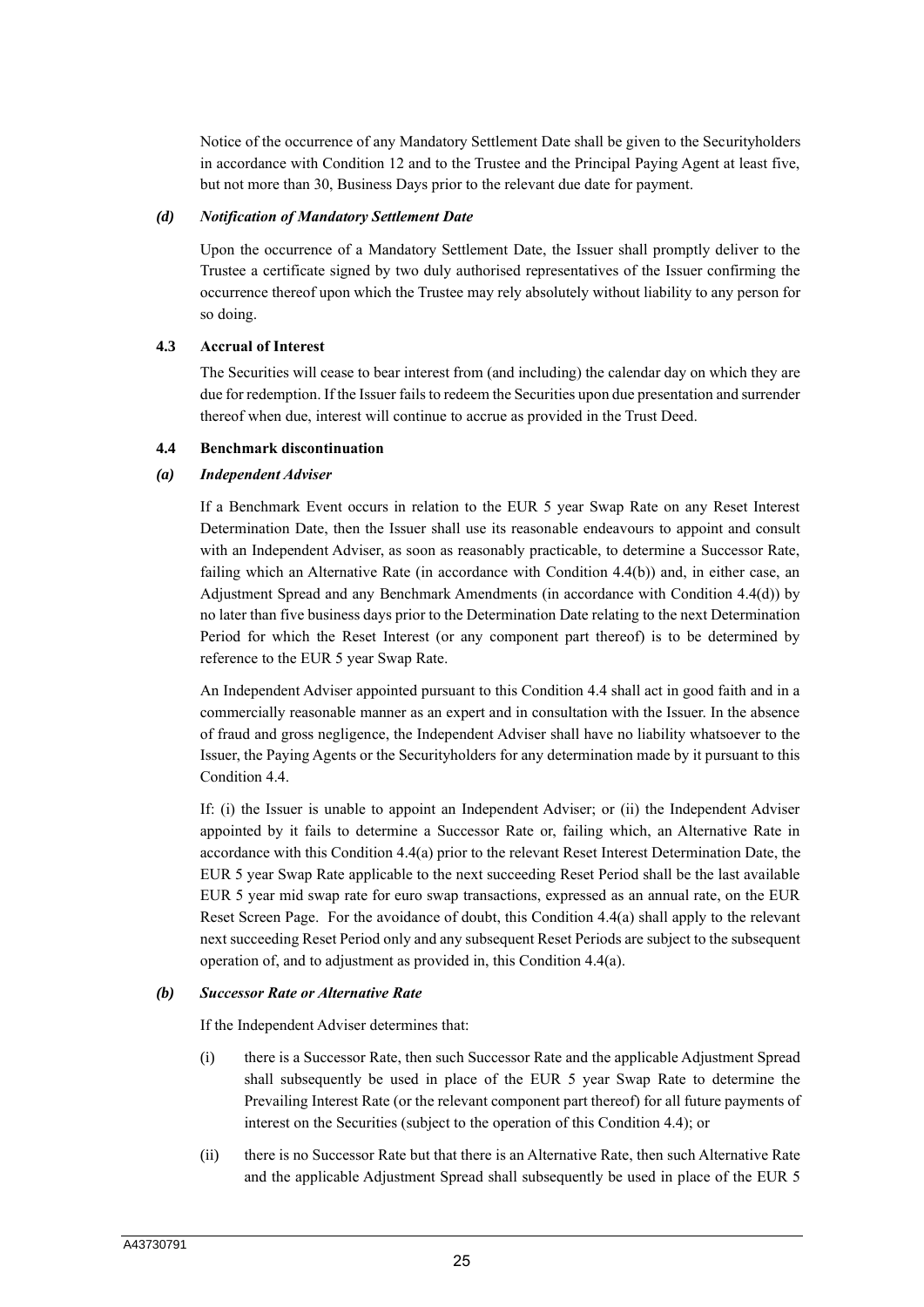year Swap Rate to determine the Prevailing Interest Rate (or the relevant component part thereof) for all future payments of interest on the Securities (subject to the operation of this Condition 4.4).

#### *(c) Adjustment Spread*

The Adjustment Spread (or the formula or methodology for determining the Adjustment Spread) shall be applied to the Successor Rate or the Alternative Rate (as the case may be). If the Independent Adviser (if required to determine a Successor Rate, failing which an Alternative Rate and, in either case, an Adjustment Spread, according to Condition 4.4(a)) is unable to determine the quantum of, or a formula or methodology for determining, such Adjustment Spread, then the Successor Rate or Alternative Reference Rate (as applicable) will apply without an Adjustment Spread.

#### *(d) Benchmark Amendments*

If any Successor Rate or Alternative Rate and, in either case, the applicable Adjustment Spread is determined in accordance with this Condition 4.4 and the Independent Adviser determines (i) that amendments to these Conditions are necessary to ensure the proper operation of such Successor Rate or Alternative Rate and, in either case, the applicable Adjustment Spread (such amendments, the "**Benchmark Amendments**") and (ii) the terms of the Benchmark Amendments, then the Issuer shall, subject to giving notice thereof in accordance with Condition 4.4(e), without any requirement for the consent or approval of Securityholders, vary these Conditions to give effect to such Benchmark Amendments with effect from the date specified in such notice.

In connection with any such variation in accordance with this Condition 4.4(d), the Issuer shall comply with the rules of any stock exchange on which the Securities are for the time being listed or admitted to trading.

Benchmark Amendments may comprise, by way of example, the following amendments: (A) amendments to the definition of "EUR 5 year Swap Rate"; (B) amendments to the day-count fraction and the definitions of "business day", "Interest Payment Date", "Rate of Interest", and/or "Interest Period" (including the determination of whether the Alternative Rate will be determined in advance of or prior to the relevant Interest Period or in arrear on or prior to the end of the relevant Interest Period); and/or (C) any change to the business day convention.

Notwithstanding any other provision of this Condition 4.4, no Successor Rate or Alternative Rate will be adopted, nor will the applicable Adjustment Spread be applied, nor will any Benchmark Amendments be made, if and to the extent that, in the determination of the Issuer, the same could reasonably be expected to cause a Rating Methodology Event to occur.

At the request of the Issuer, but subject to receipt by the Trustee of a certificate signed by two duly authorised representatives of the Issuer pursuant to Condition 4.4(e), the Trustee shall (at the expense of the Issuer), without any requirement for the consent or approval of the Securityholders, be obliged to concur with the Issuer in effecting any Benchmark Amendments (including, inter alia, by the execution of a deed supplemental to or amending the Trust Deed), provided that the Trustee shall not be obliged to agree to any Benchmark Amendments which, in the sole opinion of the Trustee, would have the effect of (i) exposing the Trustee to any liability against which it has not been indemnified and/or secured and/or prefunded to its satisfaction; or (ii) increasing the obligations, responsibilities or duties, or decreasing the protections, of the Trustee under the Trust Deed and/or the Conditions in any way.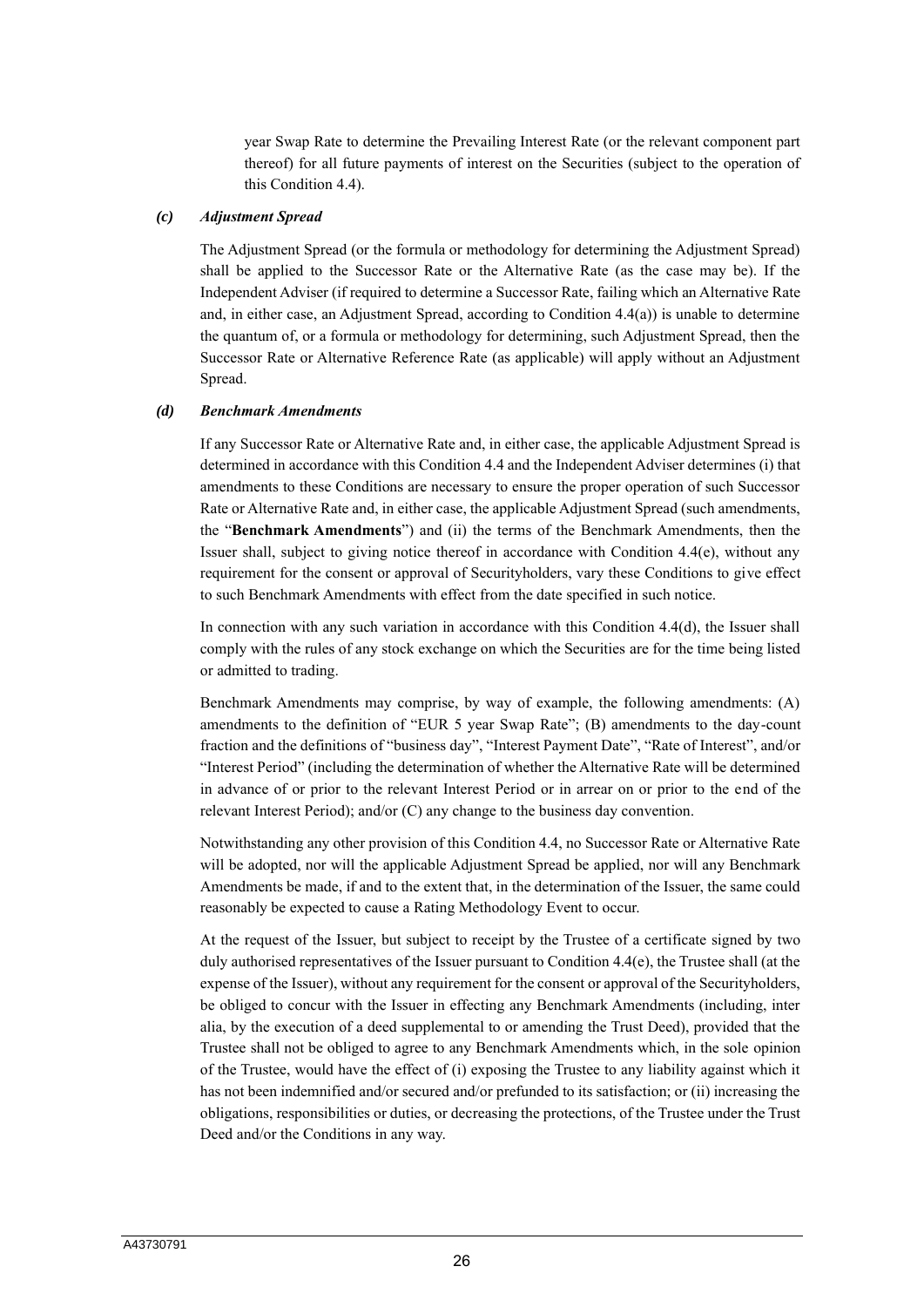## *(e) Notices etc*

Any Successor Rate or Alternative Rate and, in either case, the applicable Adjustment Spread and the specific terms of any Benchmark Amendments, determined under this Condition 4.4 will be notified promptly by the Issuer to the Trustee, the Principal Paying Agent and the Agent Bank and, in accordance with Condition 12 (*Notices*), the Securityholders. Such notice shall be irrevocable and shall specify the effective date of the Benchmark Amendments, if any.

No later than notifying the Trustee of the same, the Issuer shall deliver to the Trustee a certificate signed by two duly authorised representatives of the Issuer:

- (a) confirming (i) that a Benchmark Event has occurred, (ii) the Successor Rate or, as the case may be, the Alternative Rate, (iii) the applicable Adjustment Spread and (iv) the specific terms of the Benchmark Amendments (if any), in each case as determined in accordance with the provisions of this Condition 4.4; and
- (b) certifying that the Benchmark Amendments (if any) are necessary to ensure the proper operation of such Successor Rate or Alternative Rate and (in either case) the applicable Adjustment Spread.

The Trustee shall be entitled to rely on such certificate (without liability to any person) as sufficient evidence thereof. The Successor Rate or Alternative Rate and the Adjustment Spread and the Benchmark Amendments (if any) specified in such certificate will (in the absence of manifest error or bad faith in the determination of the Successor Rate or Alternative Rate and the Adjustment Spread and the Benchmark Amendments (if any) and without prejudice to the Trustee's, the Agent Bank's or the Principal Paying Agent's ability to rely on such certificate as aforesaid) be binding on the Issuer, the Trustee, the Calculation Agent, the Paying Agents and the Securityholders.

## *(f) Survival of EUR 5 year Swap Rate*

Without prejudice to the obligations of the Issuer under Condition 4.4(a), (b), (c) and (d), the EUR 5 year Swap Rate and the fallback provisions provided for in Condition 4.1(b) will continue to apply unless and until a Benchmark Event has occurred.

## **5 Payment and Exchanges of Talons**

*Provisions for payments in respect of Global Securities are set out under "Summary of Provisions Relating to the Securities while represented by the Global Securities" below.*

#### **5.1 Payments in respect of Securities**

Payments of principal and interest in respect of each Security will be made against presentation and surrender (or, in the case of part payment only, endorsement) of the Security, except that payments of interest due on an Interest Payment Date will be made against presentation and surrender (or, in the case of part payment only, endorsement) of the relevant Coupon, in each case at the specified office outside the United States of any of the Paying Agents.

#### **5.2 Method of Payment**

Payments will be made by credit or transfer to a euro account (or any other account to which euro may be credited or transferred) specified by the payee.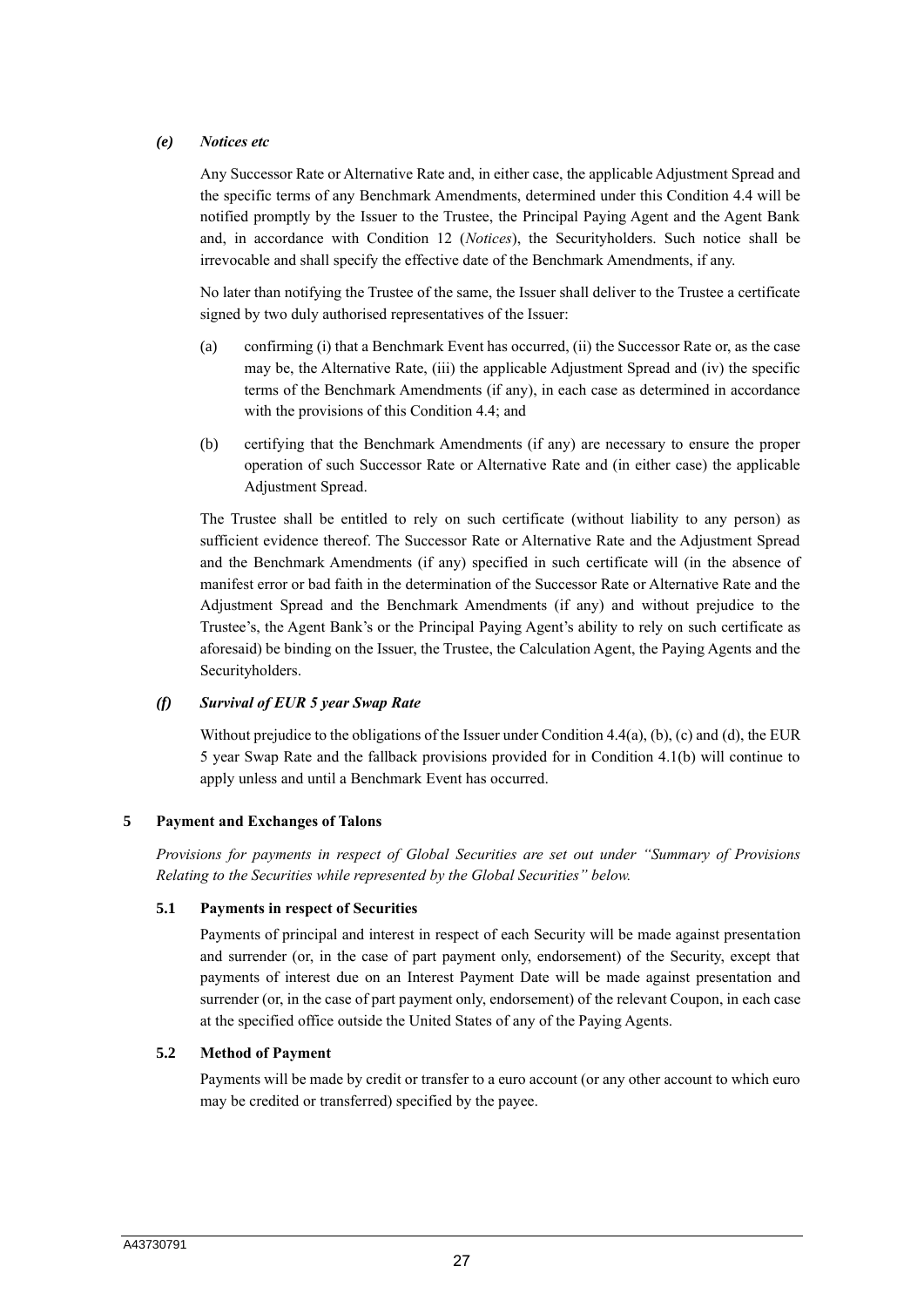## **5.3 Missing Unmatured Coupons**

Upon the date on which any Security becomes due and repayable, all unmatured Coupons appertaining to the Security (whether or not attached) shall become void and no payment shall be made in respect of such Coupons.

## **5.4 Payments subject to Applicable Laws**

Payments will be subject in all cases to any other applicable fiscal or other laws and regulations in the place of payment or other laws and regulations to which the Issuer or its agents agree to be subject and, save as provided in Condition 8 below, the Issuer will not be liable for any Taxes imposed or levied by such laws, regulations or agreements.

## **5.5 Payment only on a Presentation Date**

A holder shall be entitled to present a Security or Coupon for payment only on a Presentation Date and shall not be entitled to any further interest or other payment if a Presentation Date is after the due date for payment of any amount in respect of any Security or Coupon.

"**Presentation Date**" means a day which (subject to Condition 9):

- (a) is or falls after the relevant due date for payment of any amount in respect of any Security or Coupon;
- (b) is a day on which commercial banks and foreign exchange markets settle payments and are open for general business (including dealing in foreign exchange and foreign currency deposits) in the place of the specified office of the Paying Agent at which the Security or Coupon is presented for payment; and
- (c) in the case of payment by credit or transfer to a euro account as referred to above, is a TARGET2 Settlement Day.

## **5.6 Exchange of Talons**

On and after the Interest Payment Date on which the final Coupon comprised in any Coupon sheet matures, the Talon comprised in the Coupon sheet may be surrendered at the specified office of any Paying Agent in exchange for a further Coupon sheet (including any appropriate further Talon), subject to the provisions of Condition 9. Each Talon shall, for the purposes of these Conditions, be deemed to mature on the Interest Payment Date on which the final Coupon comprised in the relative Coupon sheet matures.

## **5.7 Initial Paying Agents**

The names of the initial Paying Agents and their initial specified offices are set out at the end of these Conditions. The Issuer reserves the right, subject to the prior written approval of the Trustee, at any time to vary or terminate the appointment of any Paying Agent and to appoint additional or other Paying Agents provided that:

- (a) there will at all times be a Principal Paying Agent;
- (b) there will at all times be a Paying Agent in a jurisdiction within Europe, other than the jurisdiction in which the Issuer is incorporated; and
- (c) there will at all times be an Agent Bank.

Notice of any termination or appointment and of any changes in specified offices will be given to the Securityholders promptly by the Issuer in accordance with Condition 12.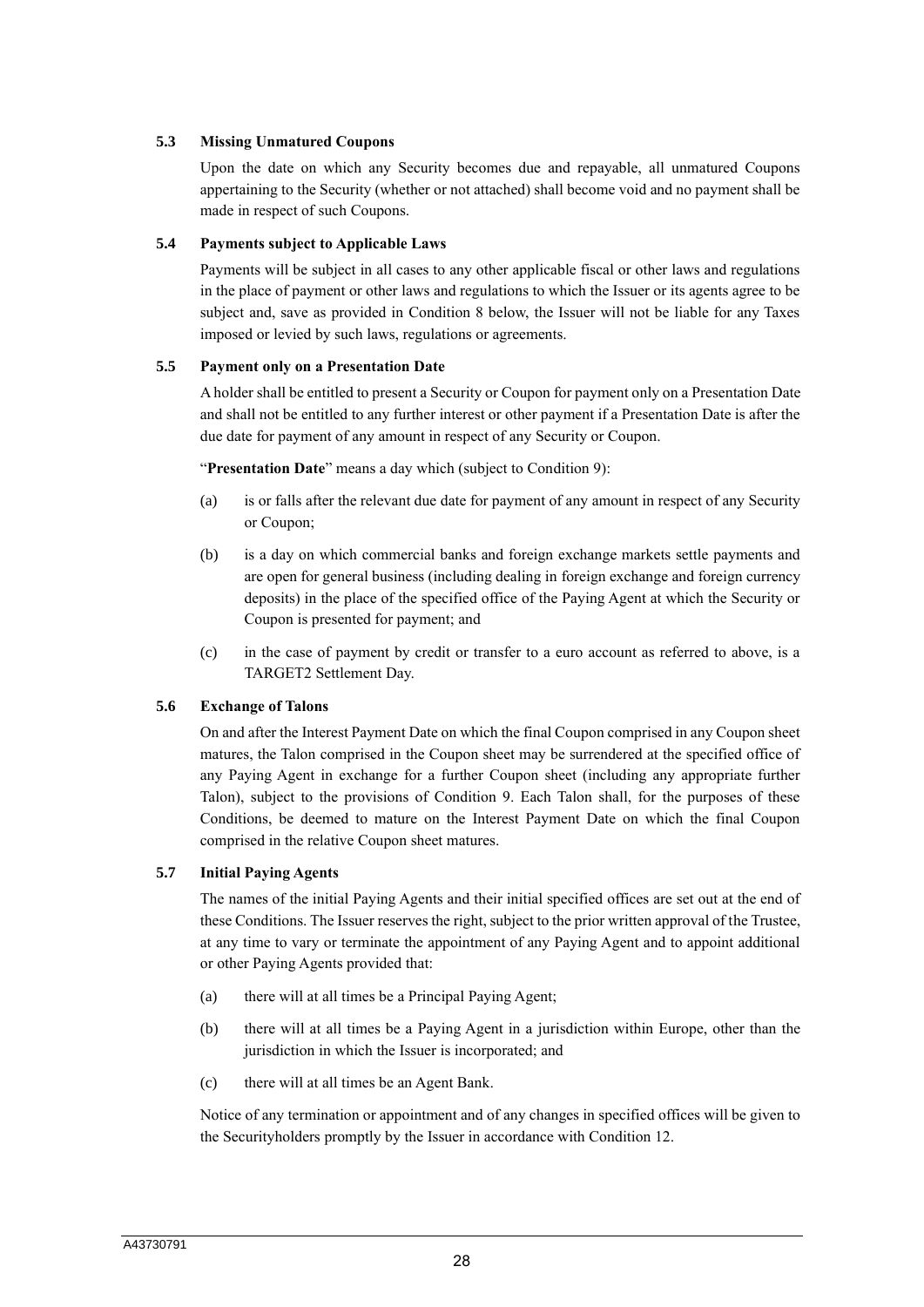### **6 Redemption and Purchase**

## **6.1 No fixed redemption**

Unless previously redeemed or purchased and cancelled as provided below, the Securities will become due and payable and will be redeemed on the date on which a winding up, dissolution or liquidation of the Issuer (otherwise than for the purpose of a solvent amalgamation, merger or reconstruction under which the assets and liabilities of the Issuer are assumed by the entity resulting from such amalgamation, merger or reconstruction and such entity assumes the obligations of the Issuer in respect of the Securities in accordance with Condition 13.2) is instituted (the "**Liquidation Event Date**"), including in connection with any Insolvency Proceedings, in accordance with (i) any applicable legal provision, or any decision of any judicial or administrative authority, or (ii) any resolution passed at a shareholders' meeting of the Issuer or (iii) any provision which is set out in the by-laws of the Issuer from time to time (including the maturity of the Issuer which, as of the Issue Date, is set in its by-laws at 31 December 2100). Upon having become due and payable according to the provisions above, the Securities will be redeemed at an amount equal to their principal amount, together with any outstanding interest accrued up to (but excluding) the Liquidation Event Date and any outstanding Arrears of Interest.

## **6.2 Optional Redemption**

The Issuer may redeem all of the Securities (but not some only) on any date during the period commencing on (and including) 8 June 2027 and ending on (and including) the First Reset Date or upon any Interest Payment Date thereafter (each such date, a "**Call Date**"), in each case at their principal amount together with any accrued interest up to (but excluding) the relevant Call Date and any outstanding Arrears of Interest, on giving not less than 30 and not more than 60 calendar days' notice to the Securityholders in accordance with Condition 12.

#### **6.3 Early Redemption following a Withholding Tax Event**

- (a) If a Withholding Tax Event occurs, the Issuer may redeem all (but not some only) of the Securities at any time at the applicable Early Redemption Price upon giving not less than 30 and not more than 60 calendar days' notice to the Trustee and the Securityholders in accordance with Condition 12, provided that no such notice shall be given earlier than 90 days prior to the earliest date on which the Issuer would be obliged to pay such Additional Amounts were a payment in respect of the Securities then due.
- (b) Prior to giving a notice to the Securityholders pursuant to this Condition 6.3, the Issuer will deliver to the Trustee in a form and with content reasonably satisfactory to the Trustee:
	- (i) a certificate signed by two duly authorised representatives of the Issuer stating that the Issuer is entitled to effect such redemption and setting forth a statement of facts showing that the conditions precedent to the right of the Issuer to redeem the Securities in accordance with this Condition 6.3 have been satisfied; and
	- (ii) an opinion of independent legal or tax advisers, appointed by the Issuer at its own expense, of recognised standing in the jurisdiction of incorporation of the Issuer to the effect that the Issuer has or will become obliged to pay Additional Amounts as a result of (in the case of paragraph (A) of the definition of Withholding Tax Event) a Tax Law Change or (in the case of paragraph (B) of the definition of Withholding Tax Event) the relevant merger, conveyance, transfer or lease,

and the Trustee shall be entitled to accept and rely on the above certificate and opinion as sufficient evidence of the satisfaction of the conditions precedent set out above and the facts set out therein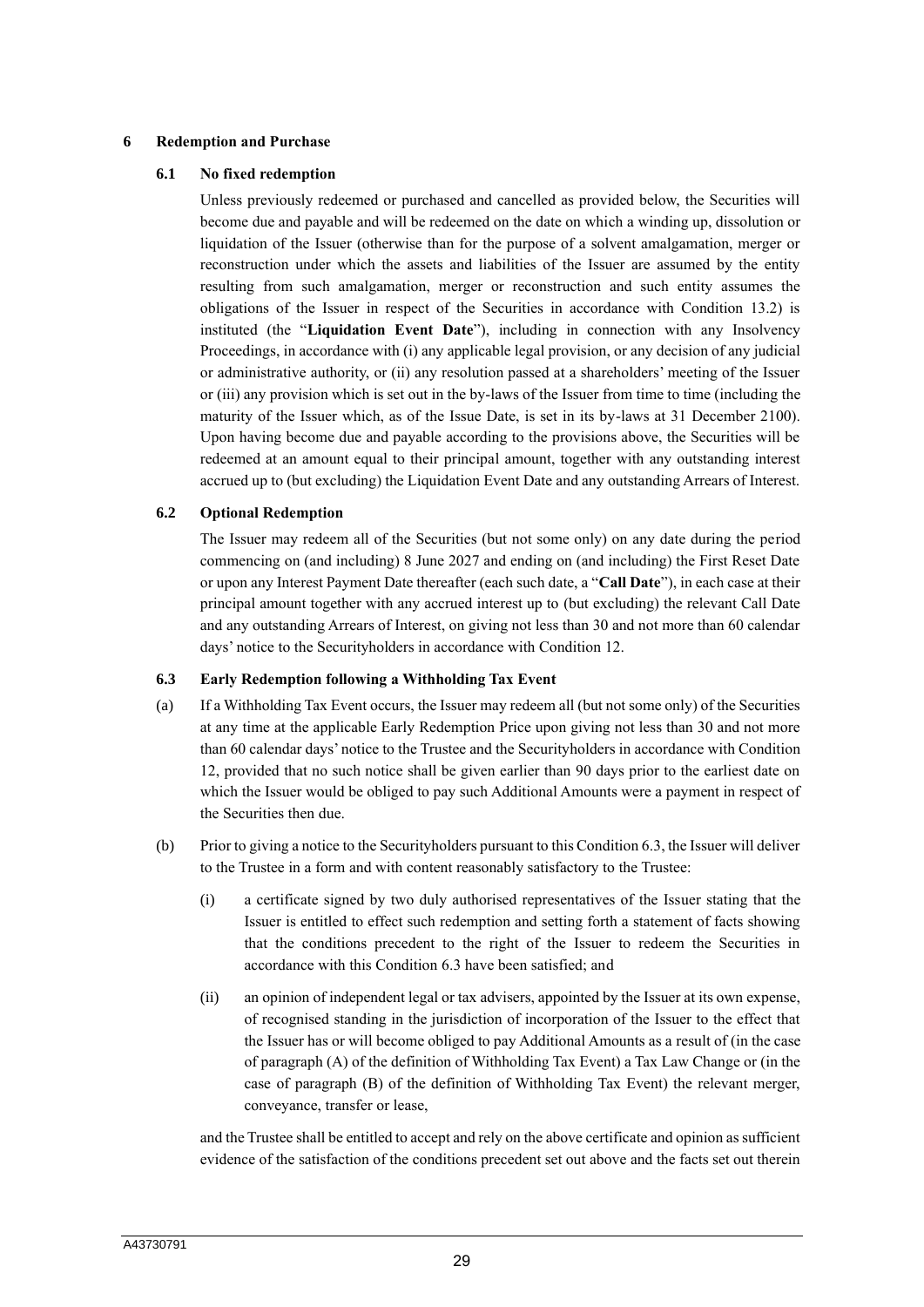in which event the same shall be conclusive and binding on the Securityholders and the Couponholders.

## **6.4 Early Redemption following a Tax Deductibility Event**

- (a) If a Tax Deductibility Event occurs, the Issuer may redeem all (but not some only) of the Securities at any time at the applicable Early Redemption Price upon giving not less than 30 and not more than 60 calendar days' notice of redemption to the Trustee and the Securityholders in accordance with Condition 12.
- (b) Prior to giving a notice to the Securityholders pursuant to this Condition 6.4, the Issuer will deliver to the Trustee in a form and with content reasonably satisfactory to the Trustee:
	- (i) a certificate signed by two duly authorised representatives of the Issuer stating that the Issuer is entitled to effect such redemption and setting forth a statement of facts showing that the conditions precedent to the right of the Issuer to redeem the Securities in accordance with this Condition 6.4 have been satisfied; and
	- (ii) an opinion of an independent legal or tax adviser, appointed by the Issuer at its own expense, of recognised standing in the jurisdiction of incorporation of the Issuer to the effect that payments of interest by the Issuer in respect of the Securities are no longer, or within 90 calendar days of the date of that opinion will no longer be, deductible in whole or in part for Italian corporate income tax purposes as a result of a Tax Law Change,

and the Trustee shall be entitled to accept and rely on the above certificate and opinion as sufficient evidence of the satisfaction of the conditions precedent set out above and the facts set out therein in which event the same shall be conclusive and binding on the Securityholders and the Couponholders.

#### **6.5 Early Redemption following a Rating Methodology Event**

- (a) If a Rating Methodology Event occurs, the Issuer may redeem all (but not some only) of the Securities at any time at the applicable Early Redemption Price upon giving not less than 30 and not more than 60 calendar days' notice of redemption to the Trustee and the Securityholders in accordance with Condition 12.
- (b) Prior to giving a notice to the Securityholders pursuant to this Condition 6.5, the Issuer will deliver to the Trustee in a form and with content reasonably satisfactory to the Trustee:
	- (i) a certificate signed by two duly authorised representatives of the Issuer stating that the Issuer is entitled to effect such redemption and setting forth a statement of facts showing that the conditions precedent to the right of the Issuer to redeem the Securities in accordance with this Condition 6.5 have been satisfied; and
	- (ii) a copy of the Rating Agency Confirmation relating to the applicable Rating Methodology Event unless the delivery of such Rating Agency Confirmation would constitute a breach of the terms on which such confirmation is delivered to the Issuer,

and the Trustee shall be entitled to accept and rely on the above certificate and, if applicable, copy of the Rating Agency Confirmation as sufficient evidence of the satisfaction of the conditions precedent set out above and the facts set out therein, in which event the same shall be conclusive and binding on the Securityholders and the Couponholders.

## **6.6 Early Redemption upon the occurrence of an Accounting Event**

(a) If an Accounting Event occurs, the Issuer may redeem all (but not some only) of the Securities at any time at the applicable Early Redemption Price upon giving not less than 30 and not more than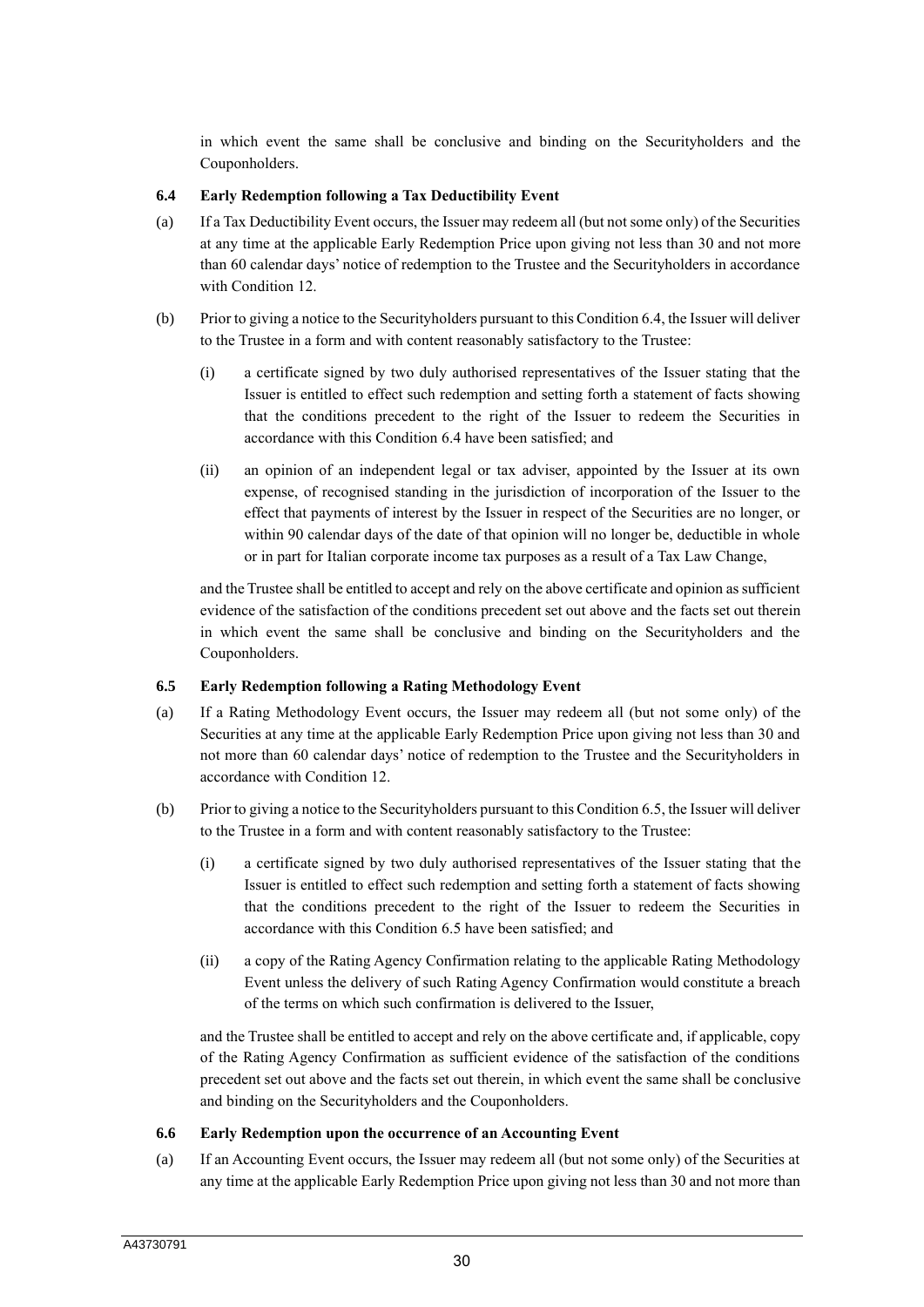60 calendar days' notice of redemption to the Trustee and the Securityholders in accordance with Condition 12.

The Issuer may notify the redemption of the Securities as a result of the occurrence of an Accounting Event from (and including) the date on which the Change is officially adopted, which may fall before the date on which the Change will come into effect.

- (b) Prior to giving a notice to the Securityholders pursuant to this Condition 6.6, the Issuer will deliver to the Trustee in a form and with content reasonably satisfactory to the Trustee:
	- (i) a certificate signed by two duly authorised representatives of the Issuer stating that the Issuer is entitled to effect such redemption and setting forth a statement of facts showing that the conditions precedent to the right of the Issuer to redeem the Securities in accordance with this Condition 6.6 have been satisfied; and
	- (ii) a copy of the opinion, letter or report of a recognised accountancy firm of international standing, appointed by the Issuer at its own expense, as set forth in the definition of "Accounting Event",

and the Trustee shall be entitled to accept and rely on the above certificate and opinion, letter or report as sufficient evidence of the satisfaction of the conditions precedent set out above and the facts set out therein, in which event the same shall be conclusive and binding on the Securityholders and the Couponholders.

## **6.7 Make-whole redemption at the option of the Issuer**

The Issuer may redeem all (but not some only) of the Securities on any day prior to 8 June 2027 (the date falling 3 months before the First Reset Date) at the applicable Make-whole Redemption Amount on giving not less than 30 and not more than 60 calendar days' notice (which shall specify the date fixed for redemption (the "**Make-whole Redemption Date**")) to the Trustee and the Securityholders in accordance with Condition 12.

#### **6.8 Purchases and Substantial Repurchase Event**

The Issuer or any Subsidiary may at any time purchase Securities (provided that all unmatured Coupons appertaining to the Securities are purchased with the Securities) in any manner and at any price. Such Securities may be held, reissued, resold or, at the option of the Issuer, surrendered to any Paying Agent for cancellation.

If a Substantial Repurchase Event occurs, the Issuer may redeem all (but not some only) of the outstanding Securities at any time at the applicable Early Redemption Price, subject to the Issuer having given the Trustee and the Securityholders not less than 30 and not more than 60 calendar days' notice in accordance with Condition 12.

## **6.9 Cancellations**

All Securities which are redeemed or exchanged pursuant to Condition 7 (*Exchange or Variation upon a Withholding Tax Event, Tax Deductibility Event, Rating Methodology Event or Accounting Event and Preconditions to such Exchange or Variation*) will forthwith be cancelled, together with all unmatured Coupons attached to the Securities or surrendered with the Securities at the time of redemption. All Securities so cancelled and any Securities purchased and cancelled pursuant to Condition 6.8 above shall be forwarded to the Principal Paying Agent and accordingly may not be held, reissued or resold.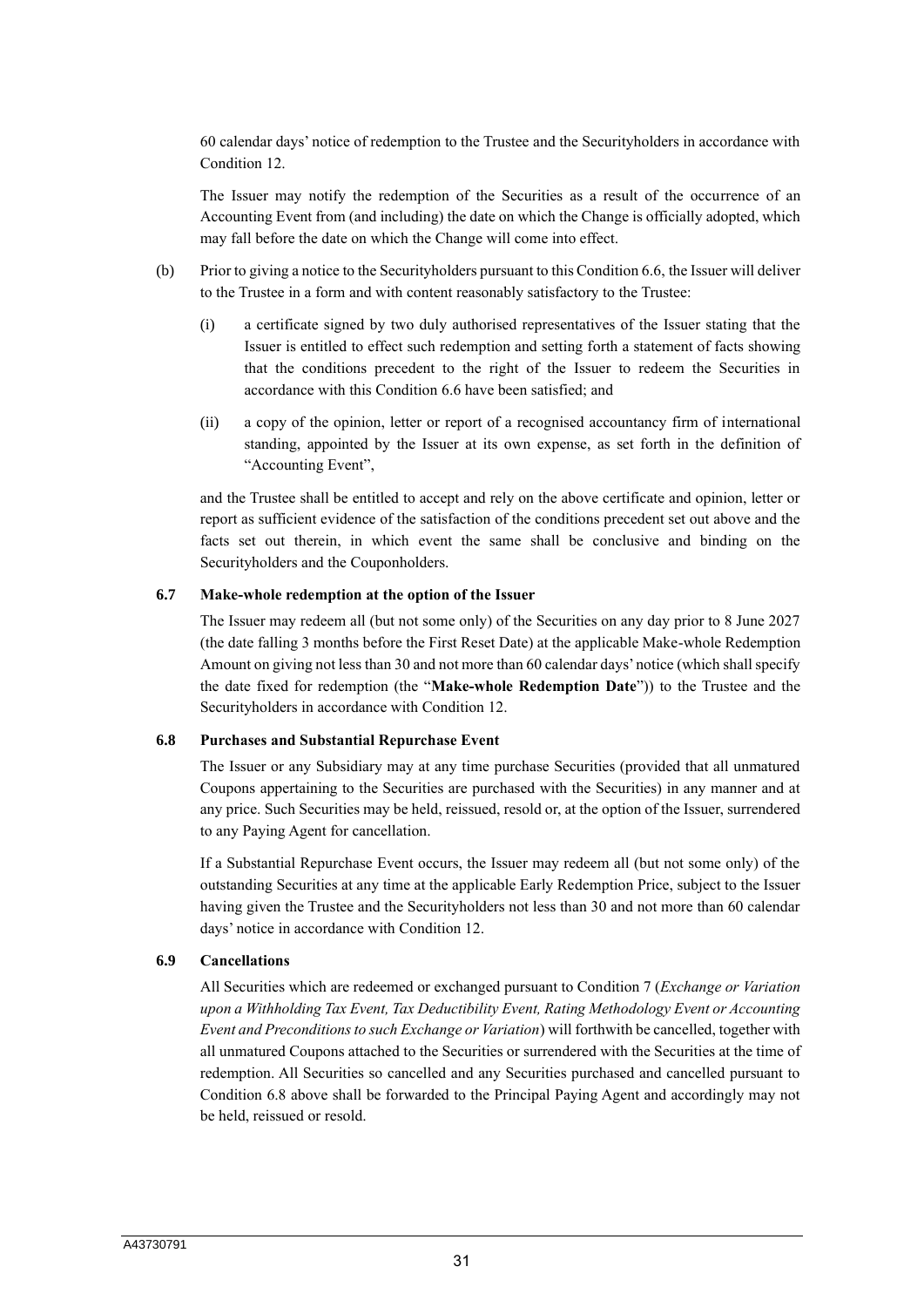#### **6.10 Notices Final**

A notice of redemption given pursuant to any of Conditions 6.2, 6.3, 6.4, 6.5, 6.6, 6.7 or 6.8 shall be irrevocable and upon the expiry of any such notice, the Issuer shall be bound to redeem the Securities in accordance with the terms of the relevant Condition.

*The following does not form a part of the terms of the Securities:*

*The Issuer intends (without thereby assuming a legal obligation) that it will redeem or repurchase the Securities only to the extent that the part of the aggregate principal amount of the Securities to be redeemed or repurchased which was assigned "equity credit" (or such similar nomenclature used by S&P from time to time) at the time of the issuance of the Securities does not exceed such part of the net proceeds received by the Issuer or any Subsidiary of the Issuer prior to the date of such redemption or repurchase from the sale or issuance of securities by the Issuer or such Subsidiary to third party purchasers (other than group entities of the Issuer) which is assigned by S&P "equity credit" (or such similar nomenclature used by S&P from time to time) at the time of sale or issuance of such securities (but taking into account any changes in hybrid capital methodology or another relevant methodology or the interpretation thereof since the issuance of the Securities), unless:*

- *(i) the rating (or such similar nomenclature then used by S&P) assigned by S&P to the Issuer is at least equal to the rating assigned to the Issuer on the date of the most recent hybrid security issuance (excluding any refinancing) which was assigned by S&P a "equity credit" similar to the Securities and the Issuer is of the view that such rating would not fall below this level as a result of such redemption or repurchase, or*
- *(ii) in the case of a repurchase, such repurchase is of less than (a) 10 per cent. of the aggregate principal amount of the Securities originally issued in any period of 12 consecutive months or (b) 25 per cent. of the aggregate principal amount of the Securities originally issued in any period of 10 consecutive years, or*
- *(iii) the Securities are redeemed pursuant to a Tax Deductibility Event or a Withholding Tax Event, or an Accounting Event or a Substantial Repurchase Event or a Rating Methodology Event which results from an amendment, clarification or change in the "equity credit" criteria by S&P; or*
- *(iv) the Securities are not assigned an "equity credit" by S&P (or such similar nomenclature then used by S&P) at the time of such redemption or repurchase, or*
- *(v) in the case of a repurchase, such repurchase relates to an aggregate principal amount of Securities which is less than or equal to the excess (if any) above the maximum aggregate principal amount of the Issuer's hybrid capital to which S&P then assigns equity content under its prevailing methodology; or*
- *(vi) such redemption or repurchase occurs on or after the Reset Date falling on 8 September 2047.*

# **7 Exchange or Variation upon a Withholding Tax Event, Tax Deductibility Event, Rating Methodology Event or Accounting Event and Preconditions to such Exchange or Variation**

**7.1** If the Issuer determines that a Withholding Tax Event, Tax Deductibility Event, Rating Methodology Event or an Accounting Event has occurred and is continuing, and has provided the Trustee with the relevant certificate and opinion, or in the case of Condition 6.5 only, the Rating Agency Confirmation, pursuant to Condition 6.3, 6.4, 6.5 or 6.6 (as applicable), then the Issuer may, subject to Condition 7.2 below (without any requirement for the consent or approval of the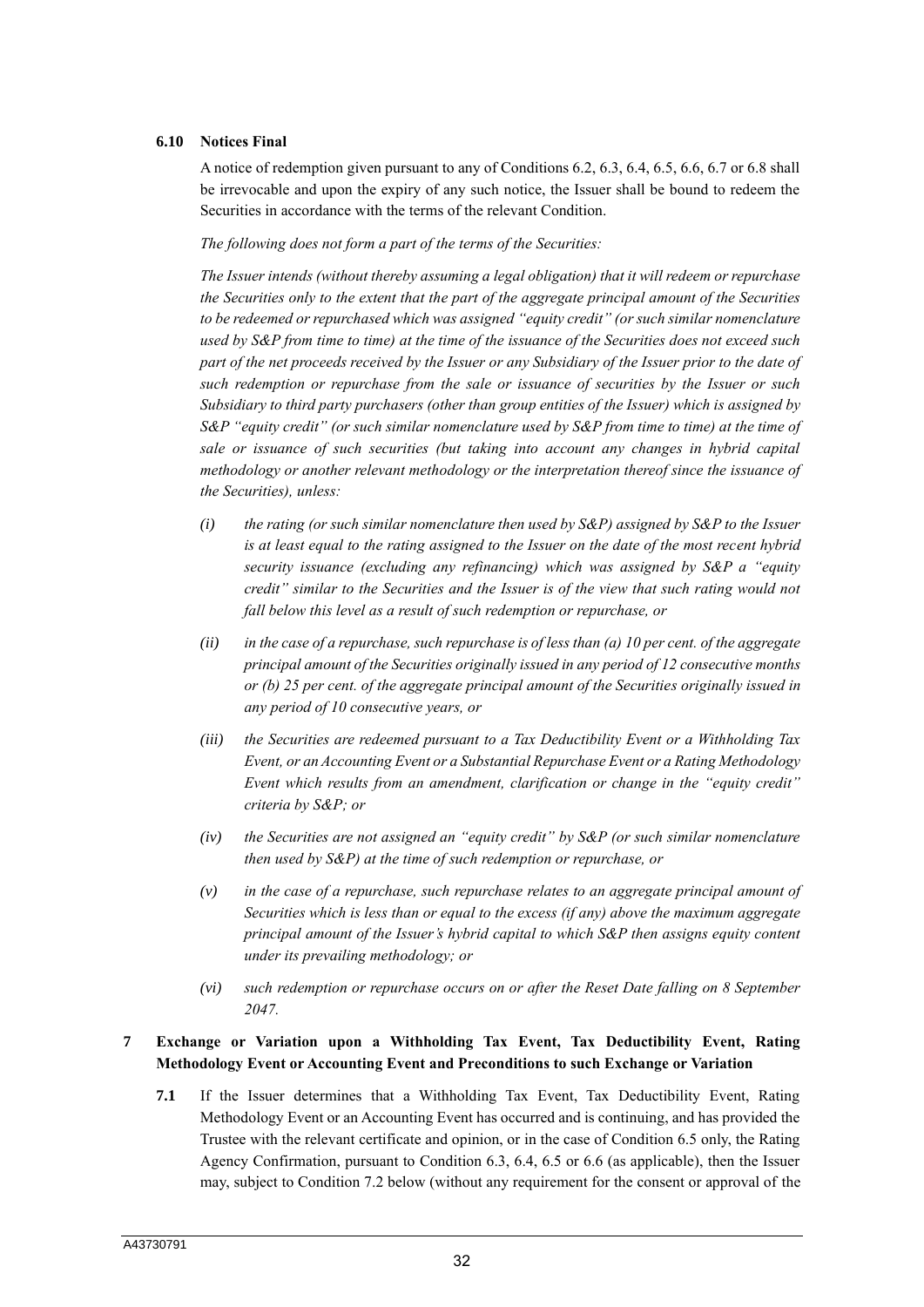Securityholders or Couponholders), subject to its having satisfied the Trustee immediately prior to the giving of any notice referred to herein that the provisions of this Condition 7 have been complied with and having given not less than 30 nor more than 60 Business Days' notice to the Trustee, the Principal Paying Agent and, in accordance with Condition 12 (Notices), to the Securityholders (which notice shall be irrevocable), as an alternative to an early redemption of the Securities at any time:

- (i) exchange the Securities (the "**Exchanged Securities**"), or
- (ii) vary the terms of the Securities (the "**Varied Securities**"),

so that:

- (A) in the case of a Tax Deductibility Event, the Issuer is entitled to claim a deduction or a higher deduction (as the case may be) in respect of interest paid when computing its tax liabilities for Italian corporation income tax purposes as compared with the entitlement (in the case of the Issuer) after the occurrence of the relevant Tax Deductibility Event,
- (B) in the case of a Withholding Tax Event, in making any payments in respect of the Exchanged Securities or Varied Securities the Issuer is only required to pay lesser or no Additional Amounts in respect of the Exchanged Securities or Varied Securities,
- (C) in the case of an Accounting Event, the aggregate nominal amount of the Exchanged Securities or Varied Securities (as the case may be) will be recorded as a "financial liability" in accordance with accounting practices or principles applicable to the Issuer at the time of the next Financial Statements of the Issuer, or
- (D) in the case of a Rating Methodology Event, the aggregate nominal amount of the Exchanged Securities or Varied Securities (as the case may be) is assigned "equity credit" by the relevant Rating Agency that is equal to or greater than that which was assigned to the Securities on the Issue Date (or if "equity credit" is not assigned to the Securities by the relevant Rating Agency on the Issue Date, at the date on which "equity credit" is assigned by such Rating Agency for the first time),

and the Trustee shall, subject to the following provisions of this Condition 7, and subject to the receipt by it of the certificate by two duly authorised representatives of the Issuer referred to in Condition 7.2 below, agree to such exchange or variation.

Upon expiry of such notice, the Issuer shall either vary the terms of or, as the case may be, exchange the Securities in accordance with this Condition 7 and cancel such Exchanged Securities.

The Trustee shall (at the expense of the Issuer) enter into a supplemental trust deed and/or supplemental agency agreement with the Issuer (including indemnities satisfactory to the Trustee) solely in order to effect the exchange of the Securities, or the variation of the terms of the Securities, provided that the Trustee shall not be obliged to enter into such supplemental trust deed and/or supplemental agency agreement if the terms of the Exchanged Securities or the Varied Securities would impose, in the Trustee's opinion, more onerous obligations upon it or expose it to liabilities or reduce its protections. If the Trustee does not enter into such supplemental trust deed and/or supplemental agency agreement (and the Trustee shall have no liability or responsibility to any person if it does not do so), the Issuer may redeem the Securities as provided in Condition 6 (Redemption and Purchase).

**7.2** Any such exchange or variation shall be subject to the following conditions: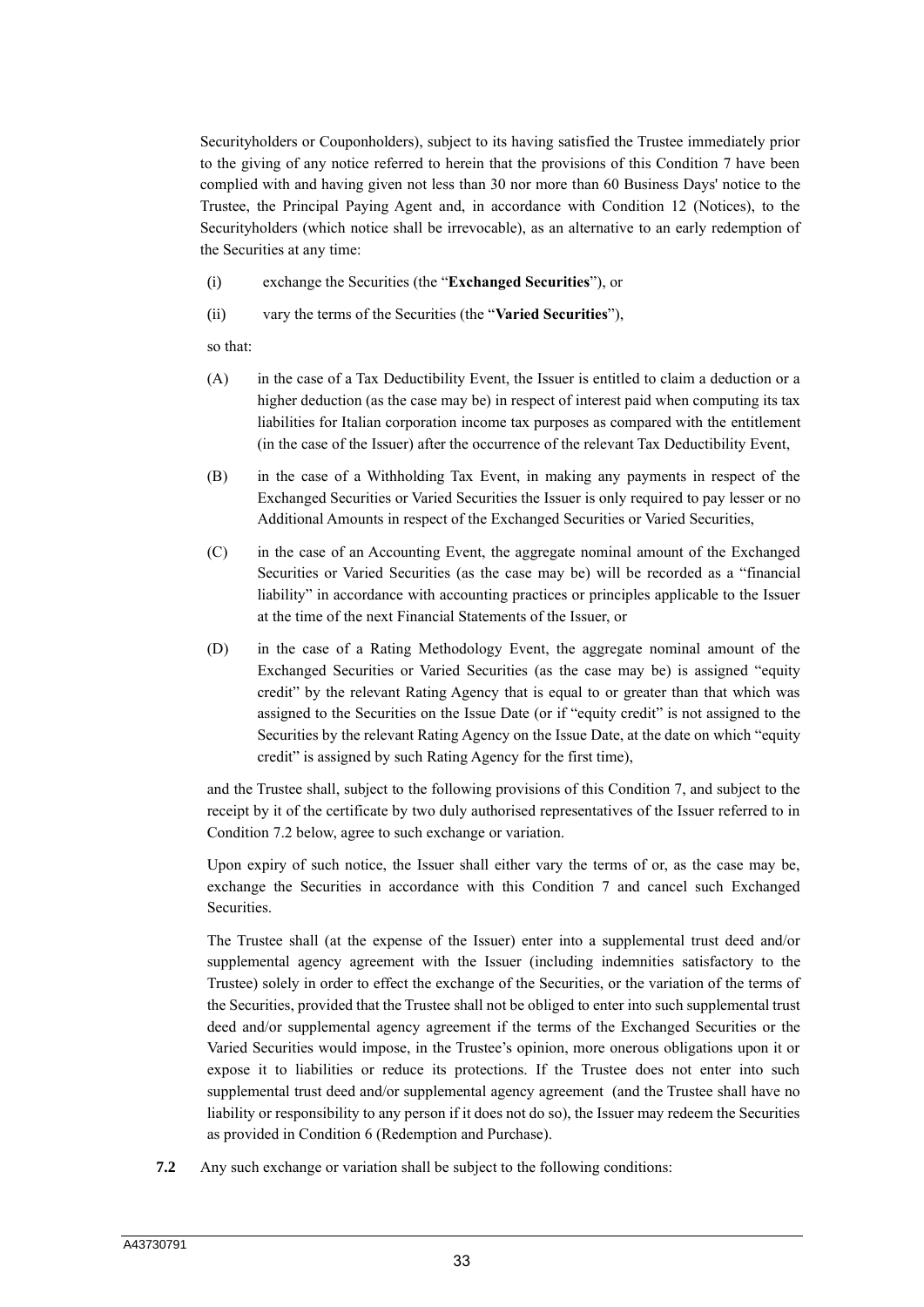- (i) for as long as the Securities are listed on any stock exchange, the Issuer complying with the rules of the relevant stock exchange (or any other relevant authority) on which the Securities are for the time being admitted to trading, and (for so long as the rules of such exchange require) the publication of any appropriate supplement, listing particulars or offering circular in connection therewith, and the Exchanged Securities or Varied Securities continue to be admitted to trading on the same stock exchange as the Securities were admitted to trading immediately prior to the relevant exchange or variation;
- (ii) the Issuer paying any outstanding Arrears of Interest in full prior to such exchange or variation or providing for the accrual of an amount equal to the Arrears of Interest under the terms of the Exchanged Securities or the Varied Securities (as applicable);
- (iii) the Exchanged Securities or Varied Securities shall: (A) rank at least *pari passu* with the ranking of the Securities prior to the exchange or variation, and (B) benefit from the same interest rates and the same Interest Payment Dates, the same First Reset Date and early redemption rights (provided that the relevant exchange or variation may not itself trigger any early redemption right), a maturity date which shall not be longer than the maturity date of the Issuer as provided from time to time under the relevant by-laws, the same rights to accrued interest or Arrears of Interest and any other amounts payable under the Securities which, in each case, has accrued to the Securityholders and has not been paid, the same rights to principal and interest, and, if publicly rated by a Rating Agency which has provided a solicited rating at the invitation or with the consent of the Issuer, immediately prior to such exchange or variation, at least the same credit rating immediately after such exchange or variation by each such Rating Agency, as compared with the relevant solicited rating(s) immediately prior to such exchange or variation (as determined by the Issuer using reasonable measures available to it including discussions with the Rating Agencies to the extent practicable) (C) not contain terms providing for the mandatory deferral or cancellation of interest and (D) not contain terms providing for loss absorption through principal write-down or conversion to shares;
- (iv) the terms of the exchange or variation, in the sole opinion of the Issuer (acting reasonably) not being prejudicial to the interests of the Securityholders, including compliance with (iii) above, as certified to the Trustee by two duly authorised representatives of the Issuer, having consulted in good faith with an independent financial institution of international repute or an independent financial adviser experienced in the international capital markets, and any such certificate shall be final and binding on all parties;
- (v) the preconditions to exchange or variation set out in the Trust Deed having been satisfied, including the issue of legal opinions addressed to the Trustee (in form and substance satisfactory to the Trustee) (copies of which shall be made available to the Securityholders by appointment at the specified offices of the Trustee during usual office hours or at the Trustee's option may be provided by email to such holder requesting copies of such documents, subject to the Trustee (as applicable) being supplied by the Issuer with copies of such documents) from one or more international law firms of good reputation selected by the Issuer and confirming (x) that the Issuer has capacity to assume all rights, duties and obligations under the Exchanged Securities or Varied Securities (as the case may be) and has obtained all necessary corporate or governmental authorisation to assume all such rights and obligations and (y) the legality, validity and enforceability of the Exchanged Securities or Varied Securities;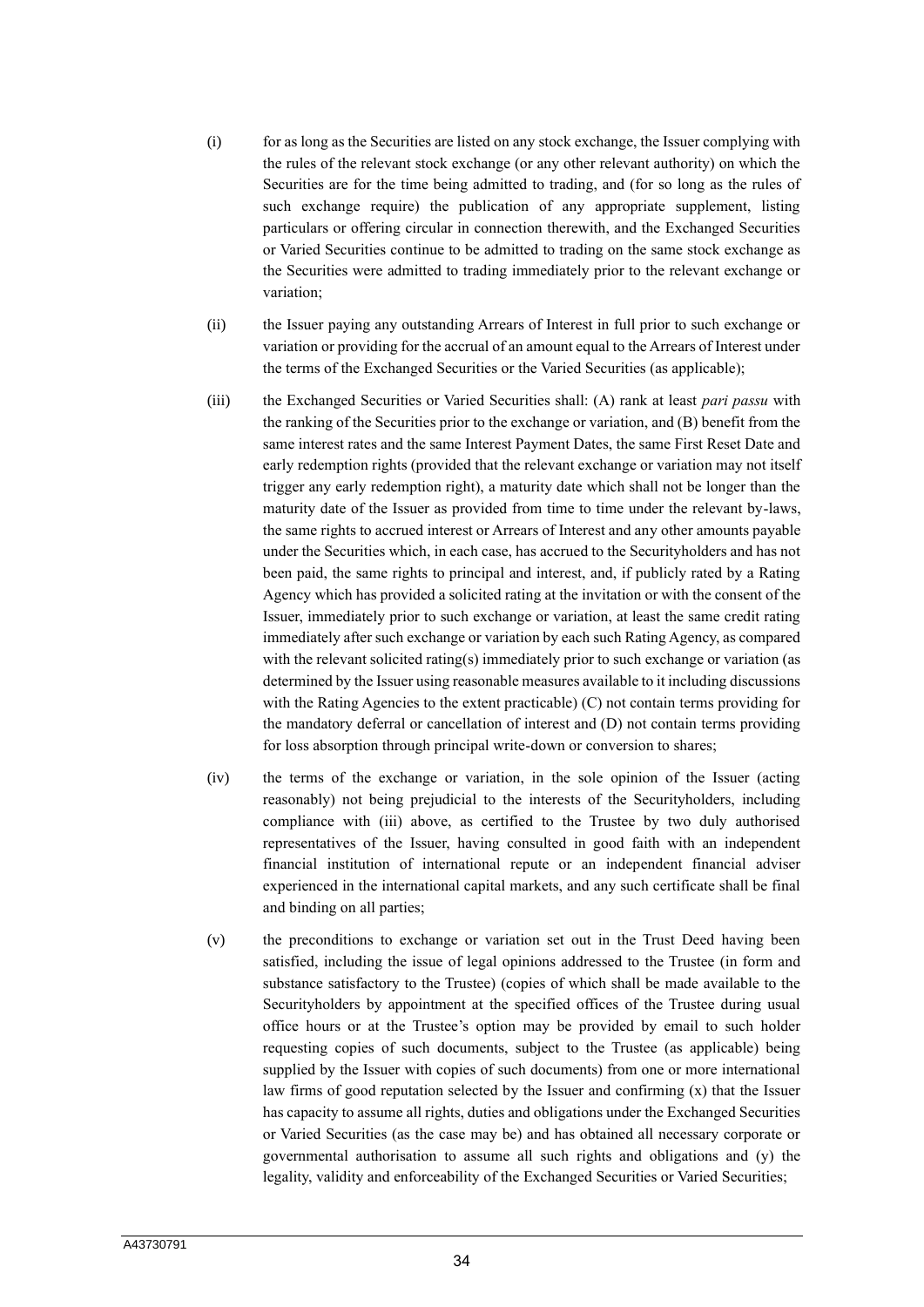(vi) the delivery to the Trustee of a certificate signed by two duly authorised representatives of the Issuer certifying each of the points set out in paragraphs (i) to (v) above.

The Trustee may rely absolutely upon and shall be entitled to accept such certificates and any such opinions, as are referred to in this Condition 7, without any liability to any person for so doing and without any further inquiry as sufficient evidence of the satisfaction of the criteria set out in such paragraphs, in which event it shall be conclusive and binding on the Securityholders and the Couponholders.

#### **8 Taxation**

#### **8.1 Payment without Withholding**

All payments of principal and interest in respect of the Securities and Coupons by the Issuer will be made without withholding or deduction for or on account of any Taxes imposed or levied by or on behalf of any Tax Jurisdiction, unless such withholding or deduction of the Taxes is required by law. In such event, the Issuer will pay such additional amounts (the "**Additional Amounts**") as may be necessary in order that the net amounts received by the Securityholders and Couponholders after such withholding or deduction shall equal the respective amounts of principal and interest which would otherwise have been receivable in respect of the Securities or, as the case may be, Coupons in the absence of such withholding or deduction; except that no Additional Amounts shall be payable:

- (a) in respect of any Security or Coupon presented for payment
	- (i) in any Tax Jurisdiction; or
	- (ii) by or on behalf of a holder who is liable for such Taxes in respect of such Security or Coupon by reason of his having some connection with a Tax Jurisdiction other than the mere holding of such Security or Coupon; or
	- (iii) by or on behalf of a holder who would be able to avoid such withholding or deduction by making a declaration or any other statement including, but not limited to, a declaration of residence or non-residence, but fails to do so; or
	- (iv) more than 30 days after the Relevant Date except to the extent that the holder thereof would have been entitled to an Additional Amount on presenting the same for payment on such thirtieth day assuming that day to have been a Presentation Date (as defined in Condition 5); or
- (b) in relation to any payment or deduction on account of *imposta sostitutiva* pursuant to Decree No. 239 as amended and/or supplemented or, for the avoidance of doubt, Italian Legislative Decree No. 461 of 21 November 1997 as amended and supplemented and in all circumstances in which the procedures set forth in Decree No. 239 in order to benefit from a tax exemption have not been met or complied with; or
- (c) in the event of payment by the Issuer to a non-Italian resident holder, to the extent that the holder is resident in a country which does not allow for a satisfactory exchange of information with the Italian authorities.

Notwithstanding anything to the contrary contained herein, the Issuer (and any other person making payments on behalf of the Issuer) shall be entitled to withhold and deduct any amounts required to be deducted or withheld pursuant to an agreement described in Section 1471(b) of the U.S. Internal Revenue Code of 1986, as amended (the "**Code**"), or otherwise imposed pursuant to (i) Sections 1471 through 1474 of the Code, or (ii) any regulations thereunder or official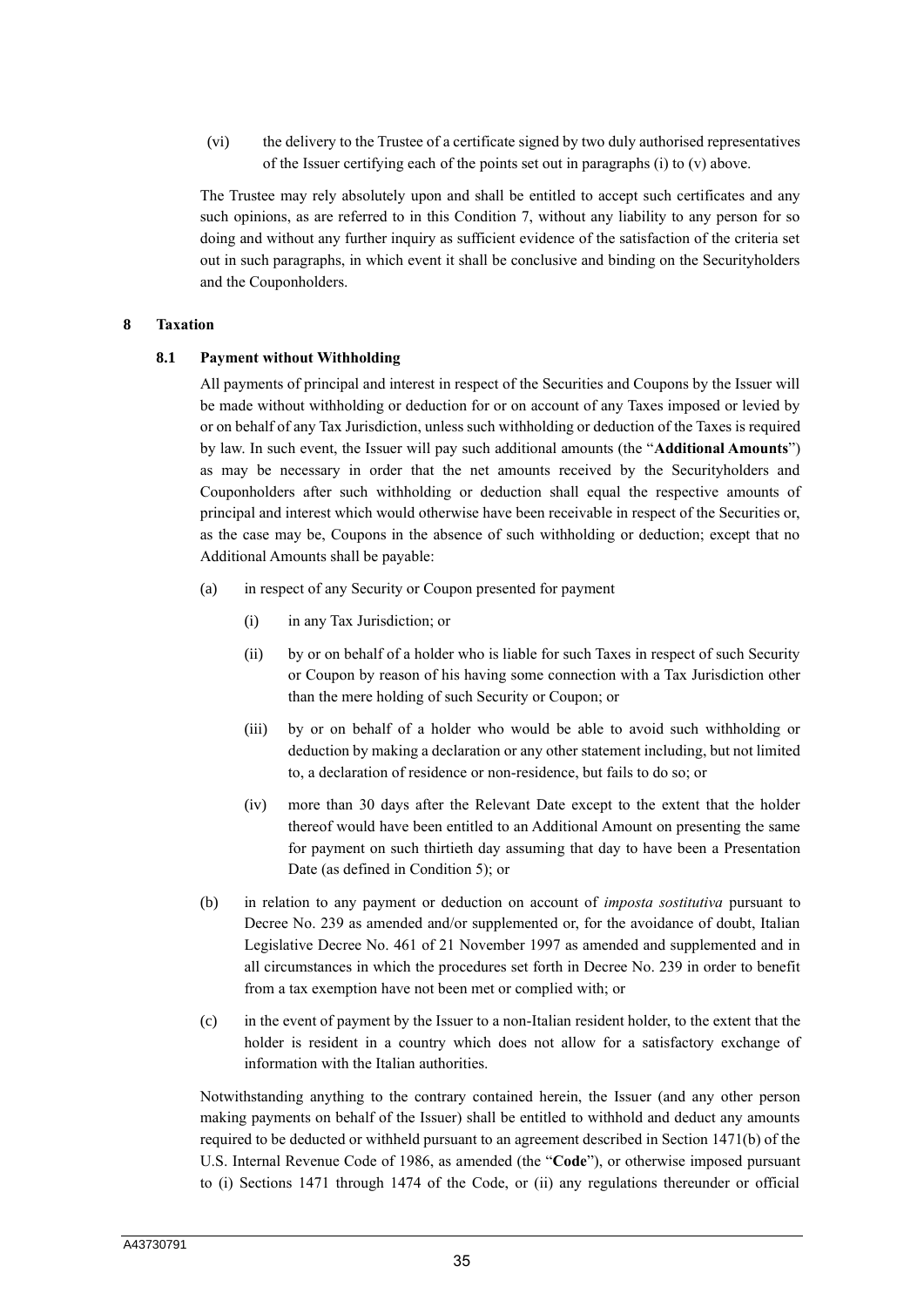interpretations thereof, or (iii) an intergovernmental agreement between the United States and another jurisdiction facilitating the implementation thereof, or (iv) any law implementing such an intergovernmental agreement (any such withholding or deduction, a "**FATCA Withholding**"), and no person shall be required to pay any additional amounts in respect of FATCA Withholding.

### **8.2 Additional Amounts**

Any reference in these Conditions to any amounts in respect of the Securities shall be deemed also to refer to any Additional Amounts which may be payable under this Condition or under any undertakings given in addition to, or in substitution for, this Condition pursuant to the Trust Deed.

## **9 Prescription**

The Securities and Coupons (which for this purpose shall not include Talons) will become void unless presented for payment within periods of 10 years (in the case of principal) and 5 years (in the case of interest) from the Relevant Date in respect of the Securities or, as the case may be, the Coupons, subject to the provisions of Condition 5. There shall not be included in any Coupon sheet issued upon exchange of a Talon any Coupon which would be void upon issue under this Condition or Condition 5.

## **10 Enforcement on the Liquidation Event Date and No Events of Default**

## **10.1 No Events of Default**

There are no events of default in relation to the Securities.

On the Liquidation Event Date, the Securities will become due and payable at an amount equal to their principal amount, together with any outstanding interest accrued up to (but excluding) the Liquidation Event Date and any outstanding Arrears of Interest.

On or following the Liquidation Event Date, no payments will be made in relation to the Junior Securities of the Issuer before all amounts due, but unpaid, on the Securities have been paid by the Issuer.

## **10.2 Enforcement on the Liquidation Event Date**

On or following the Liquidation Event Date, the Trustee at its sole discretion and subject to Condition 10.3 may (subject to its being indemnified and/or secured and/or prefunded to its satisfaction), institute steps in order to obtain a judgment against the Issuer for any amounts due in respect of the Securities, including the institution of Insolvency Proceedings against the Issuer or the filing of a proof of claim and participation in any Insolvency Proceedings or proceedings for the liquidation, dissolution or winding-up of the Issuer (in which Insolvency Proceedings, liquidation, dissolution or winding-up the Securities shall immediately be due and payable at their principal amount together with any accrued but unpaid interest up to (but excluding) the date on which the Securities become so due and payable and any outstanding Arrears of Interest).

#### **10.3 Enforcement by the Trustee**

- (a) Subject to sub-paragraph (b) below, the Trustee may at its discretion and without further notice, take such steps, actions or proceedings against the Issuer as it may think fit to enforce the provisions of the Trust Deed, the Securities and the Coupons, but in no event shall the Issuer, by virtue of the initiation of any such steps, actions or proceedings, be obliged to pay any sum or sums sooner than the same would otherwise have been payable by it.
- (b) The Trustee shall not be bound to take any action referred to in Conditions 10.2 or 10.3(a) above or any other action or steps under or pursuant to the Trust Deed, the Securities or the Coupons unless (a) it has been so directed by an extraordinary resolution of the Securityholders or so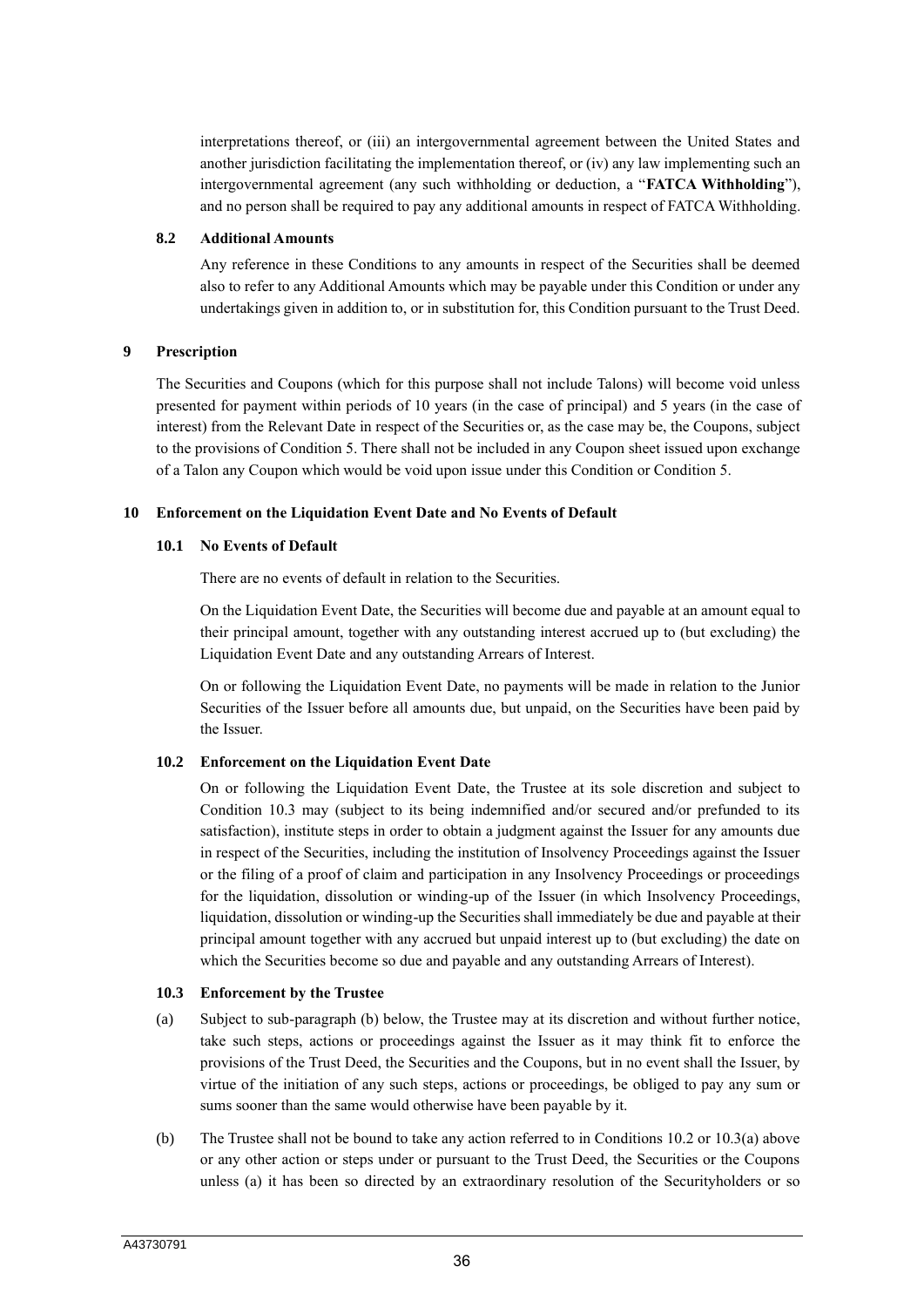requested in writing by the holders of at least one-quarter in principal amount of the Securities then outstanding and (b) it has been indemnified and/or secured and/or prefunded to its satisfaction.

## **10.4 Enforcement by the Securityholders**

No Securityholder or Couponholder shall be entitled to proceed directly against the Issuer or to institute any Insolvency Proceedings against the Issuer or to file a proof of claim and participate in any Insolvency Proceedings or institute proceedings for the liquidation, dissolution or windingup of the Issuer unless the Trustee, having become bound so to proceed, fails so to do within a reasonable period and the failure shall be continuing, in which case the Securityholder or Couponholder shall have only such rights against the Issuer as those which the Trustee would have been entitled to exercise pursuant to this Condition 10.

## **10.5 Limitation on remedies**

No remedy against the Issuer, other than as referred to in this Condition 10, shall be available to the Trustee, the Securityholders and the Couponholders, whether for the recovery of amounts due in respect of the Securities or under the Trust Deed or in respect of any breach by the Issuer of any of its other obligations under or in respect of the Securities, the Coupons and the Trust Deed.

## **11 Replacement of Securities and Coupons**

Should any Security or Coupon be lost, stolen, mutilated, defaced or destroyed it may be replaced at the specified office of the Principal Paying Agent upon payment by the claimant of such costs and expenses as may be incurred in connection with the replacement and on such terms as to evidence and indemnity as the Issuer may reasonably require. Mutilated or defaced Securities or Coupons must be surrendered before replacements will be issued.

#### **12 Notices**

All notices regarding the Securities will be deemed to be validly given (a) if published in a leading English language daily newspaper of general circulation in London and Ireland (it is expected that such publication will be made in the *Financial Times* in London and the *Irish Times* in Ireland) and (b) if and for so long as the Securities are admitted to trading on, and listed on the Euronext Dublin, on the Euronext Dublin's website, www.ise.ie. The Issuer shall also ensure that notices are duly published in a manner which complies with the rules and regulations of any stock exchange (or any other relevant authority) on which the Securities are for the time being listed or by which they have been admitted to trading. Any such notice will be deemed to have been given on the date of the first publication. If publication as provided above is not practicable, notice will be given in such other manner, and shall be deemed to have been given on such date, as the Trustee may approve. Couponholders will be deemed for all purposes to have notice of the contents of any notices given to the Securityholders in accordance with this paragraph.

## **13 Meetings of Securityholders, Modification, Waiver, Authorisation, Determination and Substitution of the Issuer**

#### **13.1 Meetings of Securityholders**

The Trust Deed contains provisions consistent with the laws, legislation, rules and regulations of the Republic of Italy (including without limitation Legislative Decree No. 58 of 24 February 1998, as amended) for convening meetings of the Securityholders to consider any matter affecting their interests, including any modifications of the Conditions or of any provisions of the Trust Deed.

According to the laws, legislation, rules and regulations of the Republic of Italy, such meetings will be validly held as a single call meeting or, if the Issuer's by-laws provide for multiple calls,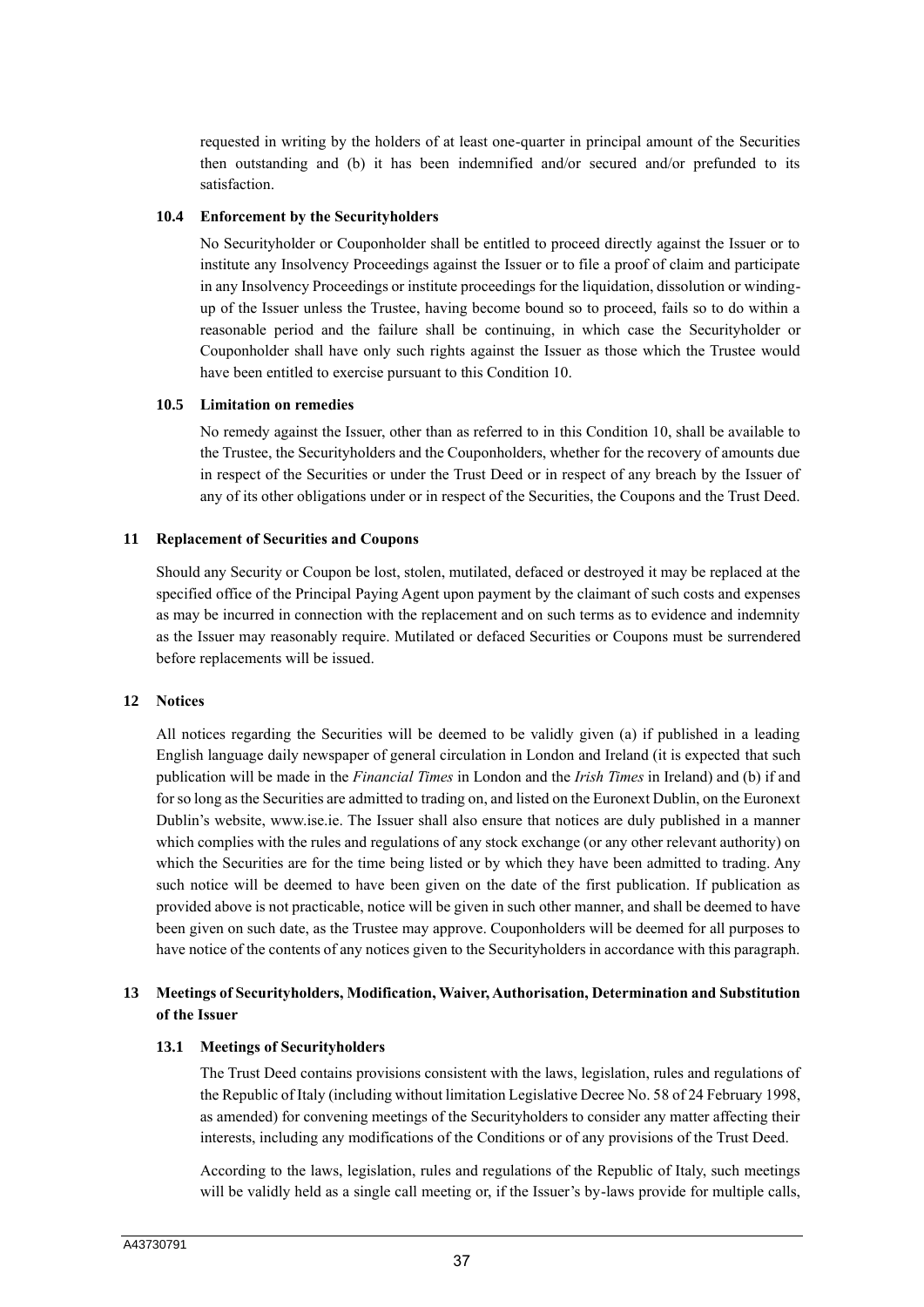as a multiple call meeting, if (i) in the case of a single call meeting, there are one or more persons present, being or representing Securityholders holding at least one-fifth of the aggregate nominal amount of the Securities, for the time being outstanding, or such a higher quorum as may be provided for in the Issuer's by-laws, or (ii) in the case of a multiple call meeting, (a) there are one or more persons present being or representing Securityholders holding not less than one-half of the aggregate nominal amount of the Securities, for the time being outstanding; (b) in case of an adjourned meeting, there are one or more persons present being or representing Securityholders holding more than one-third of the aggregate nominal amount of the Securities for the time being outstanding; and (c) in the case of any further adjourned meeting, there are one or more persons present being or representing Securityholders holding at least one- fifth of the aggregate nominal amount of the Securities for the time being outstanding, provided that the Issuer's by-laws may in each case (to the extent permitted under the applicable laws and regulations of the Republic of Italy) provide for a higher quorum.

The majority to pass a resolution at any meeting (including, where applicable, an adjourned meeting) will be at least two-thirds of the aggregate nominal amount of the outstanding Securities represented at the meeting; provided however that (A) certain proposals, as set out in Article 2415 of the Italian Civil Code (including, for the avoidance of doubt, (a) any modification of the method of calculating the amount payable or modification of the date fixed for redemption or any date for payment of interest or, where applicable, of the method of calculating the date of payment in respect of any principal or interest in respect of the Securities or change of the subordination provisions of the Trust Deed and (b) any alteration of the currency in which payments under the Securities are to be made or the denomination of the Securities) may only be sanctioned by a resolution passed at a meeting of the Securityholders by the higher of (i) one or more persons holding or representing not less than one half of the aggregate nominal amount of the outstanding Securities, and (ii) one or more persons holding or representing not less than two thirds of the Securities represented at the meeting and (B) the Issuer's by-laws may in each case (to the extent permitted under applicable Italian law) provide for higher majorities.

Resolutions passed at any meeting of the Securityholders shall be binding on all Securityholders, whether or not they are present at the meeting, and on all Couponholders. In accordance with the Italian Civil Code, a *rappresentante comune*, being a joint representative of Securityholders, may be appointed in accordance with Article 2417 of the Italian Civil Code in order to represent the Securityholders' interest hereunder and to give execution to the resolutions of the meeting of the Securityholders.

#### **13.2 Substitution of the Issuer**

- (a) The Trustee may, without the consent of the Securityholders or the Couponholders, agree with the Issuer to the substitution in place of the Issuer (or of any previous substitute under this Condition 13.2) as the principal debtor under the Securities, Coupons and the Trust Deed of another company, being any entity that will succeed to, or to which the Issuer (or those of any previous substitute under this Condition 13.2) will transfer, all or substantially all of its assets and business (or any previous substitute under this Condition 13.2) by operation of law, contract or otherwise, subject to (i) the Trustee being satisfied that such substitution does not result in the substituted issuer having an entitlement, as at the date on which such substitution becomes effective, to redeem the Securities pursuant to Conditions 6.3, 6.4, 6.5 or 6.6, and (ii) certain other conditions set out in the Trust Deed being satisfied.
- (b) The Issuer has covenanted in the Trust Deed that, for so long as the Securities remain outstanding, it will not consolidate or merge with another company or firm or sell or lease all or substantially all of its assets to another company unless (i) if the Issuer merges out of existence or sells or leases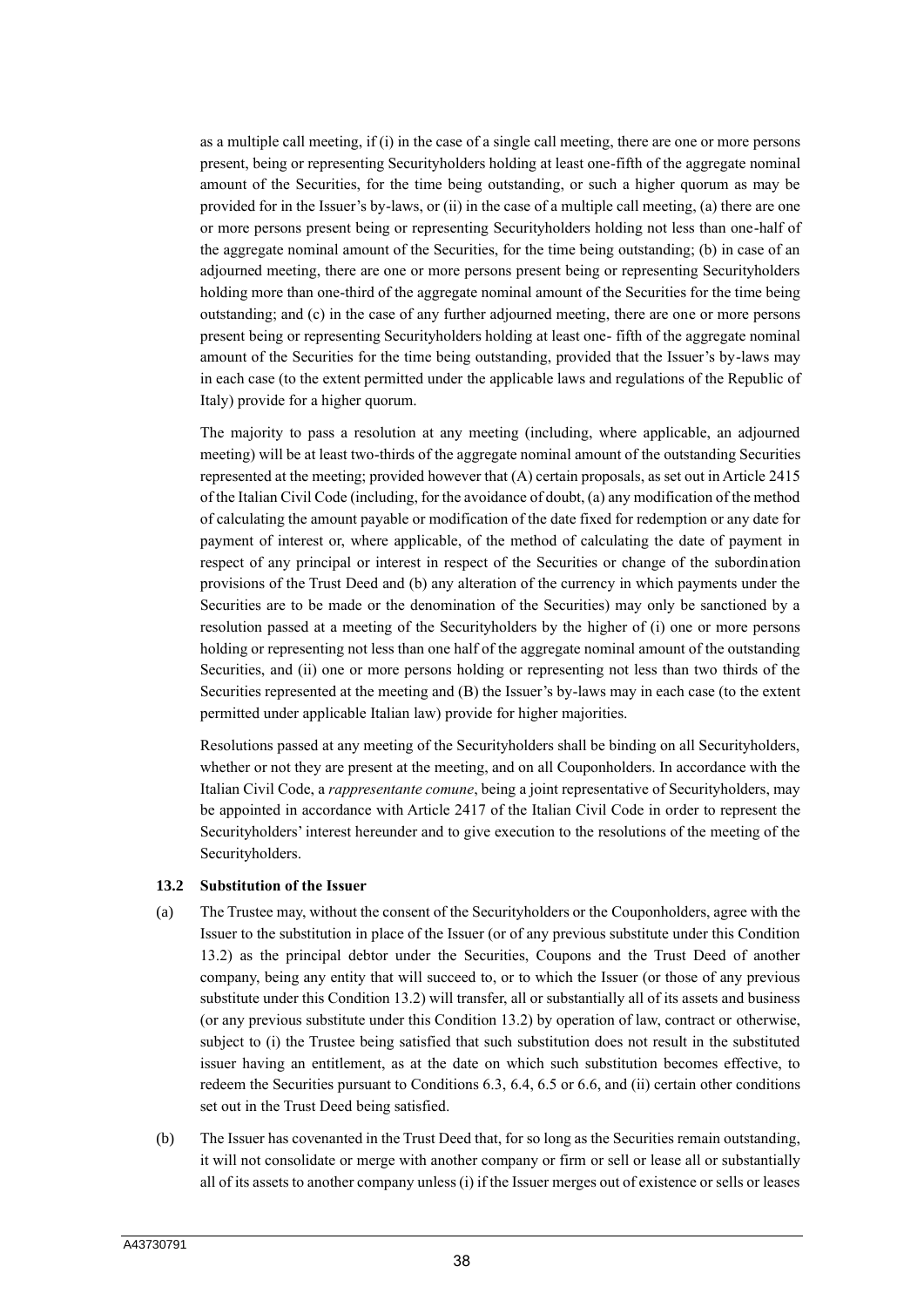all or substantially all of its assets, the other company assumes all the then-existing obligations of the Issuer (including, without limitation, all obligations under the Securities and the Trust Deed), either by law or contractual arrangements and (ii) certain other conditions set out in the Trust Deed are complied with.

(c) As long as the Securities are admitted to trading on the regulated market of Euronext Dublin and/or listed on the official list of Euronext Dublin, in the case of such a substitution, the Issuer will give notice of any substitution pursuant to Condition 13.2(a) above to Euronext Dublin and, as soon as reasonably practicable but in any event not later than 30 calendar days after the execution of such documents required by, and the compliance with such other requirements of, the Trust Deed in connection with the substitution, notice of such substitution will be given to the Securityholders by the Issuer in a form previously approved by the Trustee in accordance with Condition 12, in which event the substitution shall be conclusive and binding on the Securityholders and the Couponholders.

## **13.3 Waiver, authorisation, determination and exercise by the Trustee of discretions etc.**

The Trustee may agree, without the consent of the Securityholders or Couponholders, to any modification (except as mentioned in the Trust Deed) of, or to the waiver or authorisation of any breach or proposed breach of, any of the provisions of the Securities or the Trust Deed where, in any such case, it is not, in the opinion of the Trustee, materially prejudicial to the interests of the Securityholders so to do or may agree, without any such consent as aforesaid, to any modification which is, in the opinion of the Trustee, of a formal, minor or technical nature or to correct an error which is manifest). Any such modification, waiver, authorisation or determination shall be binding on the Securityholders and the Couponholders and, unless the Trustee otherwise agrees, any such modification shall be notified to the Securityholders in accordance with Condition 12 as soon as practicable thereafter.

#### **13.4 Trustee to have Regard to Interests of Securityholders as a Class**

In connection with the exercise by it of any of its trusts, powers, authorities and discretions (including, without limitation, any modification, waiver, authorisation, determination or substitution), the Trustee shall have regard to the general interests of the Securityholders as a class (but shall not have regard to any interests arising from circumstances particular to individual Securityholders or Couponholders whatever their number) and, in particular but without limitation, shall not have regard to the consequences of any such exercise for individual Securityholders or Couponholders (whatever their number) resulting from their being for any purpose domiciled or resident in, or otherwise connected with, or subject to the jurisdiction of, any particular territory or any political subdivision thereof and the Trustee shall not be entitled to require, nor shall any Securityholder or Couponholder be entitled to claim, from the Issuer, the Trustee or any other person any indemnification or payment in respect of any tax consequences of any such exercise upon individual Securityholders or Couponholders except to the extent already provided for in Condition 8 and/or any undertaking or covenant given in addition to, or in substitution for, Condition 8 pursuant to the Trust Deed.

### **14 Indemnification of the Trustee and its Contracting with the Issuer**

## **14.1 Indemnification of the Trustee**

The Trust Deed contains provisions for the indemnification of the Trustee and for its relief from responsibility, including provisions relieving it from taking action unless indemnified and/or secured and/or prefunded to its satisfaction.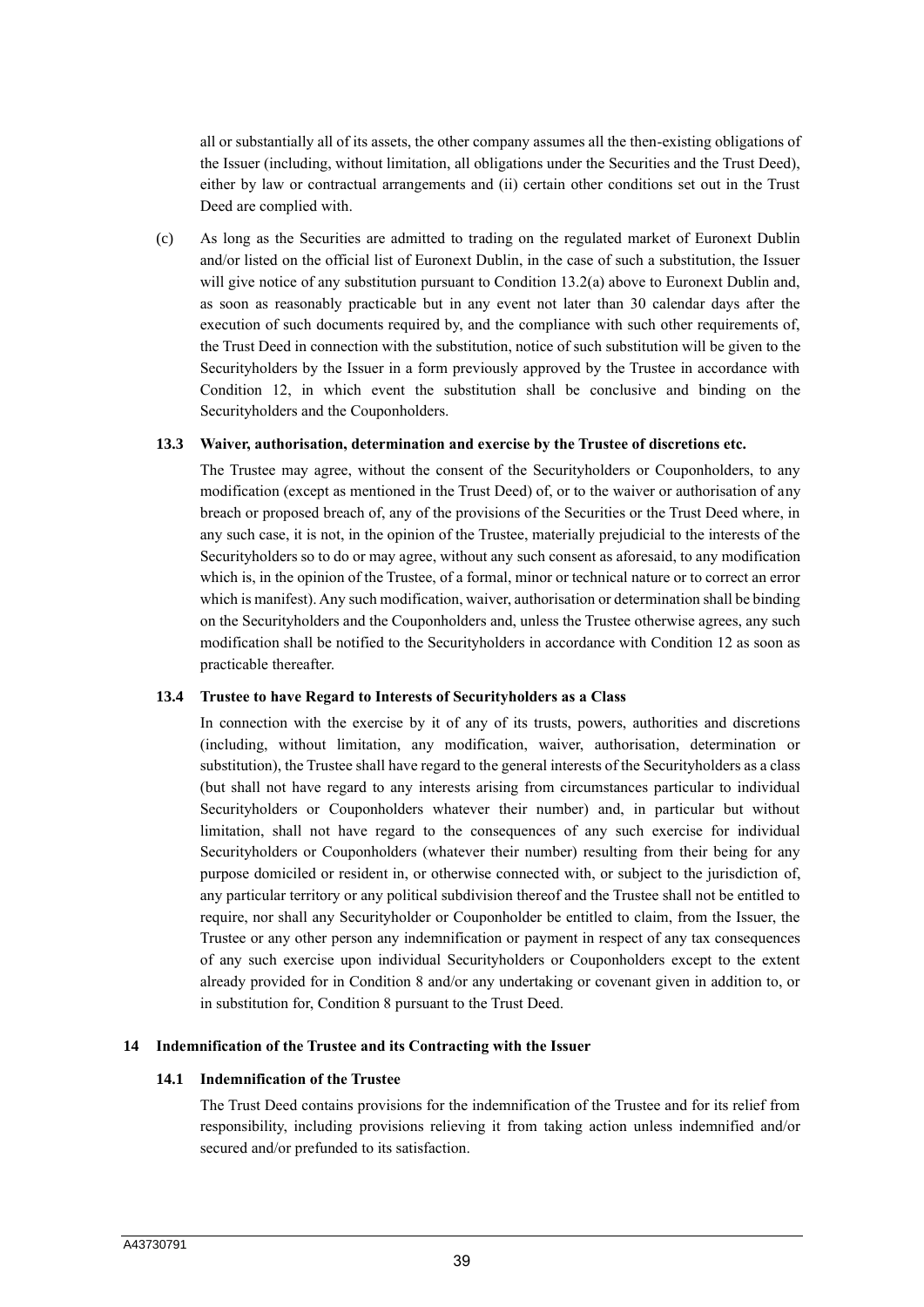#### **14.2 Trustee Contracting with the Issuer**

The Trust Deed also contains provisions pursuant to which the Trustee is entitled, *inter alia*, (a) to enter into business transactions with the Issuer and/or any Subsidiary and to act as trustee for the holders of any other securities issued or guaranteed by, or relating to, the Issuer and/or any Subsidiary, (b) to exercise and enforce its rights, comply with its obligations and perform its duties under or in relation to any such transactions or, as the case may be, any such trusteeship without regard to the interests of, or consequences for, the Securityholders or Couponholders, and (c) to retain and not be liable to account for any profit made or any other amount or benefit received thereby or in connection therewith.

#### **15 Further Issues**

The Issuer is at liberty from time to time without the consent of the Securityholders or Couponholders to create and issue further securities or bonds (whether in bearer or registered form) either (a) ranking *pari passu* in all respects (or in all respects save for the first payment of interest thereon) and so that the same shall be consolidated and form a single series with the outstanding securities or bonds of any series (including the Securities) constituted by the Trust Deed or any supplemental deed or (b) upon such terms as to ranking, interest, conversion, redemption and otherwise as the Issuer may determine at the time of the issue. Any further securities or bonds which are to form a single series with the outstanding securities or bonds of any series (including the Securities) constituted by the Trust Deed or any supplemental deed shall, and any other further securities or bonds may (with the consent of the Trustee), be constituted by a deed supplemental to the Trust Deed. The Trust Deed contains provisions for convening a single meeting of the Securityholders and the holders of securities or bonds of other series in certain circumstances where the Trustee so decides.

#### **16 Governing Law and Submission to Jurisdiction**

#### **16.1 Governing Law**

The Trust Deed, the Securities and the Coupons and any non-contractual obligations arising out of or in connection with the Trust Deed, the Securities and the Coupons are governed by, and shall be construed in accordance with, English law, except for Conditions 3.1 and 3.2, which shall each be governed by Italian law. Condition 13.1 and the provisions of the Trust Deed concerning the meeting of Securityholders and the appointment of the *rappresentante comune* in respect of the Securities are subject to compliance with Italian law.

#### **16.2 Jurisdiction of English Courts**

The Issuer has, in the Trust Deed, irrevocably agreed for the benefit of the Trustee, the Securityholders and the Couponholders that the courts of England are to have exclusive jurisdiction to settle any disputes which may arise out of or in connection with the Trust Deed, the Securities or the Coupons (including any disputes relating to any non- contractual obligations which may arise out of or in connection with the Trust Deed, the Securities or the Coupons) and accordingly has submitted to the exclusive jurisdiction of the English courts.

The Issuer has, in the Trust Deed, waived any objection to the courts of England on the grounds that they are an inconvenient or inappropriate forum.

#### **16.3 Appointment of Process Agent**

The Issuer has, in the Trust Deed, irrevocably and unconditionally appointed Law Debenture Corporate Services Limited at its registered office at Fifth Floor, 100 Wood Street, London EC2V 7EX, United Kingdom as its agent for service of process and undertakes that, in the event of Law Debenture Corporate Services Limited ceasing so to act or ceasing to be registered in England, it